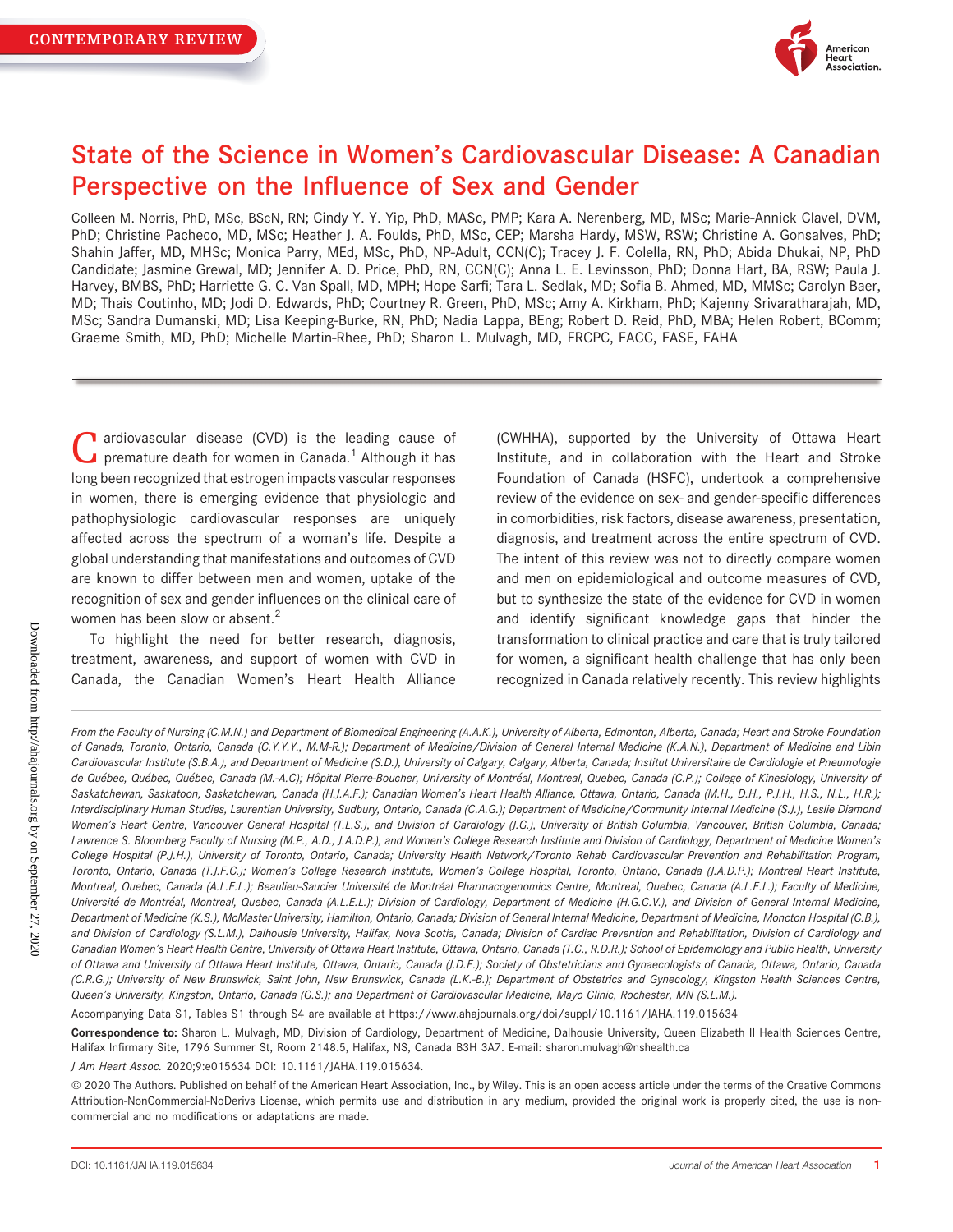the scarcity of Canadian data on CVD in women as part of the ongoing struggle to increase awareness of and improve outcomes for women with CVD. Because of a paucity of published Canada-specific evidence, the purpose of this review is to provide an infrastructure to summarize world-wide published evidence, including knowledge gaps that must be understood to then make effective recommendations to alleviate the glaring "unders" of CVD for women in Canada: under-aware, under-diagnosed and under-treated, underresearched, and under-support.<sup>3</sup>

## The Writing Group

The writing group comprised members of the Knowledge Translation and Mobilization and Health Systems and Policy Working Groups of the CWHHA, a volunteer professional organization whose vision and mission is to improve women's cardiovascular health across their lifespan by supporting clinicians, scientists, patients, and decision makers to work collaboratively to implement evidence and transform clinical practice and public policy related to women's cardiovascular health in Canada. The CWHHA membership identified as a high priority the need for an environmental scan of CVD in women in Canada from which a scientific statement could be developed to summarize critical sex- and gender-specific issues in CVD diagnosis, treatment, and outcomes.

As a key collaborator with CWHHA, HSFC staff complemented the writing group. HSFC is the Canadian counterpart to the American Heart Association (AHA) and is dedicated to policy and advocacy, system change, knowledge translation, public awareness and education, and CVD research. In recent years, HSFC identified women's heart and brain health as a priority, forming a Women's Research Network consisting of cardiovascular experts from across Canada and launching a women's cardiovascular awareness campaign in 2018.

All writing group members have in-depth expertise on CVD among women. After 2 national planning teleconferences of the 2 CWHHA working groups, a topic outline based on the scope of the problem was developed. Writers were selected on the basis of experience and expertise to complete evidence-based summaries of their assigned topic areas. The writing group members had opportunities to comment on and approve the report, which also underwent extensive peer review by members of Canadian Women's Heart and Brain Health Research Steering Committee and HSFC.

Administrative data were obtained from the Canadian Institute for Health Information (CIHI) and analyzed by HSFC authors. Components of the demographic material were based on comparative data and information obtained from CIHI for the most recently available years, 2016 to 2017.

CONTEMPORARY

CONTEMPORARY REVIEW

REVIEW

In this comprehensive review, CVD refers to diseases, disorders, syndromes, and conditions that affect the heart and blood vessels. Canadian vital statistics and hospitalization administrative data were extracted using International Classification of Diseases, Tenth Revision (ICD-10), codes (Data S1; Tables S1 and S2). When available, studies with Canadian data were prioritized for inclusion in this review to provide a Canadian perspective. When unavailable, studies with data from outside of Canada were included. Because of the lack of Canadian data covering the full scope of topics included, it is not intended for this to be a systematic literature review. On the basis of the specific subject matter and the available evidence, various search strategies were used. Please see Table S3 for a detailed list of the sources and keywords used for literature searches. Quality of studies searched was appraised by authors' expert opinions, with top prioritization for those studies reporting data from high-quality systematic reviews or meta-analyses and/or primary data from randomized controlled, prospective, or retrospective observational cohort, or case-control studies; studies published within the past decade were also given priority. Although the terms sex and gender are often used interchangeably in the available literature, we recognize that they have distinct definitions and attempted to clarify when the differentiating information was available. Sex refers to biological constructs that are primarily associated with physical and physiological features, including hormones, genes, and anatomical and physiological characteristics, and is usually categorized as woman or man. Gender refers to socially constructed roles, behaviors, expressions, and identities.

## Scope of the Problem

The stunning lack of research specifically oriented to women and the under-representation of women in CVD research studies are significant contributing factors to the underrecognition, under-diagnosis, under-treatment, and undersupport of women with CVD in Canada. To illustrate the full scope of the problem, this review begins with an appraisal of the currently inadequate evidence to support female-specific clinical guidelines and recommendations for CVD in Canada. This is followed by an assessment of the present burden of CVD on women in Canada and an analysis of how sex- and gender-specific differences in comorbidity, risk factors, and a lack of awareness on the part of women and their healthcare providers all contribute to the slow progress made in advancing the cardiovascular health of women in Canada. A thorough examination of the multitude of sex- and genderspecific differences in presentation, diagnosis, and treatment across the full spectrum of CVD highlights the urgent need to drive more research and transform clinical practice to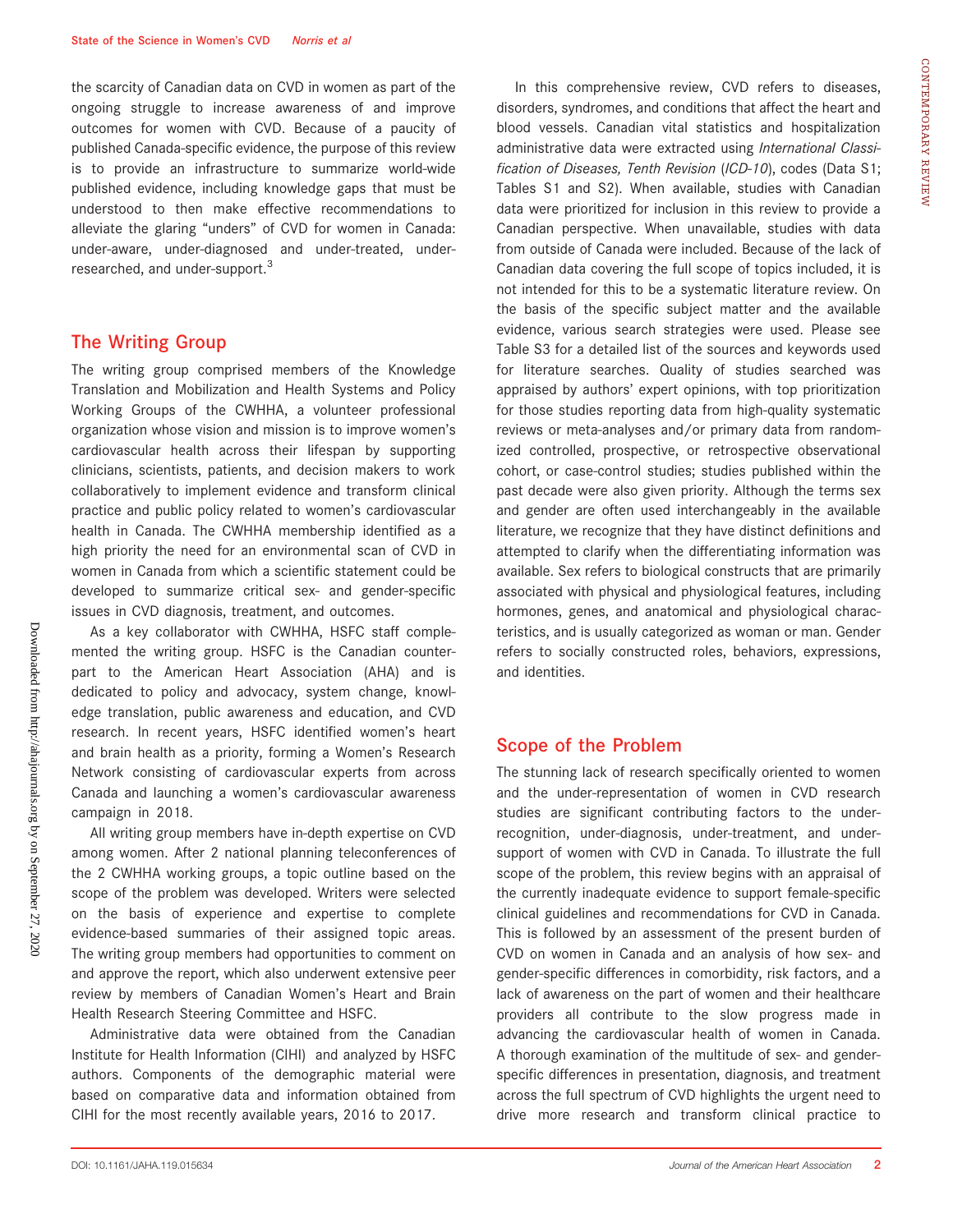improve the cardiovascular health of women. The authors conclude with a discussion of future directions and the action needed on multiple fronts to achieve sex and gender equity for women's cardiovascular health to correct the glaring "unders" of CVD for women in Canada.

## Clinical Practice Guidelines and Recommendations

An inadequate evidence base to support the development of comprehensive sex- and gender-specific guidelines or recommendations for the treatment of CVD is a global problem; there are few Canadian, United States, or international CVD guidelines that are women specific. This speaks to the importance of stratifying research results by sex so as to discern sex-specific implications. Health Canada recommends that women be included as participants in health research and clinical trials, to provide evidence for the crucial impact of sex and gender. Organizations such as HSFC, Canadian Cardiovascular Society, and Hypertension Canada have developed CVD clinical practice guidelines and position statements, but they contain limited information on sex-specific care. The Canadian Institutes of Health Research and HSFC recognize the importance of women's participation by mandating sex- and gender-based analysis and reporting in funded research.

In 2018, the Canadian Cardiovascular Society led an initiative to determine the feasibility of developing a process to consider sex and gender in guidelines, specifically to manage ST-segment–elevation myocardial infarction (STEMI) in short-term care. Despite concluding that implementing a systematic process to appraise sex-specific evidence for clinical practice guidelines was feasible, inadequate enrollment and reporting by sex hindered a comprehensive assessment of the quality of evidence and strength of recommendations.<sup>2</sup>

In the United States, women-specific CVD prevention guidelines were published in 2004 and updated in 2007 and 2011. Recent guidelines, scientific statements, and advisories addressing CVD in women include the following:

- 1. 2014: Guidelines for the prevention of stroke in women: A statement for healthcare professionals from the AHA/ American Stroke Association;
- 2. 2014: Role of noninvasive testing in the clinical evaluation of women with suspected ischemic heart disease (IHD): A consensus statement from the AHA;
- 3. 2016: Acute myocardial infarction (MI) in women: A scientific statement from the AHA;
- 4. 2018: Spontaneous coronary artery dissection (SCAD): current state of the science: A scientific statement from the AHA;

5. 2018: Promoting risk identification and reduction of CVD in women through collaboration with obstetricians and gynecologists: A presidential advisory from the AHA and the American College of Obstetricians and Gynecologists.

The 2016 European Guidelines on Cardiovascular Disease Prevention in Clinical Practice<sup>4</sup> provided some recommendations tailored specifically to women, using evidence from 8 risk estimation systems (Framingham, SCORE, ASSIGN-SCORE, QRISK1 and QRISK2, PROCAM, Pooled Cohort Studies Equations, CUORE, and Globorisk). Several sexspecific cutoffs for CVD risk factors were recommended.

Although CVD risk factor and population prevalence may differ across the globe, evidence suggests that there are similarities in the unique aspects of pathophysiological characteristics of CVD in women globally. Thus, although a united effort would benefit development of strategies to accelerate the improvement of cardiovascular outcomes for women, individual populations must study and understand their specific CVD burdens.

## Burden of CVD among Women in Canada

Although some progress has been made in raising awareness of women's cardiovascular health, CVD continues to be a major leading cause of death for women in Canada.<sup>5</sup> The top 3 CVD-related causes of death for women in Canada are IHD, stroke, and heart failure (HF), as shown in Table 1. Overall, female CVD mortality is proportional to the populations in individual provinces and territories (Table S4) without a clear disproportion for any geographic region.

In 2016, women in Canada sought emergency care and/or were admitted to inpatient short-term care for a wide range of CVDs. Aside from IHD, the most common CVD diagnoses that led women in Canada to seek emergency (Table 2) or inpatient (Table 3) short-term care were HF, stroke, and atrial fibrillation (AF).

Since 2016, there have been several publications summarizing CVD differences in women, derived primarily from US data resources.<sup>6</sup> Unfortunately, there is a paucity of such data pertaining specifically to women in Canada, and it is the purpose of this review to focus attention on the need to examine the underlying sex-specific aspects of CVD in women in Canada, by summarizing what is currently known in the broader North American context and highlighting knowledge gaps specifically for women in Canada. Thus, as described in The Writing Group, the remainder of this review will present a synthesis of sex- and gender-unique aspects of CVD in the published literature, including Canadian-specific data when available, while underscoring their paucity and the need for additional research.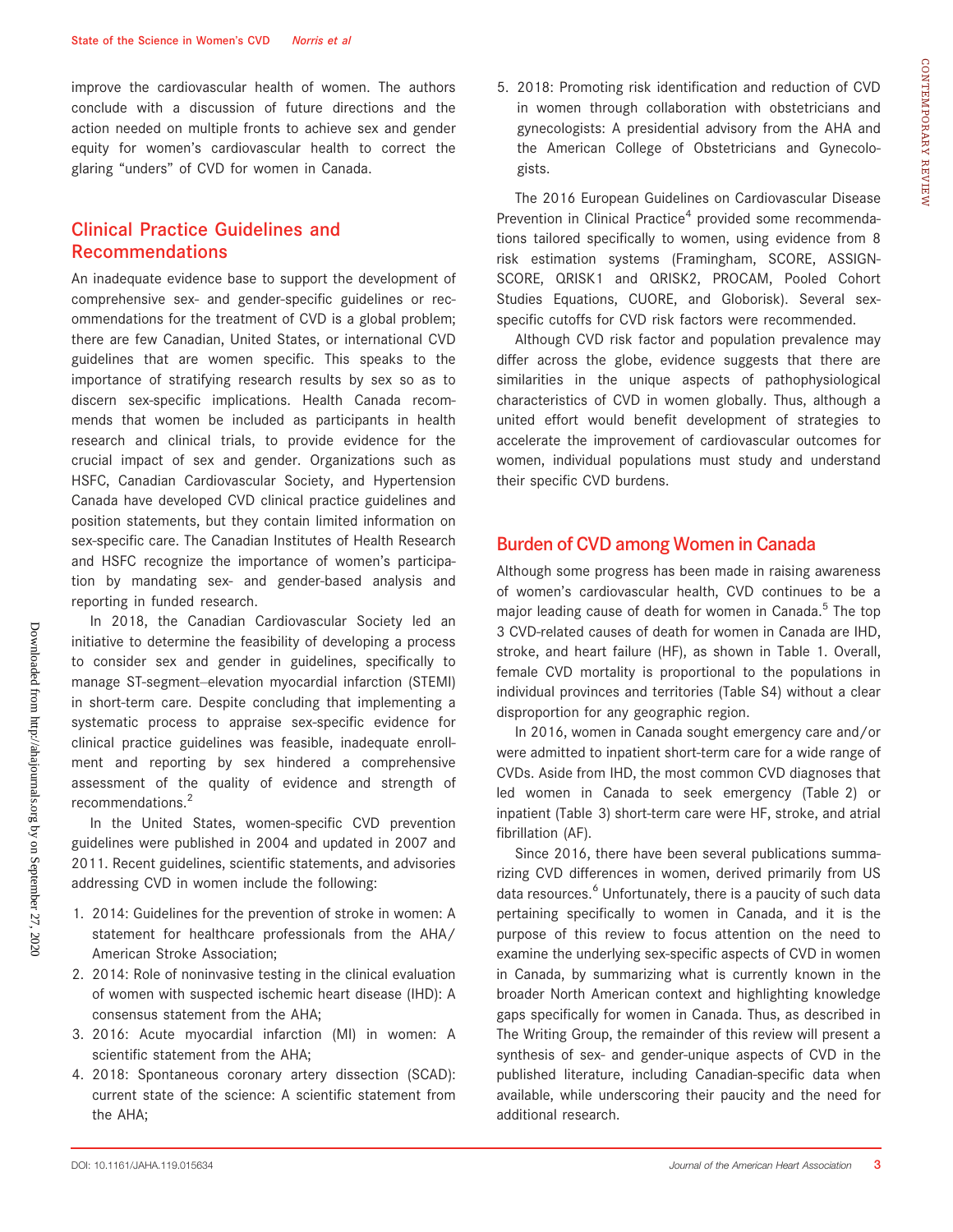#### Table 1. Number of Women in Canada With Mortality Caused by CVD, 2016

| Province/Territory           | IHD including<br>MI | MI only  | Stroke   | Heart<br>Failure | Vascular<br><b>Disease</b> | AF       | Valvular<br>Heart<br><b>Disease</b> | Arrhythmia | PAD      | Congenital<br>Heart<br><b>Disease</b> |
|------------------------------|---------------------|----------|----------|------------------|----------------------------|----------|-------------------------------------|------------|----------|---------------------------------------|
| Newfoundland and Labrador    | 255                 | 80       | 120      | 50               | 30                         | 30       | 35                                  | 5          | 5        | 10                                    |
| Prince Edward Island         | 80                  | 15       | 20       | 10               | 15                         | 10       | 10                                  | $\cdots$   | $\cdots$ | $\cdots$                              |
| Nova Scotia                  | 460                 | 175      | 270      | 70               | 55                         | 85       | 40                                  | 15         | 15       | $\cdots$                              |
| <b>New Brunswick</b>         | 305                 | 140      | 170      | 90               | 35                         | 40       | 20                                  | 20         | 15       | $\cdots$                              |
| Quebec                       | 5600                | 2080     | 2420     | 800              | 620                        | 675      | 550                                 | 120        | 210      | 60                                    |
| Ontario                      | 510                 | 200      | 275      | 125              | 50                         | 80       | 40                                  | 15         | 20       | 20                                    |
| Manitoba                     | 460                 | 140      | 220      | 155              | 45                         | 75       | 35                                  | 10         | 15       | $\cdots$                              |
| Saskatchewan                 | 1475                | 445      | 510      | 240              | 170                        | 155      | 100                                 | 20         | 30       | 15                                    |
| Alberta                      | 1705                | 810      | 1050     | 390              | 195                        | 340      | 255                                 | 75         | 70       | 20                                    |
| <b>British Columbia</b>      | $\cdots$            | $\cdots$ | 10       | 5                | $\cdots$                   | $\cdots$ | $\cdots$                            | $\cdots$   | $\cdots$ | $\cdots$                              |
| Yukon                        | 10                  | 5        | 5        | $\cdots$         | $\cdots$                   | $\cdots$ | $\cdots$                            | $\cdots$   | $\cdots$ | $\cdots$                              |
| <b>Northwest Territories</b> | 5                   | $\cdots$ | $\cdots$ | $\cdots$         | $\cdots$                   | $\cdots$ | $\cdots$                            | $\cdots$   | $\cdots$ | $\cdots$                              |
| Nunavut                      | 2890                | 1600     | 1520     | 895              | 265                        | 325      | 500                                 | 370        | 35       | 20                                    |
| <b>TOTAL</b>                 | 13 755              | 5690     | 6590     | 2830             | 1480                       | 1815     | 1585                                | 650        | 415      | 145                                   |

Data source: Statistics Canada, 2016. Deaths by province for selected International Classification of Diseases, Tenth Revision, With Canadian Enhancements (ICD-10-CA), codes (see Table S1), custom tabulation January 1, 2016, to December 1, 2016. Received May 2019. Only sample sizes of ≥5 are shown. A sample size of <5 is indicated by a "..." and does not necessarily mean that no woman died from CVD in that province or territory. AF indicates atrial fibrillation; CVD, cardiovascular disease; IHD, ischemic heart disease; MI, myocardial infarction; PAD, peripheral artery disease.

## Sex- and Gender-Specific Differences in CVD **Comorbidity**

## Risk Factors

## **Traditional**

Certain comorbid conditions affect women differently than men (Table 4). $7-32$  Women with HF have a 24% higher risk of AF than men, whereas women with valvular heart disease (VHD) have a 47% higher risk of AF than men. $33$  Canadian women, and especially those who are younger, are more likely than men to die within 1 year after an acute  $MI^{34}$ 

Smoking, hypertension, diabetes mellitus, obesity, unhealthy dietary patterns, sedentary behavior, excess alcohol consumption, plasma apolipoproteins, and psychosocial factors account for 96% of the population-attributable risks of MI among women.<sup>35</sup> The sex-specific impacts of selected traditional CVD risk factors are shown in Table 5.35–<sup>46</sup>

Table 2. Most Responsible Diagnosis Reported in Women Admitted to Emergency Department in 2016

| Variable                                                      | <b>Ischemic</b><br>Heart<br><b>Disease</b> | Stroke | Heart<br>Failure | Atrial<br><b>Fibrillation</b> | Arrhythmia | Vascular Disease<br>(Including Peripheral<br>Artery Disease) | Valvular<br>Heart<br><b>Disease</b> | Peripheral<br>Artery<br><b>Disease</b><br>Only | Congenital<br><b>Heart</b><br><b>Disease</b> |
|---------------------------------------------------------------|--------------------------------------------|--------|------------------|-------------------------------|------------|--------------------------------------------------------------|-------------------------------------|------------------------------------------------|----------------------------------------------|
| No. of female admissions to<br>emergency department           | 26 355                                     | 25 672 | 21 969           | 19 110                        | 11 025     | 3087                                                         | 1729                                | 971                                            | 260                                          |
| Aged $\leq 51$ y, %                                           | 8.6                                        | 11.1   | 2.8              | 5.5                           | 33.3       | 23.6                                                         | 7.5                                 | 34.7                                           | 77.3                                         |
| Aged $>51$ y, %                                               | 91.4                                       | 88.9   | 97.2             | 94.5                          | 66.7       | 76.4                                                         | 92.5                                | 65.3                                           | 22.7                                         |
| Discharged home, %                                            | 42.0                                       | 42.0   | 34.0             | 69.0                          | 72.0       | 57.0                                                         | 76.0                                | 88.0                                           | 72.0                                         |
| Admitted to inpatient<br>care from<br>emergency department, % | 56.0                                       | 57.0   | 66.0             | 31.0                          | 27.0       | 41.0                                                         | 24.0                                | 11.0                                           | 25.0                                         |

Data source: Heart and Stroke Foundation of Canada's analysis of Canadian Institute for Health Information's National Ambulatory Care Reporting System data, April 1, 2016, to March 31, 2017. Data include all facilities in Ontario and Yukon and available facilities in Prince Edward Island, Nova Scotia, Manitoba, Saskatchewan, and British Columbia. Age 51 years stratification was selected as approximate average age of menopause, to characterize premenopausal and postmenopausal populations.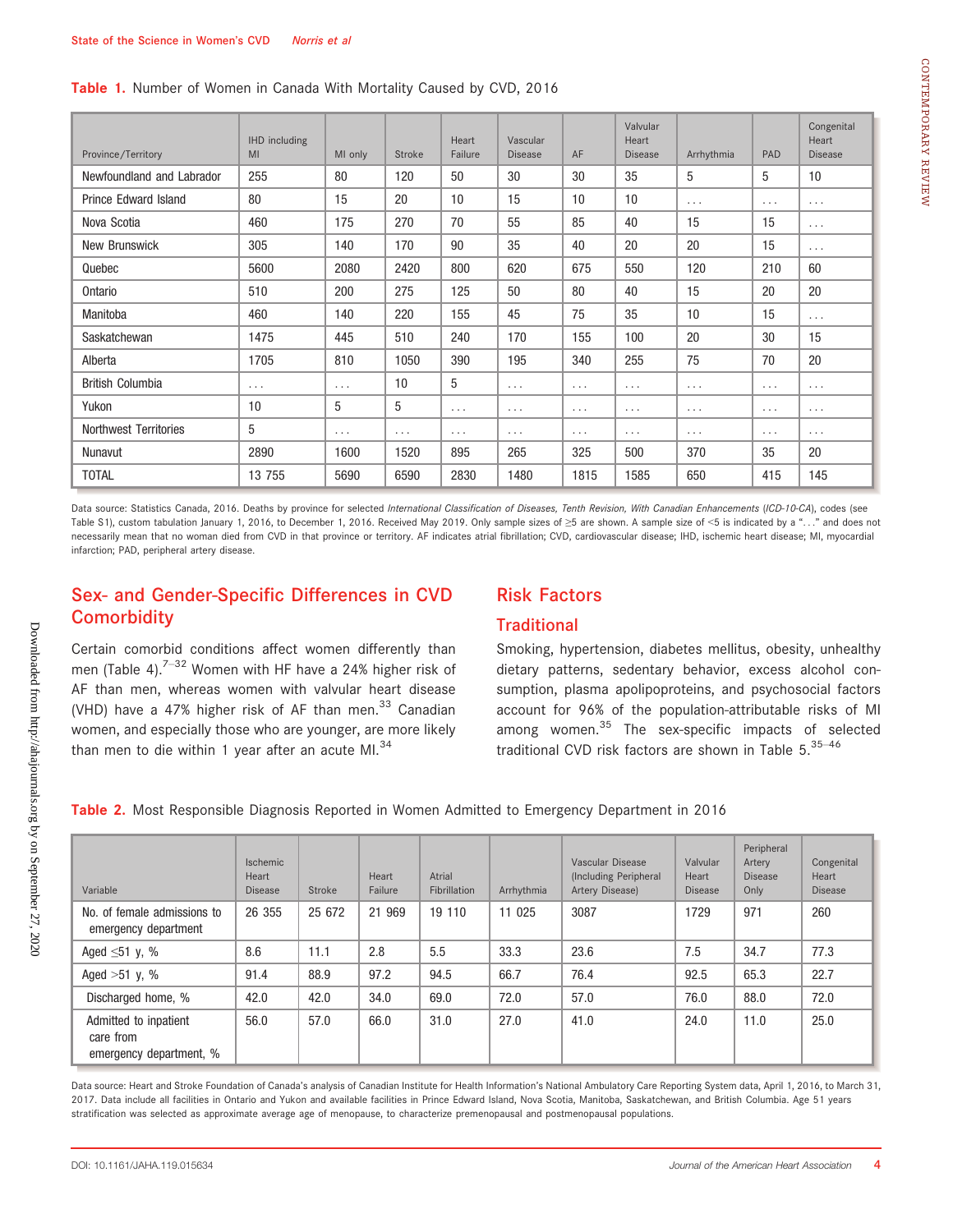#### Table 3. Most Responsible Diagnosis Reported in Women Admitted for Inpatient Acute Care in 2016

| Variable                                            | <b>Ischemic</b><br>Heart<br><b>Disease</b> | Heart<br>Failure | Stroke | Atrial<br>Fibrillation | Arrhythmia | Vascular Disease<br>(Including Peripheral<br>Artery Disease) | Valvular<br>Heart<br><b>Disease</b> | Congenital<br>Heart<br><b>Disease</b> | Peripheral<br>Artery Disease<br>Only |
|-----------------------------------------------------|--------------------------------------------|------------------|--------|------------------------|------------|--------------------------------------------------------------|-------------------------------------|---------------------------------------|--------------------------------------|
| No. of female admissions<br>to inpatient acute care | 32 969                                     | 24 604           | 19 183 | 9998                   | 7124       | 4750                                                         | 4506                                | 1807                                  | 308                                  |
| Those with comorbid<br>hypertension, %              | 54.0                                       | 36.0             | 56.0   | 28.0                   | 28.0       | 26.0                                                         | 38.0                                | 6.0                                   | 20.0                                 |
| Those with comorbid<br>diabetes mellitus. %         | 34.0                                       | 38.0             | 26.0   | 20.0                   | 20.0       | 10.0                                                         | 22.0                                | 2.0                                   | 4.0                                  |
| Aged $\leq 51$ years, %                             | 7.0                                        | 3.0              | 8.0    | 4.0                    | 16.0       | 9.0                                                          | 8.0                                 | 86.0                                  | 11.0                                 |
| Aged $>51$ years, %                                 | 93.0                                       | 97.0             | 92.0   | 96.0                   | 84.0       | 91.0                                                         | 92.0                                | 14.0                                  | 89.0                                 |
| Discharged home, %                                  | 66.0                                       | 73.0             | 51.0   | 88.0                   | 80.0       | 74.0                                                         | 80.0                                | 85.0                                  | 75.0                                 |

Data source: Heart and Stroke Foundation of Canada's analysis of Canadian Institute for Health Information's Discharge Abstract System data, April 1, 2016, to March 31, 2017. Only data from Quebec were not accessible and, therefore, are not included.

## Sex Specific

An increasing body of evidence suggests CVD risk assessment in women should extend beyond the traditional CVD risk factor assessment to include a reproductive evaluation that considers age at menarche, menstruation, contraception use, pregnancy, ovarian health, menopause, and hormonal therapy use.

Early age at menarche has been shown to increase the risk of CVD among white women. $47$  Women with irregular menstrual cycles, including polycystic ovary syndrome, have an increased risk of metabolic abnormalities and CVD risk factors, such as diabetes mellitus. Combined oral contraceptive therapy increases the risk of arterial thrombosis and predisposes women to MI and/or stroke, particularly those aged >35 years who have numerous cardiovascular risk factors, especially smoking.<sup>48</sup>

Pregnancy creates a natural stress on the cardiovascular system, with structural and hemodynamic changes to

|  |  | <b>Table 4.</b> Comorbid Conditions Associated With an Increased Risk of CVD in Women |  |  |  |
|--|--|---------------------------------------------------------------------------------------|--|--|--|
|  |  |                                                                                       |  |  |  |

| <b>Comorbid Condition</b>                  | Impact on Women's Heart Health                                                                                                                                                                                                                                                         |
|--------------------------------------------|----------------------------------------------------------------------------------------------------------------------------------------------------------------------------------------------------------------------------------------------------------------------------------------|
| Polycystic ovary syndrome                  | • Associated with obesity, insulin resistance, hyperinsulinemia, $6 \text{ metabolic syndrome}, 8.9 \text{ dyslipidemia}, 10.11 \text{ impaired}$<br>glucose tolerance, type 2 diabetes mellitus, <sup>12</sup> and obstructive sleep apnea. <sup>13,14</sup>                          |
| Autoimmune disorders (eg,                  | • 2 to 10 times more common in women. <sup>15</sup>                                                                                                                                                                                                                                    |
| rheumatoid arthritis and<br>systemic lupus | • Associated systemic inflammation increases the risk of premature atherosclerotic CVD, as well as many other<br>cardiovascular disorders of the myopericardium, valves, and conduction system. <sup>16</sup>                                                                          |
| erythematosus)                             | • Associated chest, jaw, neck, shoulder, or back pain; fatigue; dyspnea; and exhaustion can be difficult to differentiate<br>from clinical CVD symptoms and may delay recognition of a CVD diagnosis. <sup>17</sup>                                                                    |
| <b>Breast cancer</b>                       | • Breast cancer survivors are more likely to die from CVD. <sup>19-21</sup>                                                                                                                                                                                                            |
|                                            | Cancer treatment-related cardiac toxicity can occur with anthracycline-based chemotherapy, trastuzumab-targeted<br>$\bullet$<br>therapy, and radiation therapy (left-sided breast cancer); noninvasive cardiac testing can be used to detect<br>cardiovascular toxicity. <sup>20</sup> |
| Chronic kidney disease                     | • Women with reduced kidney function are at greater risk of CVD than men. <sup>21</sup>                                                                                                                                                                                                |
|                                            | • Hypertensive disorders of pregnancy and gestational diabetes mellitus increase the risk of chronic kidney disease<br>progression. <sup>22</sup>                                                                                                                                      |
|                                            | • Women on dialysis have a CVD mortality rate similar to age-matched men. <sup>23</sup>                                                                                                                                                                                                |
| Depression                                 | • Incidence is 2 times higher in women than in men. $24,25$                                                                                                                                                                                                                            |
|                                            | • Increases a women's risk for a cardiac event by 50% to $70\%^{26,27}$ and correlates with fatal cardiac events in<br>postmenopausal women. <sup>28</sup>                                                                                                                             |
|                                            | • Almost 2 times more women than men experience depression after cardiac diagnosis <sup>29,30</sup> ; younger women are<br>particularly susceptible. <sup>31</sup>                                                                                                                     |
|                                            | • Post-MI depression increases by 2 to 3 times the risk of all-cause mortality, cardiac mortality, and cardiac<br>morbidity. <sup>32</sup>                                                                                                                                             |

CVD indicates cardiovascular disease; MI, myocardial infarction.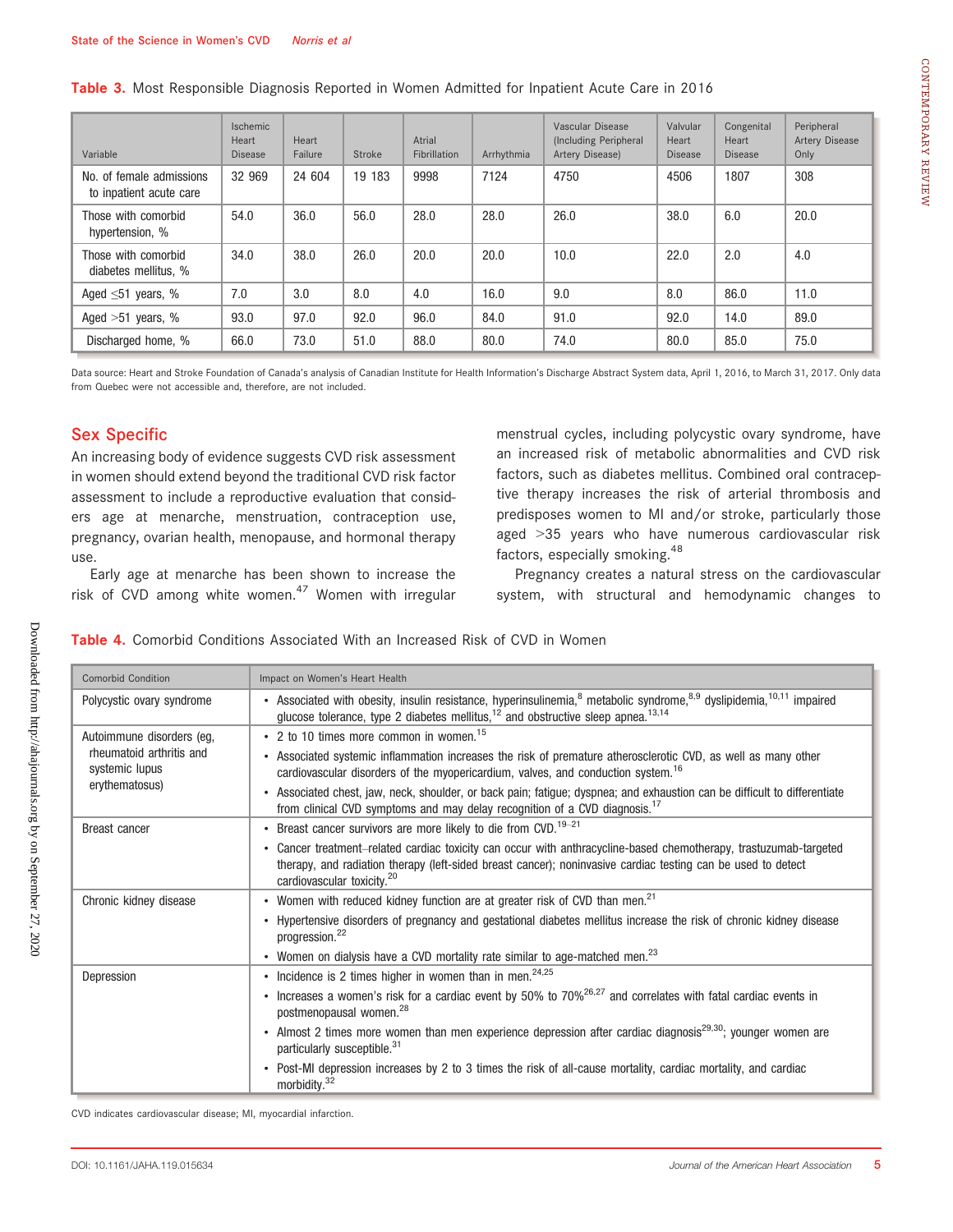#### Table 5. Traditional CVD Risk Factors and Their Impact on Women's Cardiovascular Health

| Traditional         |                                                                                                                                                                         |
|---------------------|-------------------------------------------------------------------------------------------------------------------------------------------------------------------------|
| <b>Risk Factor</b>  | Implications for Women                                                                                                                                                  |
| Smoking             | • Single-most modifiable risk factor for developing MI. <sup>35</sup>                                                                                                   |
|                     | • Increases the risk of CVD in women aged $\lt 55$ years by 7 times. <sup>35</sup>                                                                                      |
| Hypertension        | • Prevalence and incidence higher in women than men aged $>60$ years. <sup>36</sup>                                                                                     |
|                     | • Poorer hypertension control in women than men aged $>60$ years. <sup>37</sup>                                                                                         |
|                     | • Women treated with antihypertensive medications have higher systolic blood pressures than men. <sup>37</sup>                                                          |
|                     | • Additive interaction between current smoking and hypertension on IHD incidence in women. <sup>38</sup>                                                                |
| Diabetes mellitus   | • Women with diabetes mellitus are at a 2 to 4 times greater risk for IHD compared with men with diabetes mellitus. <sup>39,40</sup>                                    |
| <b>Obesity</b>      | • More women than men in Canada are overweight and obese. <sup>41</sup>                                                                                                 |
|                     | • Metabolic effects of obesity are associated with increased CVD risk. <sup>41</sup>                                                                                    |
| Physical inactivity | • Across all ages, women are less physically active <sup>42</sup> and spend more time in sedentary activities. <sup>43</sup>                                            |
| Cholesterol         | • Low HDL cholesterol is a stronger predictor of IHD mortality in women than in men, especially in women aged $\geq 65$ years. <sup>44</sup>                            |
|                     | • Elevated LDL cholesterol, a strong predictor of IHD risk in women aged <65 years, is less predictive in older women. <sup>44</sup>                                    |
| <b>Stress</b>       | Women may be more vulnerable to the adverse effects of psychosocial stress, occupational stress, and sleep disturbances,<br>increasing their risk of CVD. <sup>45</sup> |
|                     | Disproportionately more unpaid housework and family responsibilities may exacerbate and sustain high stress levels because of<br>conflicting demands. <sup>45</sup>     |
|                     | Discrimination and gender roles may further increase the environmental psychosocial stress, as may sex and gender differences in<br>stress responses. <sup>40,46</sup>  |

CVD indicates cardiovascular disease; HDL, high-density lipoprotein, IHD, ischemic heart disease; LDL, low-density lipoprotein; MI, myocardial infarction.

accommodate increased blood volume and cardiac output. These normal physiologic changes often unmask or exacerbate prepregnancy cardiac and brain conditions (eg, congenital heart disease and VHD) or lead to the development of new cardiac conditions (eg, arrhythmia, pregnancy-associated MI, peripartum cardiomyopathy, aortic dissection, and aneurysm). As a result, CVD is a leading cause of maternal morbidity and mortality during pregnancy and postpartum. Hypertensive disorders of pregnancy, gestational diabetes mellitus, preterm birth, and infertility are independent sex-specific CVD risk factors associated with subsequent premature atherosclerotic CVD, arrhythmia, and HF.<sup>49</sup>

Premature menopause occurs before the age of 40 years and may be spontaneous as a result of primary or secondary ovarian insufficiency or surgical after bilateral oophorectomy. In general, women are at lower risk of CVD than age-matched men during their reproductive years, but this advantage disappears after menopause.<sup>50</sup> There are conflicting data as to whether the type of menopause (spontaneous versus surgical) affects CVD risk. Early (at age 40–45 years) and especially premature menopause are associated with increased CVD morbidity and mortality.<sup>50</sup> The adverse effects of menopause on cardiovascular health are largely attributed to hypoestrogenemia.<sup>50</sup> This includes an atherogenic cardiometabolic profile with impaired glucose tolerance, an increase in total and low-density lipoprotein cholesterol and lipoprotein(a), a decrease in high-density lipoprotein cholesterol, an elevated blood pressure, an increase in central obesity, and a withdrawal of the beneficial effects of estrogen on vasodilation.

## Demographic

Demographic risk factors, such as socioeconomic status, race and ethnicity, and disability, disproportionately impact women's risk of CVD. Paired with the challenges of undertaking risk-reducing behaviors, women of lower socioeconomic status are more susceptible to CVD than those with a higher socioeconomic status.<sup>51</sup> Even in the context of the Canadian universal healthcare system, associations between socioeconomic status and CVD outcomes have been identified. Compared with other income groups and men, lower socioeconomic status women in Canada have less access to cardiac catheterization and higher 30-day mortality after acute coronary syndrome (ACS).<sup>52</sup>

CVD risk factors and rates are higher among ethnic minority groups, including South Asian, Afro-Caribbean, Hispanic, and Chinese North Americans, when compared with their Caucasian counterparts, with poorer outcomes in women, especially those of lower socioeconomic status.<sup>53-55</sup> The CVD mortality rate for indigenous women in Canada is 53% higher than in non-indigenous women,<sup>56</sup> and the social, economic, and political inequalities they experience contribute to an increased risk of CVD.<sup>57</sup>

Women with disabilities may have more difficulty distinguishing cardiac symptoms from those related to their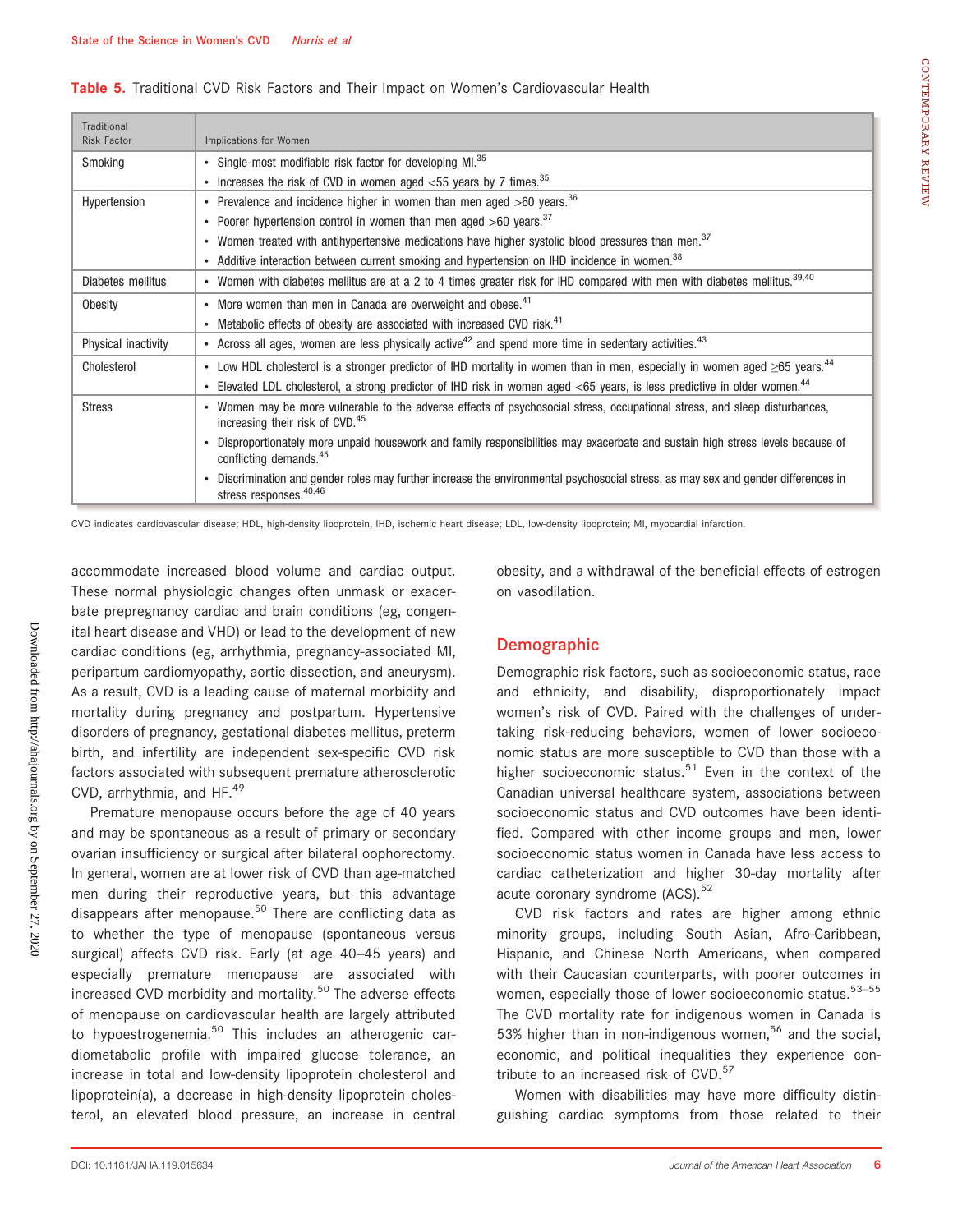disability; this may influence the time between symptom onset and access to medical care. Adjusted for age, women with physical disabilities have a higher odds ratio for CVD (odds ratio, 6; 95% CI, 5.2–8.4) yet are less likely to receive preventive or urgent care<sup>58</sup> compared with women without disabilities.

#### Knowledge and Awareness of CVD Risk

Most women in Canada are unaware of CVD symptoms, risk factors, and their own risk status.<sup>59</sup> A recent (2017) national survey of 2000 women in Canada found low rates of CVD risk awareness that varied by age, race and ethnicity, and place of residence.<sup>3</sup> Overall, 28% knew that heart disease and stroke were the leading cause of death in women worldwide; 48% knew that 9 of 10 women have at least one risk factor for CVD. Among women aged 19 to 29 years, 37% believed that heart disease could be different between women and men, compared with 67% of women aged 50 to 69 years.<sup>59</sup>

Knowledge of CVD mortality and risks is greater among urban women compared with nonurban women.<sup>60</sup> Those living in remote and sparsely populated areas have fewer family physician visits, less lipid screening, poorer blood pressure control, and lower use of statins compared with urban residents<sup>61</sup>; and it can be postulated that differences in exposure to CVD-related healthcare services in remote, nonurban areas may contribute to the lower rates of awareness. These findings underscore the unmet opportunities for patient education and intervention for risk and prevention of heart disease.

## Presentation (Symptoms)

Clinical presentation and characteristics of IHD between the sexes can differ. Women are more likely to present with non– ST-segment–elevation myocardial infarction (NSTEMI) and with a varied pattern and distribution of symptoms, creating challenges for healthcare providers and women themselves to interpret symptoms as cardiac specific.<sup>62,63</sup>

Compared with men, women are more likely to develop angina as their first CVD manifestation (47% versus 32%) and less likely to present with an acute MI (6% versus 10%). Sex differences in the clinical presentation of IHD are more pronounced in women aged <45 years with acute MI, who are more likely to present with chest pain equivalents and have higher in-hospital 30-day mortality; these sex differences are not as pronounced in women aged  $>65$  years.<sup>64</sup>

Although most women report central chest pain during an ACS, they may describe it as tightness, pressure, or burning, and it is frequently accompanied by nonchest symptoms, such as dyspnea, fatigue, weakness, nausea, and discomfort in the upper back, shoulder, jaw, or arm. Defining chest pain as typical, atypical, and noncardiac, according to its relation to exertion, rest, or emotional stress, is derived from predominantly male cohorts and is less predictive of obstructive coronary artery disease (CAD) in women, especially those aged <65 years.

## Pathophysiological Characteristics

#### IHD: Atherosclerotic/Obstructive

Sex-specific pathophysiologic mechanisms exist in the development of coronary atherosclerosis. Women who present with obstructive atherosclerotic CAD are typically older than men who present with the same condition, and they have multiple comorbid conditions and cardiovascular risk factors. In most women with ACS, the underlying mechanism is similar to men because of the formation of thrombus caused by a rupture of atherosclerotic plaque. $65$  However, women, especially younger women, are more likely to present with plaque erosion, where a discontinuation of the endothelium without evidence of fibrous cap plaque rupture is identified.<sup>65</sup>

Sex differences in atherosclerosis formation and plaque instability are not completely understood. Estrogen may prevent atherosclerotic development through decreased inflammatory activation, low-density lipoprotein oxidation and binding, and increased vasodilation,  $50$  potentially explaining the lower prevalence of obstructive atherosclerotic IHD and plaque rupture in premenopausal women.<sup>35</sup> Conversely, estrogen may aggravate inflammatory activation and thrombosis in postmenopausal women with established atherosclerosis, which may explain the paradoxical effects observed in secondary prevention trials of menopausal hormone therapy.<sup>66</sup>

#### IHD: Nonatherosclerotic/Nonobstructive

Plaque erosion, coronary microvascular dysfunction, coronary vasospasm, SCAD, and microthromboembolism represent potential causes of ischemia with no atherosclerotic obstruction (ie,  $\leq$ 50% stenosis) of the coronary arteries<sup>67</sup> or, in the presence of an ACS, MI with no obstructive coronary arteries, which is at least twice as prevalent in women compared with men.<sup>68</sup> Recent updates to the fourth universal definition of MI include MI with no obstructive coronary arteries as a new category of type 2 MI. More than half of women with ischemia with no atherosclerotic obstruction (ie, <50% stenosis) of the coronary arteries have coronary microvascular dysfunction, which is associated with traditional risk factors, including diabetes mellitus, hypertension, dyslipidemia, and smoking, as well as sex-related risk factors, including autoimmune disease and breast cancer therapies.<sup>67,68</sup>

Epicardial coronary vasospasm, more often seen in women, is thought to be caused by vascular smooth muscle hyperreactivity, endothelial dysfunction, and autonomic nervous system dysfunction.<sup>69</sup>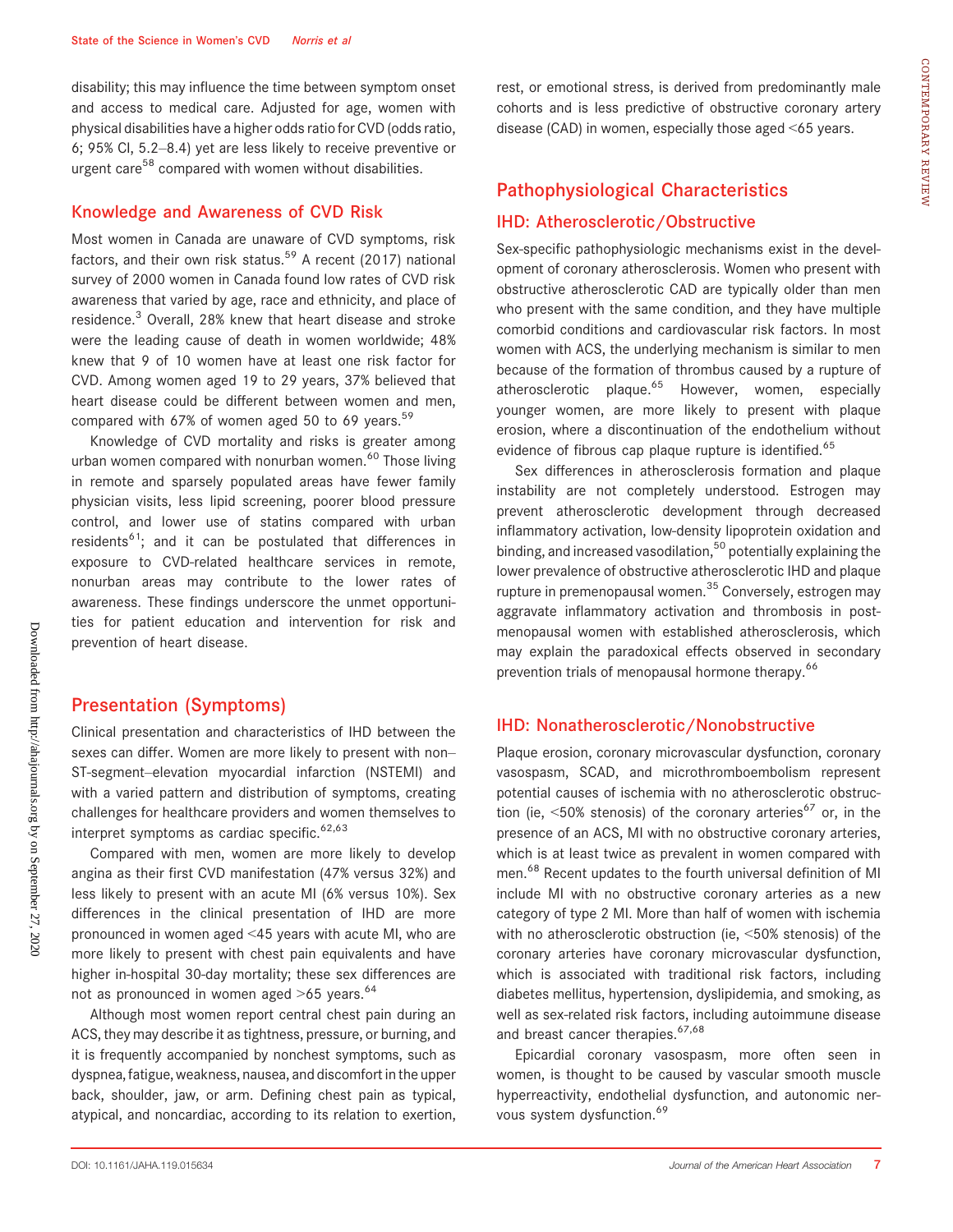SCAD is an increasingly observed cause of ACS (estimated at 1%–4% of all MIs in women) that primarily affects younger women, most of whom have few or no traditional risk factors. SCAD is caused by the spontaneous separation of the coronary arterial wall, creating an intramural hematoma that narrows and/or occludes the coronary lumen and requires angiography for diagnosis. SCAD accounts for up to 35% of MIs in women aged  $\leq 50$  years, and it is the most common cause of pregnancy-associated MI  $(43%)$ .<sup>70</sup> In a multicenter, prospective, observational study of patients with nonatherosclerotic SCAD presenting acutely from 22 centers in North America (with most in Canada), 88.5% were women (55% postmenopausal) and the mean age was 51.8 years.<sup>71</sup> SCAD associations with female sex, pregnancy, physical and emotional stress, and concurrent systemic arteriopathies, particularly fibromuscular dysplasia, highlight the differences in clinical characteristics of SCAD compared with atherosclerotic disease.<sup>70</sup>

#### HF With Reduced Ejection Fraction

Approximately 40% of patients having HF with reduced ejection fraction, defined by left ventricular ejection fraction ≤40%, are women.<sup>72</sup> They are older at diagnosis and live longer with the condition, but have more severe symptoms, more physical limitations (reduced 6-minute walk distance), greater prevalence of anxiety and depression, and poorer quality of life than men.<sup>72,73</sup> They are also more often obese and have a higher prevalence of hypertension, VHD, and nonischemic cardiomyopathy than men and are less likely than men to smoke, consume alcohol, or have preexisting CAD, AF, MI, or stroke.<sup>72</sup> Women with HF with reduced ejection fraction have more strokes than men (hazard ratio, 1.31; 95% CI, 1.07–1.59), which may be a consequence of significantly lower anticoagulation rates for the management of AF (26.7% in women versus 32.4% in men) and higher prevalence of hypertension (70.6% in women versus 65.5% in men).<sup>72</sup>

#### HF With Preserved Ejection Fraction

After adjusting for age and other risk factors, the risk of HF with preserved (left ventricular ejection fraction ≥50%) ejection fraction is fairly similar in men and women, although the risk of HF with preserved ejection fraction increases sharply with age; and associated comorbidities of hypertension, obesity, and  $CAD^{74}$  become more impactful in women as they generally live longer than men. Women with HF with preserved ejection fraction may present differently from men, showing cognitive impairment, delirium, nausea, abdominal discomfort, oliguria, anorexia, and cyanosis.<sup>75</sup>

Transthoracic echocardiography is an essential imaging modality for HF assessment in women, to determine left ventricular ejection fraction, left ventricular mass, left atrium size, diastolic function, and presence of comorbid valvular disease, with normative sex-based values for echocardiographic measures of chamber volumes to guide diagnoses.<sup>75</sup>

#### Cardiomyopathies

Stress cardiomyopathy (Takotsubo syndrome) is an ACS mimicker that occurs primarily (90%) in postmenopausal women and is characterized by short-term onset of chest pain, positive cardiac enzymes, and ECG changes in the absence of obstructive CAD, often in response to an emotional or physical trigger. It may be associated with HF symptoms, ranging from dyspnea to cardiogenic shock.<sup>76</sup>

Peripartum cardiomyopathy occurs toward the end of pregnancy or in the postpartum period in women presenting with signs and symptoms of HF (left ventricular ejection fraction  $\leq$ 45%), in the absence of other causes of HF.<sup>77</sup> Risk factors for developing peripartum cardiomyopathy include multiparity, twin pregnancies, black ethnicity, and advanced maternal age.<sup>78</sup>

Although myocarditis is more common in men, there are sex differences.<sup>79</sup> Women generally resolve infections and repair damage without high levels of inflammation or longlasting damage. Women may be more susceptible to certain types of myocarditis, such as autoimmune myocarditis, which may be hormonally mediated.

#### Valvular Heart Disease

Almost half (48%) of patients with VHD are women. Sex specificities have been observed for aortic and mitral valve disease. Women with severe aortic stenosis have less aortic valve calcification but more fibrosis than men; mechanisms are thought to be mediated through sex hormone effects on calcification of interstitial cells.<sup>80</sup>

Women are more likely to present with rheumatic mitral VHD than men. $81$  Again, this is thought to be modulated by differential sex hormone effects. Mitral valve prolapse is diagnosed more frequently in women, who present with generalized myxomatous degenerative leaflet thickening but less often with flail leaflets than men.<sup>82</sup> Posterior leaflet prolapse, which results in more successful surgical repair, occurs less frequently in women.<sup>82</sup> Mortality after mitral valve surgery is similar in men and women<sup>82</sup>; however, women are more likely to present with postoperative HF, which may be attributable to more advanced disease on presentation.

#### Arrhythmias

Sex differences in cardiac electrophysiological characteristics have been noted for over a century, when researchers first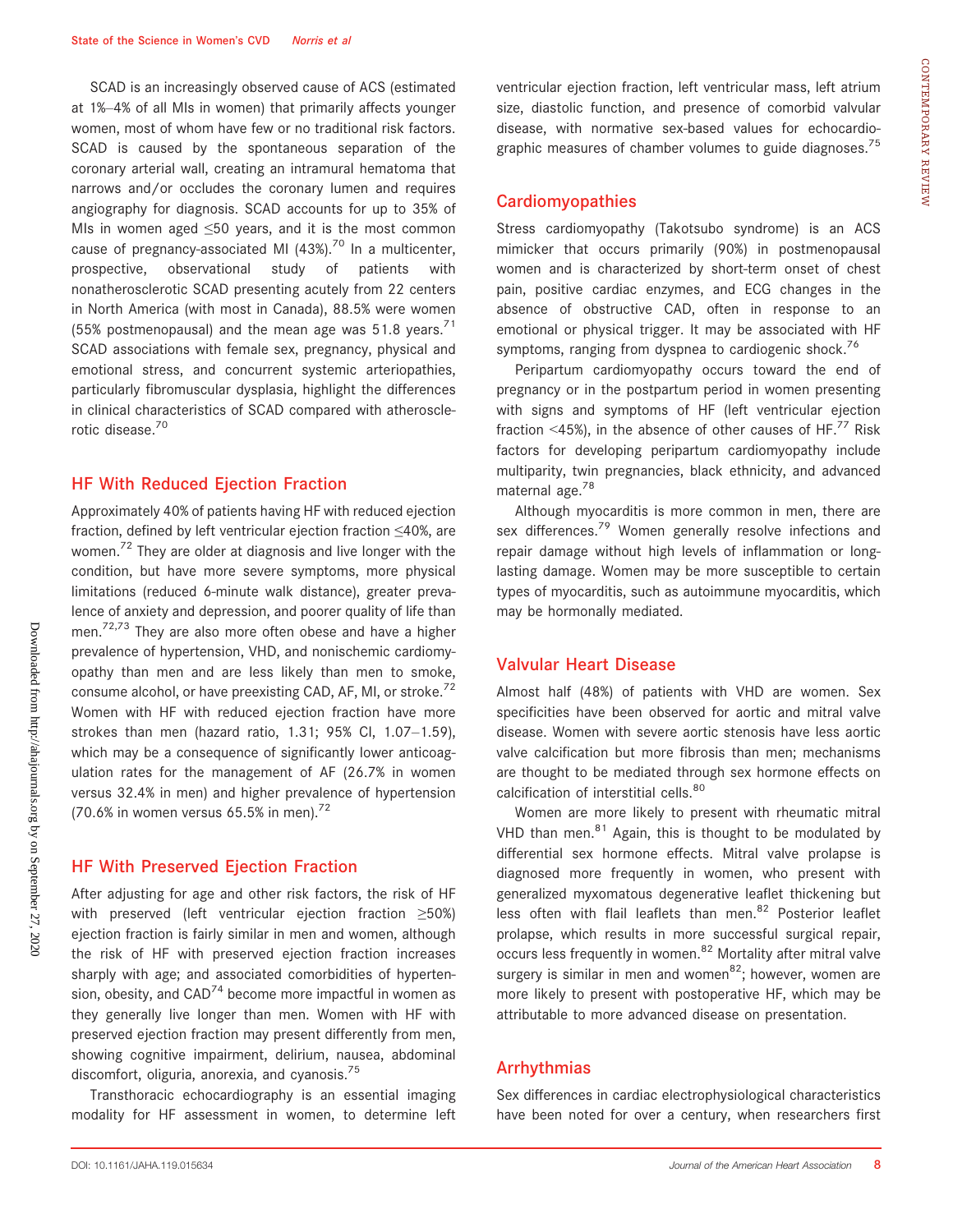found that women had a longer length of systole and a longer QT segment than men.<sup>83</sup>

Sex differences in arrhythmias may be related to sex hormones. The normally occurring increase in progesterone and decrease in estrogen levels during the menstrual cycle correspond to increased frequency, symptomatic burden, and duration of supraventricular tachycardia in women. Sick sinus syndrome, supraventricular tachycardia (especially atrioventricular nodal reentry tachycardia), and postural orthostatic tachycardia syndrome are all more common in women. Until the age of 75 years, AF is more common in men, but after the age of 75 years, most AF occurs in women, with concomitant higher mortality rates.

AF in women is typically associated with obesity and VHD, whereas AF in men is more often associated with IHD. Women tend to be more symptomatic with AF and have a higher stroke risk, higher recurrence rate, and more complications than men. $84$  However, other than a few studies of supraventricular tachycardia (SVT), most prospective trials and studies continue to rely on data obtained from a minority of female subjects; and although differences in the incidence, characteristics, and treatment outcomes are clear, there is an inadequate understanding as to why these differences exist. $83$ 

#### Vascular Disease

Despite the lower likelihood of developing aortopathy, women with thoracic aortic aneurysms have faster aneurysm expansion, are 3 times more likely to dissect (especially at smaller aneurysm sizes), and are 40% more likely to die than men with thoracic aortic aneurysms.<sup>85,86</sup> Similarly, women with abdominal aortic aneurysm experience more rapid aneurysm growth and higher risk of abdominal aortic aneurysm rupture at relatively smaller aneurysm sizes compared with men. Women are less likely than men to be referred for abdominal aortic aneurysm repair, and are more likely to experience surgical complications after repair. $87$  A potential explanation for these differences lies in hormonal, molecular, and hemodynamic differences between women and men, but they are not currently understood.

Similar to other atherosclerotic vascular disease, peripheral artery disease (PAD) tends to develop 1 to 2 decades later in women compared with men. Risk factors for PAD are largely similar for both sexes, except that hypertensive disorders of pregnancy increase women's future risk of PAD by 3-fold.<sup>88</sup> Women with PAD are more likely than men to be asymptomatic or have atypical leg symptoms. Conversely, once PAD manifests clinically, women have more complex disease, $89$  have greater functional impairment, and, perhaps partially as a result, are more likely to be depressed than men. From a diagnostic perspective, although it has been reported that women have a slightly lower ankle-brachial index than men, this does not appear to affect diagnostic accuracy.<sup>90</sup> The sensitivity and specificity of advanced anatomical imaging techniques does not appear to be different between men and women.<sup>90</sup>

#### Stroke

Although the overall incidence of stroke is higher in men, stroke incidence in women increases sharply after the age of 75 years, to rates exceeding those observed in men, with higher agespecific mortality, greater stroke severity, increased likelihood of stroke-related disability, reduced quality of life, increased levels of poststroke depression, and higher rates of institutionalization compared with male stroke survivors.  $91,92$ 

Hypertension and AF are more frequent among women with stroke; AF is a major preventable cardiac cause of stroke and the risk is twice as high in women compared with men. $93$ 

#### Diagnosis of IHD

Acute Coronary Syndromes: As for men, the initial tests for women presenting with a possible ACS are an ECG and cardiac biomarkers to determine the need for diagnostic imaging. However, women are less likely than men to receive care within benchmark times for electrocardiography (≤10 minutes: 29% versus 38%; P=0.02).<sup>94</sup>

In the clinical setting of an ACS, the preferred diagnostic/ therapeutic imaging is cardiac catheterization for both women and men. However, evidence suggests that underdiagnosis of ACS in women leads to sex- and gender-based differences in referral for cardiac catheterization. $95-97$  Of those women with ACS undergoing cardiac catheterization,  $\approx$  15% to 20% have no evidence of obstructive CAD (ie, have MI with no obstructive coronary arteries).<sup>68</sup>

Chronic Stable IHD: Treadmill testing is the most common noninvasive evaluation for suspected ischemia; however, its diagnostic value is limited in women compared with men by lower ranges of sensitivity (range, 31%–71%) and specificity (range,  $66\% - 86\%$ ).<sup>98</sup> Despite lower accuracy in women, exercise treadmill testing demonstrates similar negative predictive value in women and men, and, in the presence of a normal resting ECG, is recommended as a first-line diagnostic test for women and men to rule out IHD.<sup>98,99</sup> In the absence of a normal resting ECG, an inability to exercise adequately (>5 metabolic equivalents), or the presence of known IHD, stress imaging is recommended using echocardiography or nuclear techniques.

Exercise stress echocardiography can provide additional information on systolic and diastolic function, pulmonary hypertension, pericardial effusion, and VHD; sensitivity (81%) and specificity (86%) for detection of IHD have been reported in women.<sup>99</sup> Pharmacologic dobutamine stress echocardiography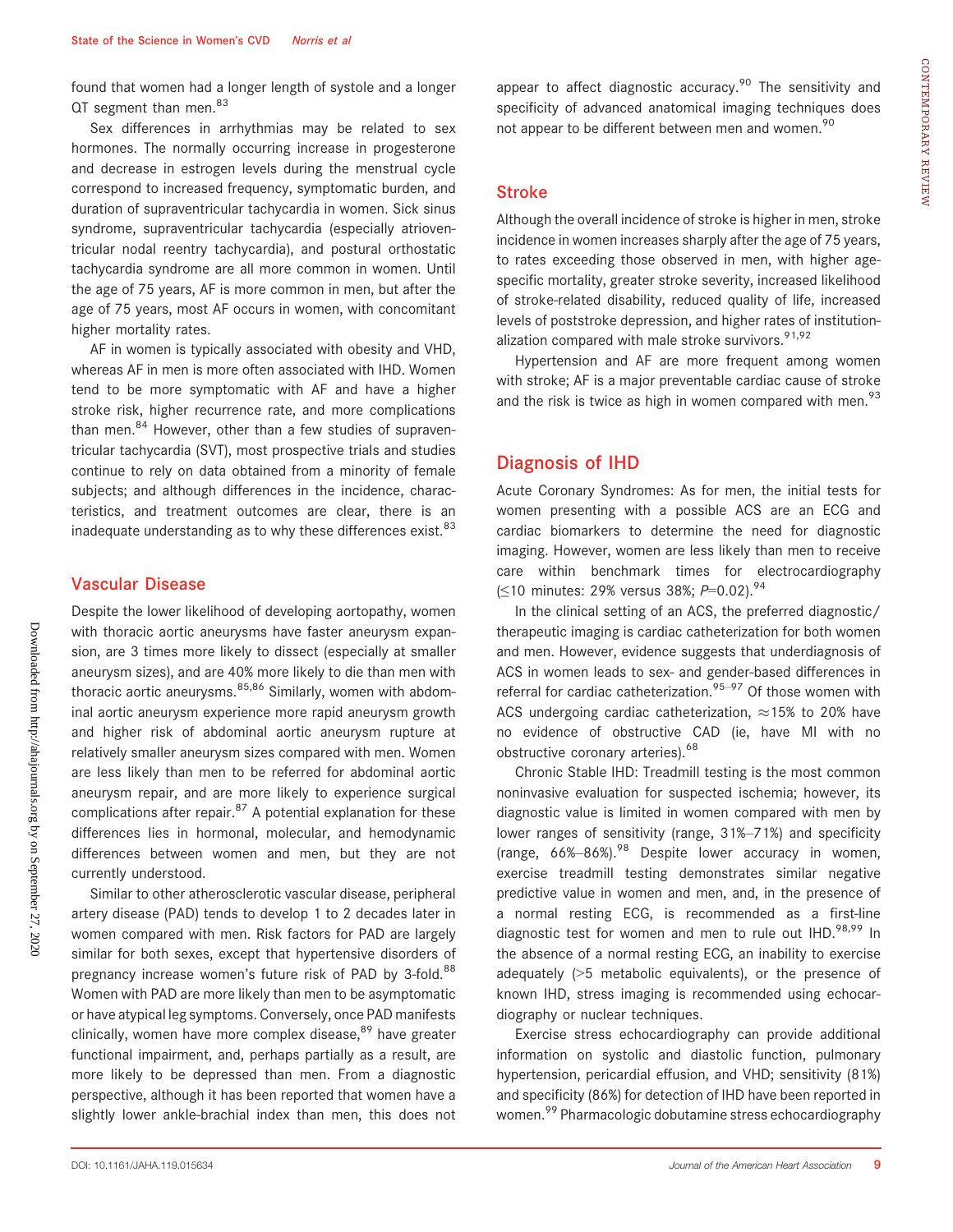is recommended for women who are unable to perform exercise, with similar accuracy.<sup>99</sup> Normal stress echocardiography results are associated with a low risk of cardiac events in women, whereas abnormal test results are predictive of CVD.<sup>99</sup>

Similarly, gated myocardial perfusion single-photon emission computed tomography can be done with exercise or pharmacologic (vasodilator or dobutamine) stress with sensitivity (80%– 91%) and specificity (64%–91%) for detection of IHD in women.<sup>99</sup> Abnormal perfusion is predictive of adverse cardiac events in women, and severe abnormalities on pharmacological stress single-photon emission computed tomography testing are predictive of annual cardiovascular mortality in women with  $(8.5\%/year)$  and without  $(6.1\%/year)$  diabetes mellitus.<sup>99</sup>

Stress myocardial perfusion imaging with positron emission tomography improves spatial resolution and image quality in women, especially those who are obese.<sup>99</sup> Sensitivity (92%) and specificity (85%) are higher than with singlephoton emission computed tomography.<sup>99</sup>

Stress (vasodilator) cardiac magnetic resonance imaging allows for assessment of stress-induced wall-motion abnormalities, structural abnormalities, systolic dysfunction, myocardial scarring, and fibrosis, with higher specificity (91% versus 82%) and similar sensitivity for the detection of obstructive CAD in women compared with men $99$  and can evaluate subendocardial perfusion qualitatively, which is of particular interest in women with angina and no obstructive CAD.<sup>99,100</sup>

## **Treatment**

#### Pharmacological Therapy

#### Pharmacokinetics and pharmacodynamics

There are multifactorial sex differences in the pharmacokinetics (related to absorption, distribution, metabolism, and excretion) and pharmacodynamics (related to subcutaneous and body fat content, gastric enzymes, transporter proteins, body mass index, plasma volume, and body water) of drugs used to treat CVD.<sup>101</sup>

Recent regulatory changes in Canada have advanced the inclusion of women in clinical trials and now require sexspecific analyses of clinical trial results; however, there is still significant variability in the recruitment of women and in sexspecific reporting in drug treatment studies. Although women are better represented in drug trials submitted to the US Food and Drug Administration for hypertension and AF, their representation in drug trials for HF, IHD, and ACS is below the participation/prevalence ratio deemed appropriate.<sup>77</sup> The low enrollment of women appears to be caused by genderbased issues (eg, familial responsibilities, cultural and socioeconomic barriers, difficulty accessing the study site, and concerns about trial risks) rather than inclusion or exclusion criteria.<sup>77</sup>

#### Acute coronary syndrome

Women do not receive recommended pharmacologic treatment during an ACS as often as men, and they have worse clinical outcomes.<sup>35</sup> In the short-term setting, there appear to be sexspecific differences in the efficacy of standard treatments for various presentations of ACS. For STEMI, women have more favorable outcomes with percutaneous coronary intervention (PCI) compared with thrombolytic therapy, and similarly benefit more from an early invasive strategy in the setting of an NSTEMI, but only if at high risk.<sup>102,103</sup>

Anticoagulants (unfractionated heparin, low-molecularweight heparins, and bivalirudin) and oral antiplatelet (P2Y12 receptor inhibitor) agents have been shown to reduce adverse outcomes in women and men with ACS who have undergone PCI, although the bleeding risk of thrombolytic, anticoagulant, and antiplatelet therapy is higher in women.<sup>104</sup> This may be caused by sex-related differences in body surface area, pharmacodynamics, and drug metabolism; weight and renal dose adjustments must be considered. In premenopausal women who are still menstruating, antiplatelet therapy may significantly increase menstrual bleeding.

The long-term benefits of aspirin,  $\beta$  blockers, angiotensinconverting enzyme inhibitors, and statins after an MI are similar in women and men, with risk reductions for major adverse cardiac events in the range of 20% to 30%.<sup>35</sup> However, women are 10% to 15% less likely to be treated acutely or discharged from hospital on evidence-based therapy for ACS.<sup>102,103</sup>

Menopausal hormone therapy is associated with an increased incidence of recurrent infarction and should not be administered for secondary prevention of coronary events. For women receiving menopausal hormone therapy at the time of their ACS, it is recommended that it be discontinued.<sup>102,103</sup>

## Chronic stable IHD

The Canadian Cardiovascular Society guidelines for the pharmaceutical management of patientswith stable IHD recommend lifestyle interventional therapies for all men and women. When indicated, both women and men should be managed on a combination of evidence-based drugs, including aspirin, statins, bblockers, angiotensin-converting enzyme inhibitors and/or angiotensin II receptor blockers, digoxin, diuretics, and antithrombotic drugs. Although CVD drugs have, for the most part, been tested in clinical trials that were underpowered for sex-specific analyses, experience in using these drugs to treat chronic conditions indicates sex differences (Table 6).<sup>78,105-116</sup>

## Interventional, Surgical, and Device Therapy

#### Percutaneous coronary intervention

In women diagnosed with STEMI, primary PCI is associated with lower major adverse cardiovascular events, including target revascularization, than in those who do not undergo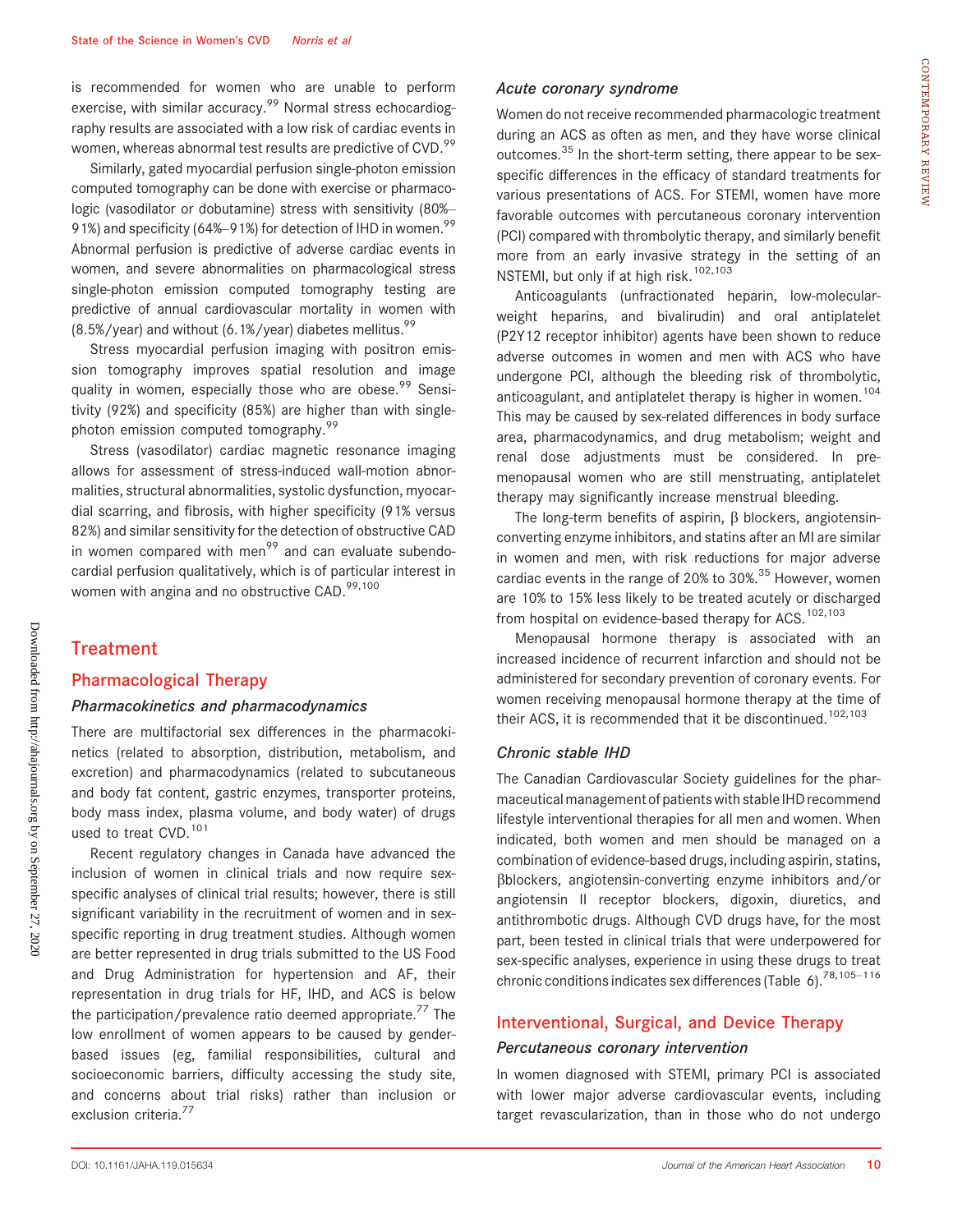|                | Table 6. Sex Differences for Pharmacologic Therapy for IHD                                                                              |                                                                                                 |
|----------------|-----------------------------------------------------------------------------------------------------------------------------------------|-------------------------------------------------------------------------------------------------|
| Treatment      | Sex Differences                                                                                                                         | Pregnancy                                                                                       |
| ACE inhibitors | Women are 1.7 times more likely to be ACE inhibitor<br>$\bullet$<br>intolerant. <sup>105</sup>                                          | • ACE inhibitors and ARBs are pregnancy<br>studies have shown an adverse effect o               |
| ARBs           | • Maximum serum concentrations (given the same dosage) of<br>losartan and telmisartan are 2 times higher in women than in<br>men. $106$ | trimester of pregnancy and are categor<br>has been shown) during the second an                  |
|                | • No sex-specific restrictions for ARBs, except for pregnant and<br>lactating women <sup>107</sup> (see box below on pregnancy).        |                                                                                                 |
| Aspirin        | • Platelet inhibition effect of aspirin varies in women and men;<br>the underlying reasons are unclear. <sup>108</sup>                  | • Daily low-dose aspirin use in pregnanct<br>women at high risk of preeclampsia. <sup>109</sup> |

| ACE inhibitors    | Women are 1.7 times more likely to be ACE inhibitor<br>intolerant. <sup>105</sup>                                                                                                                                           | ACE inhibitors and ARBs are pregnancy category C (animal<br>studies have shown an adverse effect on the fetus) for the first<br>trimester of pregnancy and are category D (human fetal risk<br>has been shown) during the second and third trimesters <sup>78</sup> |  |  |  |
|-------------------|-----------------------------------------------------------------------------------------------------------------------------------------------------------------------------------------------------------------------------|---------------------------------------------------------------------------------------------------------------------------------------------------------------------------------------------------------------------------------------------------------------------|--|--|--|
| ARBs              | Maximum serum concentrations (given the same dosage) of<br>$\bullet$<br>losartan and telmisartan are 2 times higher in women than in<br>men. $106$                                                                          |                                                                                                                                                                                                                                                                     |  |  |  |
|                   | • No sex-specific restrictions for ARBs, except for pregnant and<br>lactating women <sup>107</sup> (see box below on pregnancy).                                                                                            |                                                                                                                                                                                                                                                                     |  |  |  |
| Aspirin           | • Platelet inhibition effect of aspirin varies in women and men;<br>the underlying reasons are unclear. <sup>108</sup>                                                                                                      | • Daily low-dose aspirin use in pregnancy is recommended for<br>women at high risk of preeclampsia. <sup>109</sup>                                                                                                                                                  |  |  |  |
|                   |                                                                                                                                                                                                                             | • It is considered safe and is associated with a low likelihood of<br>serious maternal or fetal complications or both.                                                                                                                                              |  |  |  |
| <b>B</b> Blockers | Despite the beneficial effect of $\beta$ blockers on cardiac workload<br>٠<br>and myocardial oxygen demand, <sup>110</sup> women are less likely to<br>receive treatment with $\beta$ blockers than men. <sup>111,112</sup> | $\bullet$ $\beta$ Blockers are among list of first-line antihypertensive<br>monotherapies for use during pregnancy. <sup>113</sup>                                                                                                                                  |  |  |  |
| <b>Statins</b>    | In primary and secondary prevention trials, women and men<br>$\bullet$<br>achieve equal benefit from statins in reducing recurrent CVD<br>events. <sup>114</sup>                                                            | Statin therapy during pregnancy for LDL-C reduction is reported<br>to be safe for mother and fetus. <sup>116</sup>                                                                                                                                                  |  |  |  |
|                   | Women taking statins may be at a higher risk of dia-<br>$\bullet$<br>betesmellitus <sup>115</sup> and statin-induced myotoxicity. <sup>114</sup>                                                                            |                                                                                                                                                                                                                                                                     |  |  |  |

ACE indicates angiotensin-converting enzyme; ARB, angiotensin II receptor blocker; CVD, cardiovascular disease; IHD, ischemic heart disease; LDL-C, low-density lipoprotein cholesterol.

PCI.<sup>35</sup> Women who undergo PCI in this setting experience a lower risk of major bleeding, including intracranial bleeding, and lower mortality, compared with fibrinolytic therapy.<sup>35</sup> However, variables related to sex, including time to presentation, time to diagnosis, and door-to-device time, are longer in women, and may contribute to excess mortality compared with men.<sup>117</sup> Protocolized diagnosis of STEMI may help reduce this gap and improve prompt referral to the cardiac catheterization laboratory for PCI in women.<sup>118</sup>

In women presenting with NSTEMI and unstable angina with high-risk features, including positive troponin, early invasive stratification by coronary angiography with intent to perform revascularization is recommended (class I recommendation).<sup>103</sup> However, a population-based cohort study of hospitalized patients with NSTEMI/unstable angina in Canada reported that compared with men, women treated with coronary revascularization had a higher risk for recurrent cardiovascular events, bleeding, and vascular and renal complications.35,103,119 Drug-eluting stents are safer and more effective than bare metal stents and should be considered as the stent of choice when stenting large coronary arteries in women.<sup>120</sup>

## Coronary artery bypass grafting

The Canadian Cardiovascular Society position statement<sup>121</sup> on revascularization for multivessel IHD recommends coronary artery bypass grafting (CABG) for all patients who are acceptable surgical candidates and who have multivessel IHD and diabetes mellitus, as well as for those with complex multivessel IHD (strong recommendation, high-quality evidence).

However, although subgroup analysis by sex is not significant, there is a trend toward greater mortality in women than men, which may have been statistically attenuated because of the low proportion of women in the

|  | <b>Table 7.</b> Barriers to Participation by Women in Cardiac |  |  |  |  |
|--|---------------------------------------------------------------|--|--|--|--|
|  | Rehabilitation/Secondary Prevention Programs                  |  |  |  |  |

| Type of Barrier | Examples                                                |
|-----------------|---------------------------------------------------------|
| Financial       | Low income<br>٠                                         |
|                 | Transportation issues (cost and time)<br>٠              |
|                 | Medical insurance coverage issues                       |
| Social          | Racial/ethnic minority<br>٠                             |
|                 | Family responsibilities and stressors                   |
|                 | Low education levels                                    |
| Lifestyle       | Smoking<br>$\bullet$                                    |
|                 | Physical inactivity                                     |
| Comorbidities   | <b>Obesity</b>                                          |
|                 | Diabetes mellitus<br>٠                                  |
|                 | Previous MI<br>٠                                        |
|                 | Other health issues or beliefs                          |
| Institutional   | Limited physician referrals<br>٠                        |
|                 | Long waiting lists                                      |
|                 | Hours of operation that conflict with work<br>schedules |
|                 | Location of service                                     |

MI indicates myocardial infarction.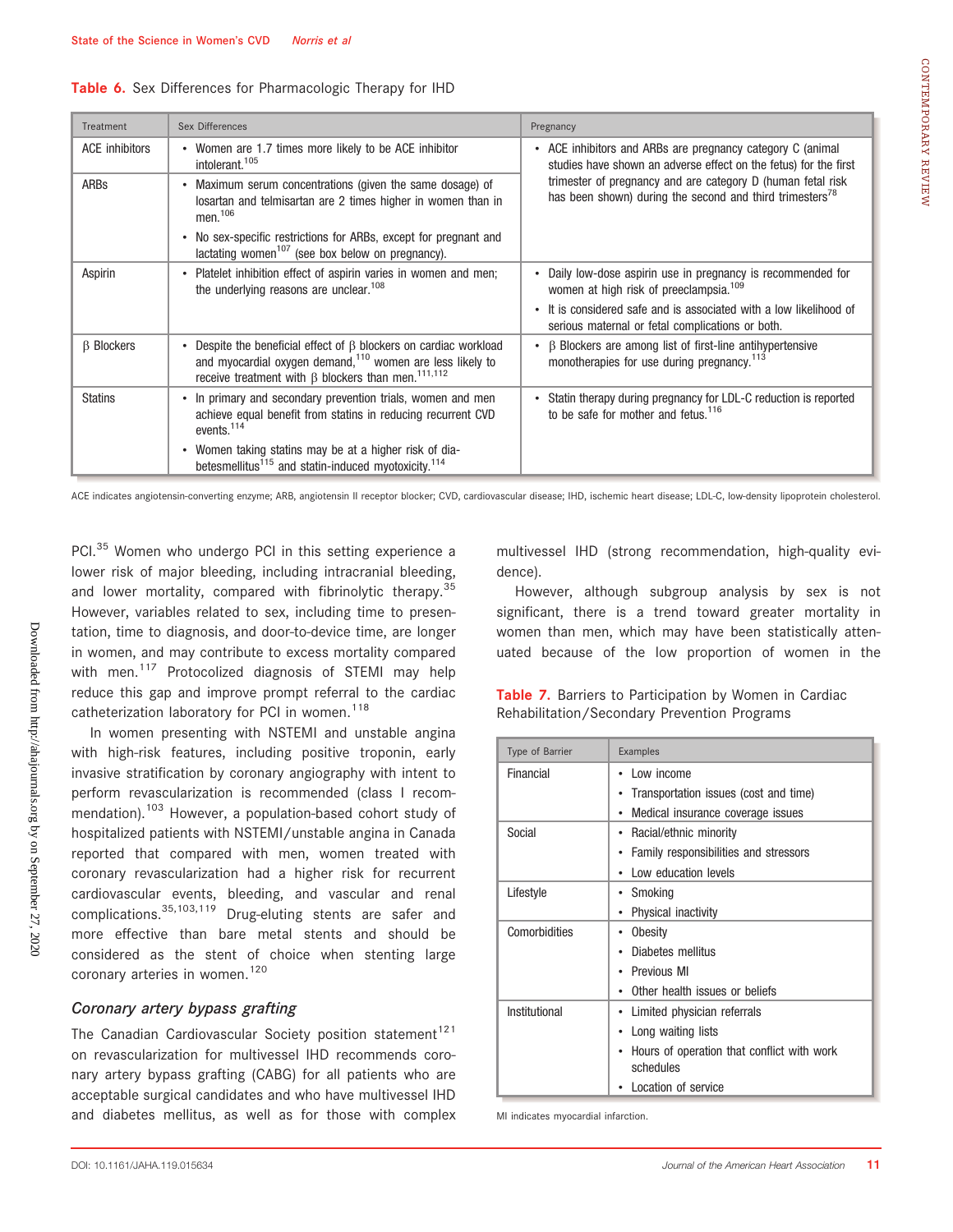| Gaps                                 | <b>Recommended Actions</b>                                                                                                                                                                                                                                                                                        |
|--------------------------------------|-------------------------------------------------------------------------------------------------------------------------------------------------------------------------------------------------------------------------------------------------------------------------------------------------------------------|
| Under-aware                          | • Healthcare institutions, nonprofit organizations, and patient partners should create positive environments and encourage open<br>dialogue with women and men to help them become familiar with their risks, similarities, and differences.                                                                      |
|                                      | • Research funders, including nonprofit and government funding agencies, and researchers should play an active role in knowledge<br>translation and ensuring new research findings are made accessible beyond the research community.                                                                             |
| Under-diagnosed<br>and under-treated | • Universities and healthcare institutions should train researchers and healthcare providers at all career stages (undergraduate,<br>graduate, and postgraduate) on sex- and gender-based differences in cardiovascular health and disease as well as analysis and<br>reporting.                                  |
|                                      | • Healthcare systems should identify strategies to accelerate the implementation of sex- and gender-specific diagnosis and<br>treatment as new evidence becomes available.                                                                                                                                        |
|                                      | • Research institutes, funders, healthcare systems, academic institutions, professional societies and organizations, and nonprofit<br>organizations should focus on translating knowledge into clinical practice, to make emerging sex- and gender-specific therapies<br>and interventions accessible to women.   |
|                                      | • Governments should develop systems of accountability to ensure sex and gender equity is applied to cardiovascular care and<br>practices.                                                                                                                                                                        |
| Under-supported                      | • Research institutes, funders, healthcare systems, academic institutions, professional societies and organizations, and nonprofit<br>organizations should work with patient partners to better understand barriers to women's ability to adhere to recovery support<br>programs, such as cardiac rehabilitation. |
|                                      | • Healthcare institutions, nonprofit organizations, and patient-led support groups should work together to boost knowledge and<br>awareness of risk factors and CVD management that meet the needs of women at all stages of life.                                                                                |
| Under-researched                     | Funders of CVD research should:                                                                                                                                                                                                                                                                                   |
|                                      | • Invest in sex- and gender-based analysis and research training, and in building capacity in basic biomedical, clinical, health<br>systems, and population health, to properly design and conduct sex- and gender-based analysis research.                                                                       |
|                                      | • Adopt policies that require researchers to collect, analyze, and report data by sex and gender.                                                                                                                                                                                                                 |
|                                      | • Encourage and support research into understanding sex- and gender-based differences in cardiovascular physiological and<br>pathophysiological characteristics through focused and directed requests in grant application.                                                                                       |
|                                      | • Develop strategies to understand women's hesitancy to participate in research and clinical trials and to break down barriers to<br>adopting sex- and gender-based analyses.                                                                                                                                     |

#### Table 8. Recommended Actions to Address Knowledge and Care Gaps for Women and CVD

CVD indicates cardiovascular disease.

randomized controlled trials.<sup>122</sup> Female sex is a known risk factor for early in-hospital<sup>123</sup> and late mortality<sup>124</sup> after CABG. Compared with men, women undergoing CABG have worse preoperative risk profiles, including older age, more comorbid conditions (eg, diabetes mellitus, respiratory disease, HF, and hypertension), more urgent or emergent surgery, less extensive disease requiring less revascularization, and shorter cross-clamp times. In a recent study from Ontario in Canada, women experienced higher rates of mortality than men after CABG and combined coronary artery bypass/mitral valve surgery, and mortality risk factors differed by sex. Smaller body size and coronary vessels in women have also been attributed to higher risk.<sup>123</sup> The survival benefits from using bilateral internal mammary artery grafts are well established, but predominantly in men, whereas single internal mammary artery grafting is associated with better survival in women and men. Bilateral grafting shows improved late survival in both sexes, but women are less likely to receive this procedure.

Women experience more postoperative complications after CABG, such as kidney failure, neurological complications, and postoperative MI. They also have a more difficult recovery with less improvement in physical functioning and more depressive symptoms.<sup>123</sup>

Significant risk factors for post-CABG readmission to shortterm care include female sex, prolonged length of stay, inhospital complications, and short-term presentation of MI.<sup>125</sup>

#### Cardiac implantable electronic devices

Evidence on cardiac implantable electronic devices is predominantly available in retrospective, observational, and registry studies in which women are mostly underrepresented.

Sick sinus syndrome and AF with bradyarrhythmias are the main indications for permanent pacemaker implantation in women,<sup>126</sup> whereas in men it is atrioventricular block. There are conflicting reports on the influence of sex on the selection of cardiac pacemakers and the impact on quality of life and functional status. Complications, such as pneumothorax and pocket hematoma, are more prevalent in women and may be related to smaller body size, vessel diameter, and thinner right ventricle wall, $127$  whereas hospitalizations for device-related infections are more common in men. Sex may impact longterm outcomes after device insertion; a 30-year follow-up

Downloaded from http://ahajournals.org by on September 27, 2020

Downloaded from http://ahajournals.org by on September 27, 2020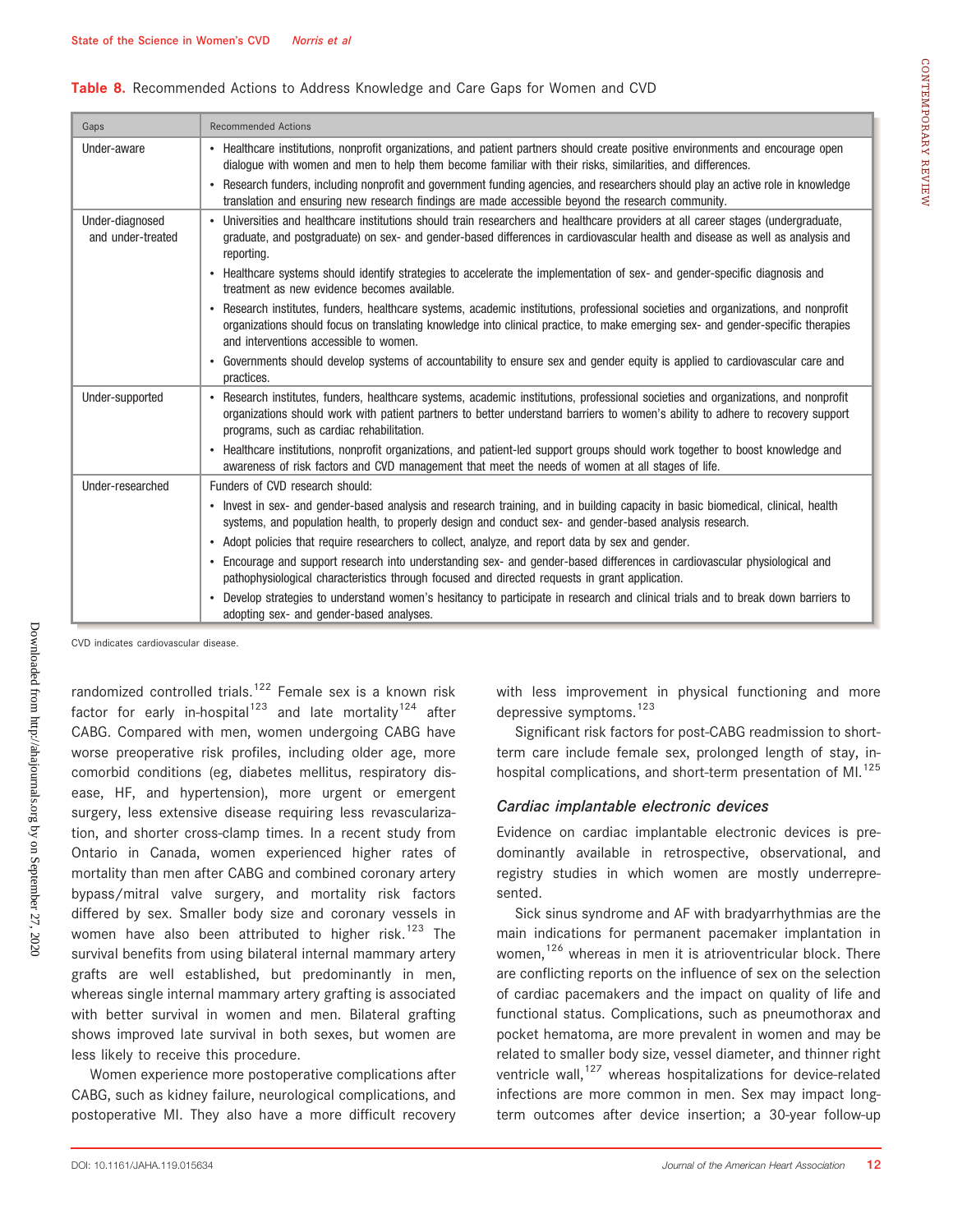study found women survived longer than men despite a higher mean age at the time of procedure.<sup>128</sup>

Implantable cardioverters-defibrillators (ICDs) are the recommended treatment for primary prevention (patients at risk for ventricular tachyarrhythmias) and secondary prevention (patients who have survived a life-threatening arrhythmia or prior sudden cardiac arrest) in women and men.<sup>129</sup> Women and men experience similar clinical benefits from ICDs for secondary prevention, especially at an older age. However, the findings for primary prevention are less clear; a metaanalysis of 6 randomized controlled trials, including DANISH (Danish Study to Assess the Efficacy of ICDs in Patients With Nonischemic Systolic Heart Failure on Mortality), showed that women did not obtain significant survival benefit from primary preventive ICDs compared with men.<sup>130</sup> There is a clear underrepresentation of women in clinical trials of ICD therapy  $(8\%-32\%)$ <sup>131,132</sup> and registries. To date, studies have not been powered to detect sex-specific differences and reported interactions by sex have been in subgroup analyses.

Cardiac resynchronization therapy (CRT) is the standard of care for refractory HF (class I recommendation).<sup>129</sup> CRT may confer greater benefits on women than men in the setting of nonischemic cardiomyopathy and left bundle branch block: subgroup analysis of the MADIT-CRT (Multicenter Automatic Defibrillator Implantation Trial With Cardiac Resynchronization Therapy) identified women as extraordinary responders to CRT, with a 72% reduction in all-cause mortality and greater reduction in left atrial and ventricular volumes at the cost of significantly higher device-related adverse events compared with men (10.5% versus  $7.9\%$ ).<sup>133,134</sup> Women have a shorter baseline QRS duration than men, with relatively more dyssynchrony for any prolonged QRS duration, which may contribute to a better outcome with CRT. $135$  However, sexspecific, stricter QRS duration criteria recommendations (QRS duration ≥140 ms for men and ≥130 ms for women) have been evaluated, with no significant difference in echocardiographic response to CRT between men and women at 12-month follow-up.<sup>136</sup>

#### Aortic valve repair and replacement

Guidelines to manage patients with stenotic VHD provide no sex-specific recommendations, although sex-specific evaluations and outcomes have been reported. Low flow rate in aortic stenosis, despite a normal ejection fraction (ie, paradoxical low flow), is reportedly higher in women.<sup>137</sup> The impact of low flow reduces aortic valve velocity and gradient despite severe aortic stenosis, thus underestimating aortic stenosis severity and creating a dilemma in clinical management, for which sex-specific multimodality imaging approach is recommended. The use of multidetector-computed tomography has been validated to measure aortic valve calcification (Agatston method), with sex-specific thresholds identifying severe aortic stenosis as ≥1200 Angstorm Unit (AU) in women and  $\geq$ 2000 AU in men.<sup>138</sup> When aortic valve replacement is required, transcatheter aortic valve replacement (TAVR) may be preferred to surgical aortic valve replacement in women, given that:

- 1. TAVR may be better for low flow patients, with evidence of lower operative mortality<sup>139</sup>;
- 2. Women are more prone to prothesis/patient mismatch, which is less prevalent after TAVR $140$ ; and
- 3. Women at intermediate and high risk enrolled in the WIN-TAVI (Women's International Transcatheter Aortic Valve Implantation) all-female registry had a lower incidence of early mortality and stroke.<sup>141</sup>

Finally, in a multicenter randomized controlled trial of high-risk patients with aortic stenosis, sex was the only subgroup in which there was significant interaction with treatment, with a trend toward superiority of TAVR over surgical aortic valve replacement in women.<sup>142</sup> To date, randomized controlled trials comparing TAVR with surgical aortic valve replacement have not stratified randomization by sex.

## Cardiac Rehabilitation, Peer Support, Long-Term Management, and Lifestyle

Cardiac rehabilitation/secondary prevention is a multifaceted risk reduction program (class IA recommendation) for patients with CVD. In Canada, although referral is the sole requirement for enrollment in CP/SP, women are less likely to be referred<sup>143</sup> and, once they are referred, are  $36\%$  less likely to participate than men.<sup>143,144</sup> Women may prefer gendertailored or women-only cardiac rehabilitation programs; some trials show greater adherence and improved mental health outcomes compared with traditional coed programs.<sup>145,146</sup>

Traditional cardiac rehabilitation/secondary prevention programs may not meet the recovery needs of all women. Barriers to women's cardiac rehabilitation/secondary prevention participation occur across referral, enrollment, completion, and adherence<sup>144,147</sup> (Table 7).

Self-management programs have been developed to allow women to take an active role in managing CVD. Online health tools that address cardiac pain, weight management, and physical activity, as well as peer support and social media, may motivate healthy behaviors, reduce symptoms, and improve quality of life, but definitive research is lacking.

#### Future Directions

It will take a comprehensive multilevel commitment and widespread action to achieve sex and gender equity for women's cardiovascular health to correct the glaring "unders" of CVD in women: under-aware, under-diagnosed, undertreated, under-supported, and under-researched.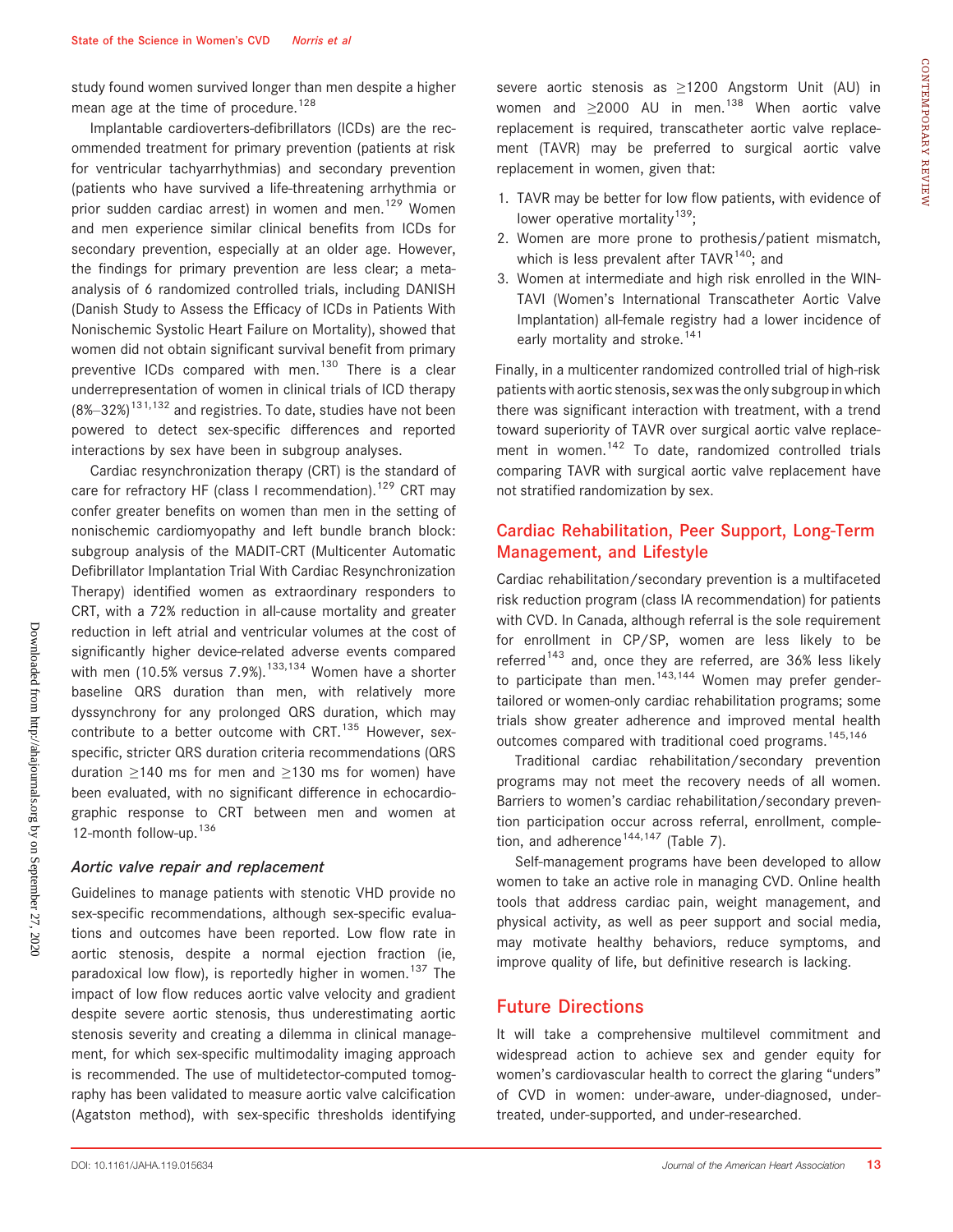#### **Conclusions**

CVD continues to be one of the greatest noncommunicable health threats facing women today. This collaborative comprehensive review from the CWHHA and HSFC: presents evidence on the status of CVD in women; explores the extent to which CVD in women is under-researched, under-recognized, underdiagnosed, under-treated, and under-supported; and outlines recommendations to improve cardiovascular outcomes in women. The issues described in this review are contributing to the continued ranking of CVD as a leading cause of death for women in Canada and are increasing the burden on already overloaded healthcare systems. Further compounding the matter are knowledge and awareness gaps among the public and healthcare providers. Strategies to intensify and support sex- and gender-based analysis in research, and to translate analysis into widespread knowledge exchange, are vital, especially as new evidence and discoveries emerge.

The sex-specific pathophysiological characteristics of CVD remain unexplained, and the underrepresentation of women in CVD research is a barrier to generating knowledge and developing clinical practice guidelines. Women-specific efficacy and adverse events have not been defined, and, although CVD diagnostic tests increasingly recognize sex-specific differences, explanations for these differences are lacking. Meaningful thresholds are not validated, and sex-specific variations in procedural and pharmacologic treatments for CVD are not fully understood. Finally, there are socioeconomic, demographic, cultural, racial, and ethnicity factors that disadvantage women, reducing their adherence to therapies and limiting their participation in research and clinical trials.

The authors' intent is that this comprehensive review will serve as a foundation and blueprint to make the necessary concerted and sustained actions to transform women's cardiovascular health in Canada. We must wisely use our finite resources to address these urgent CVD issues that impact more than half of our nation's population.

## Acknowledgments

Downloaded from http://ahajournals.org by on September 27, 2020

Downloaded from http://ahajournals.org by on September 27, 2020

We thank Dr Louise Pilote, Dr Karin Humphries, Dr Patrice Lindsay, and Dr Martha Gulati for their scientific reviews. The authors gratefully acknowledge Sabrina Pillay, Julie-Anne Lamarche, Lisa Comber, and Dr Kerri-Anne Mullen for their coordination of this effort. We thank Dr Leigh Botly, Cindy Chiu, and Gail Williams for reference management and technical writing. The authors also gratefully acknowledge the Heart and Stroke Foundation of Canada for its contributions to this work. This article has been submitted on behalf of the Canadian Women's Heart Health Alliance (CWHHA), a pan-Canadian network of  $\approx$ 60 clinicians, scientists, allied health professionals, program administrators, and patient partners, whose aim is to develop and disseminate evidence-informed strategies to transform clinical practice and enhance collaborative action on women's cardiovascular health in Canada. The CWHHA is powered by the Canadian Women's Heart Health Centre at the University of Ottawa Heart Institute. Administrative data were obtained from the Canadian Institute for Health Information (CIHI) and analyzed by Heart and Stroke Foundation of Canada authors. Components of the demographic material are based on comparative data and information obtained from CIHI for the most recently available years, 2016 to 2017. However, the analyses, conclusions, opinions, and statements expressed herein are those of the authors and not those of CIHI.

#### **Disclosures**

Dr. Kara A. Nerenberg has received grants from Heart and Stroke Canada, Heart and Stroke Foundation of Alberta, and Canadian Institutes of Health Research. Dr, Christine A. Gonsalves has received postdoctoral fellowship funding from government of Canada. Dr. Marie-Annick Clavel has received grants from Edwards Lifesciences and Medtronic. Dr. Anna L.E. Levinsson has received grants from Astra Zeneca. The remaining authors have no disclosures to report. Sharon L. Mulvagh has received research grant from GE Healthcare, a member of Novo Nordisk steering committee and a consultant of Lantheus Medical Imaging.

#### References

- 1. GBD 2016 Causes of Death Collaborators. Global, regional, and national agesex specific mortality for 264 causes of death, 1980–2016: a systematic analysis for the Global Burden of Disease Study 2016. Lancet Lond Engl. 2017;390:1151–1210.
- 2. Norris CM, Tannenbaum C, Pilote L, Wong G, Cantor WJ, McMurtry MS. Systematic incorporation of sex-specific information into clinical practice guidelines for the management of ST-segment-elevation myocardial infarction: feasibility and outcomes. J Am Heart Assoc. 2019;8:e011597. DOI: [10.](https://doi.org/10.1161/JAHA.118.011597) [1161/JAHA.118.011597.](https://doi.org/10.1161/JAHA.118.011597)
- 3. Heart and Stroke Foundation of Canada. 2018 Heart report: Ms. understood. 2018. [https://www.heartandstroke.ca/-/media/pdf-](https://www.heartandstroke.ca/-/media/pdf-files/canada/2018-heart-month/hs_2018-heart-report_en.ashx)files/ca [nada/2018-heart-month/hs\\_2018-heart-report\\_en.ashx.](https://www.heartandstroke.ca/-/media/pdf-files/canada/2018-heart-month/hs_2018-heart-report_en.ashx) Accessed August 17, 2019.
- 4. Piepoli MF, Hoes AW, Agewall S, Albus C, Brotons C, Catapano AL, Cooney M-T, Corrà U, Cosyns B, Deaton C, Graham I, Hall MS, Hobbs FDR, Løchen M-L, Löllgen H, Marques-Vidal P, Perk J, Prescott E, Redon J, Richter DJ, Sattar N, Smulders Y, Tiberi M, van der Worp HB, van Dis I, Verschuren WMM, Binno S; ESC Scientific Document Group. 2016 European guidelines on cardiovascular disease prevention in clinical practice: the sixth joint task force of the European Society of Cardiology and other societies on cardiovascular disease prevention in clinical practice (constituted by representatives of 10 societies and by invited experts) developed with the special contribution of the European Association for Cardiovascular Prevention & Rehabilitation (EACPR). Eur Heart J. 2016;37:2315–2381.
- 5. Government of Canada, Statistics Canada. Leading causes of death, total population, by age group. [https://www150.statcan.gc.ca/t1/tbl1/en/tv.ac](https://www150.statcan.gc.ca/t1/tbl1/en/tv.action?pid=1310039401) [tion?pid=1310039401](https://www150.statcan.gc.ca/t1/tbl1/en/tv.action?pid=1310039401). Accessed November 5, 2019.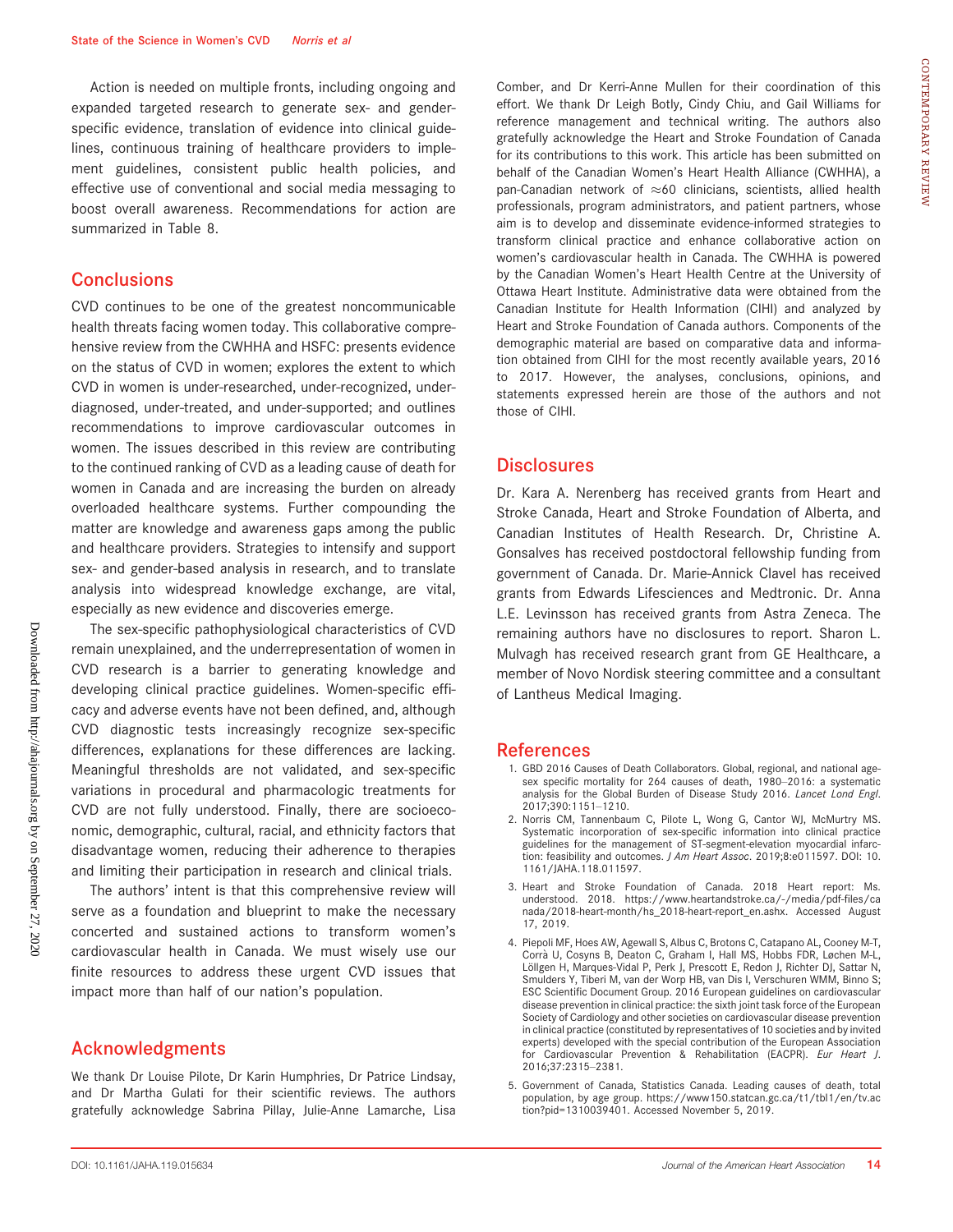- 6. Garcia M, Miller VM, Gulati M, Hayes SN, Manson JE, Wenger NK, Bairey Merz CN, Mankad R, Pollak AW, Mieres J, Kling J, Mulvagh SL. Focused cardiovascular care for women: the need and role in clinical practice. Mayo Clin Proc. 2016;91:226–240.
- 7. Matcham F, Rayner L, Steer S, Hotopf M. The prevalence of depression in rheumatoid arthritis: a systematic review and meta-analysis. Rheumatology. 2013;52:2136–2148.
- 8. Carmina E. Metabolic syndrome in polycystic ovary syndrome. Minerva Ginecol. 2006;58:109–114.
- 9. Ehrmann DA, Liljenquist DR, Kasza K, Azziz R, Legro RS, Ghazzi MN. Prevalence and predictors of the metabolic syndrome in women with polycystic ovary syndrome. J Clin Endocrinol Metab. 2006;91:48–53.
- 10. Wild RA, Painter PC, Coulson PB, Carruth KB, Ranney GB. Lipoprotein lipid concentrations and cardiovascular risk in women with polycystic ovary syndrome. J Clin Endocrinol Metab. 1985;61:946-951.
- 11. Wild RA, Bartholomew MJ. The influence of body weight on lipoprotein lipids in patients with polycystic ovary syndrome. Am J Obstet Gynecol. 1988;159:423–427.
- 12. Moran LJ, Misso ML, Wild RA, Norman RJ. Impaired glucose tolerance, type 2 diabetes and metabolic syndrome in polycystic ovary syndrome: a systematic review and meta-analysis. Hum Reprod Update. 2010;16:347-363.
- 13. Vgontzas AN, Legro RS, Bixler EO, Grayev A, Kales A, Chrousos GP. Polycystic ovary syndrome is associated with obstructive sleep apnea and daytime sleepiness: role of insulin resistance. J Clin Endocrinol Metab. 2001;86:517-520.
- 14. Tasali E, Van Cauter E, Ehrmann DA. Relationships between sleep disordered breathing and glucose metabolism in polycystic ovary syndrome. J Clin Endocrinol Metab. 2006;91:36–42.
- 15. Fairweather D, Frisancho-Kiss S, Rose NR. Sex differences in autoimmune disease from a pathological perspective. Am J Pathol. 2008;173:600-609.
- 16. Mason JC, Libby P. Cardiovascular disease in patients with chronic inflammation: mechanisms underlying premature cardiovascular events in rheumatologic conditions. Eur Heart J. 2015;36:482–489c.
- 17. Mavrogeni S, Dimitroulas T, Bucciarelli-Ducci C, Ardoin S, Sfikakis P, Kolovou G, Kitas G. Rheumatoid arthritis: an autoimmune disease with female preponderance and cardiovascular risk equivalent to diabetes mellitus: role of cardiovascular magnetic resonance. Inflamm Allergy Drug Targets. 2014;13:81–93.
- 18. Gernaat S A. M, Ho PJ, Rijnberg N, Emaus MJ, Baak LM, Hartman M, Grobbee DE, Verkooijen HM. Risk of death from cardiovascular disease following breast cancer: a systematic review. Breast Cancer Res Treat. 2017;164:537-555.
- 19. Patnaik JL, Byers T, DiGuiseppi C, Dabelea D, Denberg TD. Cardiovascular disease competes with breast cancer as the leading cause of death for older females diagnosed with breast cancer: a retrospective cohort study. Breast Cancer Res BCR. 2011;13:R64.
- 20. Kirkham AA, Beaudry RI, Paterson DI, Mackey JR, Haykowsky MJ. Curing breast cancer and killing the heart: a novel model to explain elevated cardiovascular disease and mortality risk among women with early stage breast cancer. Prog Cardiovasc Dis. 2019;62:116–126.
- 21. Nitsch D, Grams M, Sang Y, Black C, Cirillo M, Djurdjev O, Iseki K, Jassal SK, Kimm H, Kronenberg F, Oien CM, Levey AS, Levin A, Woodward M, Hemmelgarn BR; Chronic Kidney Disease Prognosis Consortium. Associations of estimated glomerular filtration rate and albuminuria with mortality and renal failure by sex: a meta-analysis. BMJ. 2013;346:f324.
- 22. Dehmer EW, Phadnis MA, Gunderson EP, Lewis CE, Bibbins-Domingo K, Engel SM, Jonsson Funk M, Kramer H, Kshirsagar AV, Heiss G. Association between gestational diabetes and incident maternal CKD: the coronary artery risk development in young adults (CARDIA) study. Am J Kidney Dis. 2018;71:112-122.
- 23. Carrero JJ, de Jager DJ, Verduijn M, Ravani P, De Meester J, Heaf JG, Finne P, Hoitsma AJ, Pascual J, Jarraya F, Reisaeter AV, Collart F, Dekker FW, Jager KJ. Cardiovascular and noncardiovascular mortality among men and women starting dialysis. Clin J Am Soc Nephrol. 2011;6:1722-1730.
- 24. Albert PR. Why is depression more prevalent in women? J Psychiatry Neurosci. 2015;40:219–221.
- 25. Finks SW, Spencer A, Hume A. Cardiovascular disease in women. In Richardson M, Chant C, Cheng JWM, Chessman KH, Hume AL, Hutchison LC, et al, eds. Pharmacother Self-Assess Program. Vol 1. 7th ed. Lexnexa KS: PSAP-VII Book; 2010;179–199.
- 26. Hare DL, Toukhsati SR, Johansson P, Jaarsma T. Depression and cardiovascular disease: a clinical review. Eur Heart J. 2014;35:1365–1372.
- 27. Vaccarino V, Badimon L, Corti R, de Wit C, Dorobantu M, Hall A, Koller A, Marzilli M, Pries A, Bugiardini R; Working Group on Coronary Pathophysiology

and Microcirculation. Ischaemic heart disease in women: are there sex differences in pathophysiology and risk factors? Position paper from the working group on coronary pathophysiology and microcirculation of the European Society of Cardiology. Cardiovasc Res. 2011;90:9–17.

- 28. Whang W, Kubzansky LD, Kawachi I, Rexrode KM, Kroenke CH, Glynn RJ, Garan H, Albert CM. Depression and risk of sudden cardiac death and coronary heart disease in women: results from the Nurses' Health Study. J Am Coll Cardiol. 2009;53:950–958.
- 29. Möller-Leimkühler AM. Higher comorbidity of depression and cardiovascular disease in women: a biopsychosocial perspective. World J Biol Psychiatry. 2010;11:922–933.
- 30. Shanmugasegaram S, Russell KL, Kovacs AH, Stewart DE, Grace SL. Gender and sex differences in prevalence of major depression in coronary artery disease patients: a meta-analysis. Maturitas. 2012;73:305–311.
- 31. Mallik S, Spertus JA, Reid KJ, Krumholz HM, Rumsfeld JS, Weintraub WS, Agarwal P, Santra M, Bidyasar S, Lichtman JH, Wenger NK, Vaccarino V; PREMIER Registry Investigators. Depressive symptoms after acute myocardial infarction: evidence for highest rates in younger women. Arch Intern Med. 2006;166:876–883.
- 32. Meijer A, Conradi HJ, Bos EH, Thombs BD, van Melle JP, de Jonge P. Prognostic association of depression following myocardial infarction with mortality and cardiovascular events: a meta-analysis of 25 years of research. Gen Hosp Psychiatry. 2011;33:203–216.
- 33. Benjamin EJ, Levy D, Vaziri SM, D'Agostino RB, Belanger AJ, Wolf PA. Independent risk factors for atrial fibrillation in a population-based cohort: the Framingham Heart Study. JAMA. 1994;271:840–844.
- 34. Izadnegahdar M, Singer J, Lee MK, Gao M, Thompson CR, Kopec J, Humphries KH. Do younger women fare worse? Sex differences in acute myocardial infarction hospitalization and early mortality rates over ten years. J Womens Health. 2014;23:10–17.
- 35. Mehta LS, Beckie TM, DeVon HA, Grines CL, Krumholz HM, Johnson MN, Lindley KJ, Vaccarino V, Wang TY, Watson KE, Wenger NK; American Heart Association Cardiovascular Disease in Women and Special Populations Committee of the Council on Clinical Cardiology, Council on Epidemiology and Prevention, Council on Cardiovascular and Stroke Nursing, and Council on Quality of Care and Outcomes Research. Acute myocardial infarction in women: a scientific statement from the American Heart Association. Circulation. 2016;133:916–947.
- 36. Robitaille C, Dai S, Waters C, Loukine L, Bancej C, Quach S, Ellison J, Campbell N, Tu K, Reimer K, Walker R, Smith M, Blais C, Quan H. Diagnosed hypertension in Canada: incidence, prevalence and associated mortality. Can Med Assoc J. 2012;184:E49–E56.
- 37. Bushnik T, Hennessy DA, McAlister FA, Manuel DG. Factors associated with hypertension control among older Canadians. Health Rep. 2018;29:3-10.
- 38. Janzon E, Hedblad B, Berglund G, Engström G. Tobacco and myocardial infarction in middle-aged women: a study of factors modifying the risk. J Intern Med. 2004;256:111–118.
- 39. Garcia M, Mulvagh SL, Merz CNB, Buring JE, Manson JE. Cardiovascular disease in women: clinical perspectives. Circ Res. 2016;118:1273–1293.
- 40. Kautzky-Willer A, Harreiter J, Pacini G. Sex and gender differences in risk, pathophysiology and complications of type 2 diabetes mellitus. Endocr Rev. 2016;37:278–316.
- 41. Bryan S, Walsh P. Physical activity and obesity in Canadian women. BMC Womens Health. 2004;4:S6.
- 42. Garriguet D, Colley RC. Daily patterns of physical activity among Canadians. Health Rep. 2012;23:27–32.
- 43. Colley RC, Michaud I, Garriguet D. Reallocating time between sleep, sedentary and active behaviours: associations with obesity and health in Canadian adults. Health Rep. 2018;29:3–13.
- 44. Dessì M, Noce A, Bertucci P, Manca di Villahermosa S, Zenobi R, Castagnola V, Addessi E, Di Daniele N. Atherosclerosis, dyslipidemia, and inflammation: the significant role of polyunsaturated fatty acids. ISRN Inflamm. 2013;2013:191823.
- 45. Lundberg U. Stress hormones in health and illness: the roles of work and gender. Psychoneuroendocrinology. 2005;30:1017–1021.
- 46. Caroline CP. Invisible Women: Data Bias in a World Designed for Men. New York, NY: Harry N. Abrams; 2019:1–272.
- 47. Luijken J, van der Schouw YT, Mensink D, Onland-Moret NC. Association between age at menarche and cardiovascular disease: a systematic review on risk and potential mechanisms. Maturitas. 2017;104:96–116.
- 48. Kaminski P, Szpotanska-Sikorska M, Wielgos M. Cardiovascular risk and the use of oral contraceptives. Neuro Endocrinol Lett. 2013;34:587-589.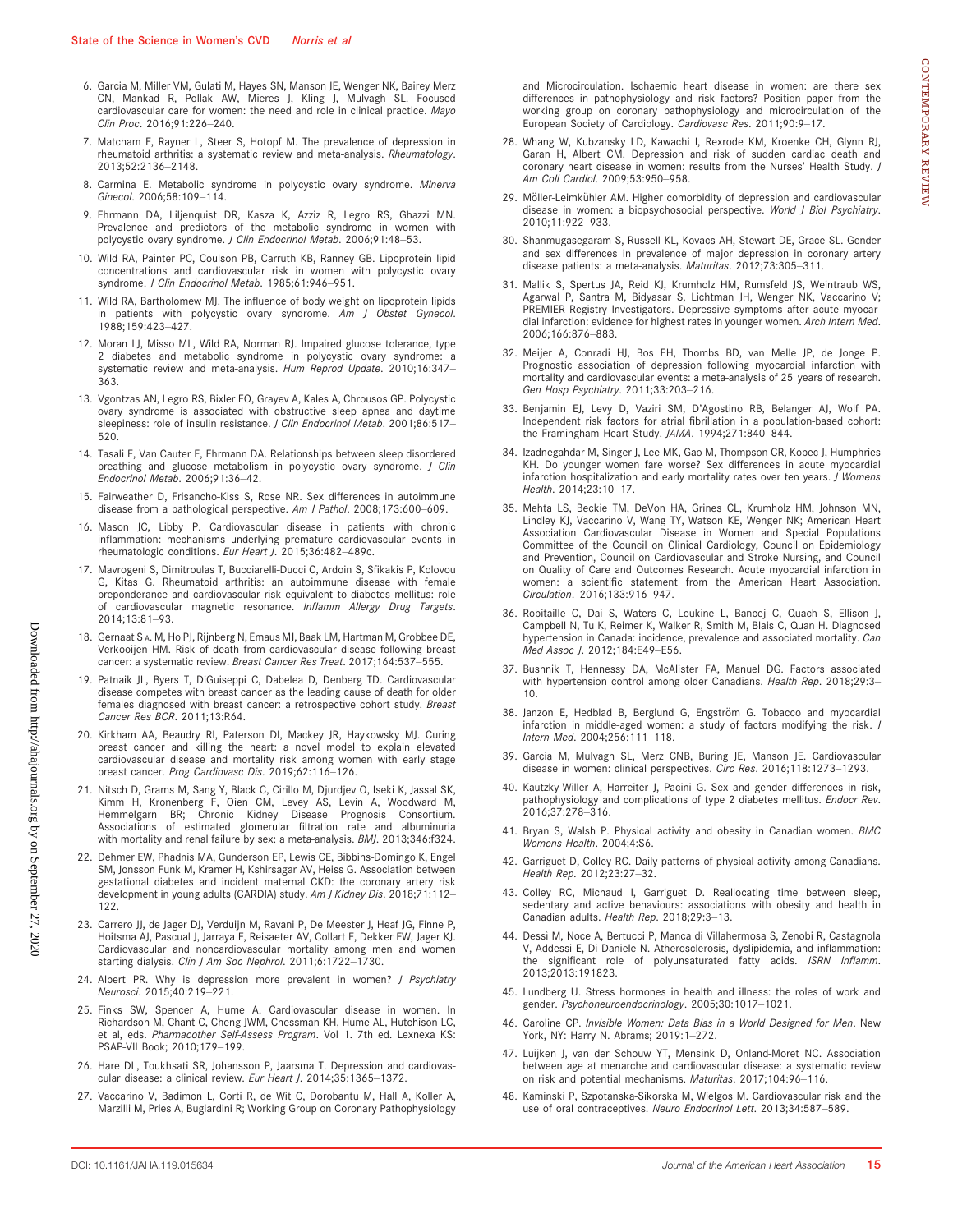- 49. Grandi SM, Filion KB, Yoon S, Ayele HT, Doyle CM, Hutcheon JA, Smith GN, Gore GC, Ray JG, Nerenberg K, Platt RW. Cardiovascular disease-related morbidity and mortality in women with a history of pregnancy complications. Circulation. 2019;139:1069–1079.
- 50. Barrett-Connor E. Menopause, atherosclerosis and coronary artery disease. Curr Opin Pharmacol. 2013;13:186–191.
- 51. Kandasamy S, Anand SS. Cardiovascular disease among women from vulnerable populations: a review. Can J Cardiol. 2018;34:450-457.
- 52. Fabreau GE, Leung AA, Southern DA, Knudtson ML, McWilliams JM, Ayanian JZ, Ghali WA. Sex, socioeconomic status, access to cardiac catheterization, and outcomes for acute coronary syndromes in the context of universal healthcare coverage. Circ Cardiovasc Qual Outcomes. 2014;7:540–549.
- 53. Gasevic D, Ross ES, Lear SA. Ethnic differences in cardiovascular disease risk factors: a systematic review of North American evidence. Can J Cardiol. 2015;31:1169–1179.
- 54. Rana A, de Souza RJ, Kandasamy S, Lear SA, Anand SS. Cardiovascular risk among South Asians living in Canada: a systematic review and meta-analysis. CMAJ Open. 2014;2:E183–E191.
- 55. Anand SS, Razak F, Davis AD, Jacobs R, Vuksan V, Teo K, Yusuf S. Social disadvantage and cardiovascular disease: development of an index and analysis of age, sex, and ethnicity effects. Int J Epidemiol. 2006;35:1239–1245.
- 56. Tjepkema M, Wilkins R, Goedhuis N, Pennock J. Cardiovascular disease mortality among First Nations people in Canada, 1991–2001. Chronic Dis Inj Can. 2012;32:200–207.
- 57. Ziabakhsh S, Pederson A, Prodan-Bhalla N, Middagh D, Jinkerson-Brass S. Women-centered and culturally responsive heart health promotion among indigenous women in Canada. Health Promot Pract. 2016;17:814-826.
- 58. Krahn GL, Walker DK, Correa-DeAraujo R. Persons with disabilities as an unrecognized health disparity population. Am J Public Health. 2015;105: S198–S206.
- 59. McDonnell LA, Pipe AL, Westcott C, Perron S, Younger-Lewis D, Elias N, Nooyen J, Reid RD. Perceived vs actual knowledge and risk of heart disease in women: findings from a Canadian survey on heart health awareness, attitudes, and lifestyle. Can J Cardiol. 2014;30:827–834.
- 60. Villablanca AC, Slee C, Lianov L, Tancredi D. Outcomes of a clinic-based educational intervention for cardiovascular disease prevention by race, ethnicity, and urban/rural status. J Womens Health Larchmt. 2016;25:1174– 1186.
- 61. Tu JV, Chu A, Maclagan L, Austin PC, Johnston S, Ko DT, Cheung I, Atzema CL, Booth GL, Bhatia RS, Lee DS, Jackevicius CA, Kapral MK, Tu K, Wijeysundera HC, Alter DA, Udell JA, Manuel DG, Mondal P, Hogg W; Cardiovascular Health in Ambulatory Care Research Team (CANHEART). Regional variations in ambulatory care and incidence of cardiovascular events. CMAJ. 2017;189: E494–E501.
- 62. Pepine C, Ferdinand K, Shaw L, Light-McGroary KA, Shah RU, Gulati M, Duvernoy C, Walsh MN, Bairey Merz CN; ACC CVD in Women Committee. Emergence of nonobstructive coronary artery disease: a woman's problem and need for change in definition on angiography. J Am Coll Cardiol. 2015;66:1918–1933.
- 63. Kirchberger I, Heier M, Wende R, von Scheidt W, Meisinger C. The patient's interpretation of myocardial infarction symptoms and its role in the decision process to seek treatment: the MONICA/KORA Myocardial Infarction Registry. Clin Res Cardiol. 2012;101:909–916.
- 64. Canto JG, Rogers WJ, Goldberg RJ, Peterson ED, Wenger NK, Vaccarino V, Kiefe CI, Frederick PD, Sopko G, Zheng ZJ; NRMI Investigators. Association of age and sex with myocardial infarction symptom presentation and in-hospital mortality. JAMA. 2012;307:813–822.
- 65. Falk E, Nakano M, Bentzon JF, Finn AV, Virmani R. Update on acute coronary syndromes: the pathologists' view. Eur Heart J. 2013;34:719-728.
- 66. Hulley S, Grady D, Bush T, Furberg C, Herrington D, Riggs B, Vittinghoff E; Heart and Estrogen/progestin Replacement Study (HERS) Research Group. Randomized trial of estrogen plus progestin for secondary prevention of coronary heart disease in postmenopausal women. JAMA. 1998;280:605– 613.
- 67. Bairey Merz CN, Pepine CJ, Walsh MN, Fleg JL. Ischemia and no obstructive coronary artery disease (INOCA): developing evidence-based therapies and research agenda for the next decade. Circulation. 2017;135: 1075–1092.
- 68. Pacheco Claudio C, Quesada O, Pepine CJ, Noel Bairey Merz C. Why names matter for women: MINOCA/INOCA (myocardial infarction/ischemia and no obstructive coronary artery disease). Clin Cardiol. 2018;41:185–193.
- 69. Beltrame JF, Crea F, Kaski JC, Ogawa H, Ong P, Sechtem U, Shimokawa H, Bairey Merz CN; Coronary Vasomotion Disorders International Study Group.

International standardization of diagnostic criteria for vasospastic angina. Eur Heart J. 2017;38:2565–2568.

- 70. Hayes SN, Kim ESH, Saw J, Adlam D, Arslanian-Engoren C, Economy KE, Ganesh SK, Gulati R, Lindsay ME, Mieres JH, Naderi S, Shah S, Thaler DE, Tweet MS, Wood MJ; American Heart Association Council on Peripheral Vascular Disease; Council on Clinical Cardiology; Council on Cardiovascular and Stroke Nursing; Council on Genomic and Precision Medicine; and Stroke Council. Spontaneous coronary artery dissection: current state of the science: a scientific statement from the American Heart Association. Circulation. 2018;137:e523–e557.
- 71. Saw J, Starovoytov A, Humphries K, Sheth T, So D, Minhas K, Brass N, Lavoie A, Bishop H, Lavi S, Pearce C, Renner S, Madan M, Welsh RC, Lutchmedial S, Vijayaraghavan R, Aymong E, Har B, Ibrahim R, Gornik HL, Ganesh S, Buller C, Matteau A, Martucci G, Ko D, Mancini GBJ. Canadian spontaneous coronary artery dissection cohort study: in-hospital and 30-day outcomes. Eur Heart J. 2019;40:1188–1197.
- 72. Dewan P, Rørth R, Jhund PS, Shen L, Raparelli V, Petrie MC, Abraham WT, Desai AS, Dickstein K, Køber L, Mogensen UM, Packer M, Rouleau JL, Solomon SD, Swedberg K, Zile MR, McMurray JJV. Differential impact of heart failure with reduced ejection fraction on men and women. J Am Coll Cardiol. 2019;73:29–40.
- 73. Stewart GC, Cascino T, Richards B, Khalatbari S, Mann DL, Taddei-Peters WC, Baldwin JT, Jeffries NO, Spino C, Stevenson LW, Aaronson KD. Ambulatory advanced heart failure in women: a report from the REVIVAL registry. JACC Heart Fail. 2019;7:602–611.
- 74. Dunlay SM, Roger VL, Redfield MM. Epidemiology of heart failure with preserved ejection fraction. Nat Rev Cardiol. 2017;14:591–602.
- 75. Ezekowitz JA, O'Meara E, McDonald MA, Abrams H, Chan M, Ducharme A, Giannetti N, Grzeslo A, Hamilton PG, Heckman GA, Howlett JG, Koshman SL, Lepage S, McKelvie RS, Moe GW, Rajda M, Swiggum E, Virani SA, Zieroth S, Al-Hesayen A, Cohen-Solal A, D'Astous M, De S, Estrella-Holder E, Fremes S, Green L, Haddad H, Harkness K, Hernandez AF, Kouz S, LeBlanc MH, Masoudi FA, Ross HJ, Roussin A, Sussex B. 2017 Comprehensive update of the Canadian cardiovascular society guidelines for the management of heart failure. Can J Cardiol. 2017;33:1342-1433.
- 76. Ghadri J-R, Wittstein IS, Prasad A, Sharkey S, Dote K, Akashi YJ, Cammann VL, Crea F, Galiuto L, Desmet W, Yoshida T, Manfredini R, Eitel I, Kosuge M, Nef HM, Deshmukh A, Lerman A, Bossone E, Citro R, Ueyama T, Corrado D, Kurisu S, Ruschitzka F, Winchester D, Lyon AR, Omerovic E, Bax JJ, Meimoun P, Tarantini G, Rihal C, Y.-Hassan S, Migliore F, Horowitz JD, Shimokawa H, Lüscher TF, Templin C. International expert consensus document on Takotsubo syndrome (part I): clinical characteristics, diagnostic criteria, and pathophysiology. Eur Heart J. 2018;39:2032–2046.
- 77. Scott PE, Unger EF, Jenkins MR, Southworth MR, McDowell T-Y, Geller RJ, Elahi M, Temple RJ, Woodcock J. Participation of women in clinical trials supporting FDA approval of cardiovascular drugs. J Am Coll Cardiol. 2018;71:1960–1969.
- 78. Regitz-Zagrosek V, Roos-Hesselink JW, Bauersachs J, Blomström-Lundqvist C, Cífková R, De Bonis M, lung B, Johnson MR, Kintscher U, Kranke P, Lang IM, Morais J, Pieper PG, Presbitero P, Price S, Rosano GMC, Seeland U, Simoncini T, Swan L, Warnes CA. 2018 ESC guidelines for the management of cardiovascular diseases during pregnancy. Eur Heart J. 2018;39: 3165–3241.
- 79. Fairweather D, Cooper LT, Blauwet LA. Sex and gender differences in myocarditis and dilated cardiomyopathy. Curr Probl Cardiol. 2013;38:7–46.
- 80. Aggarwal SR, Clavel MA, Messika-Zeitoun D, Cueff C, Malouf J, Araoz PA, Mankad R, Michelena H, Vahanian A, Enriquez-Sarano M. Sex differences in aortic valve calcification measured by multidetector computed tomography in aortic stenosis. Circ Cardiovasc Imaging. 2013;6:40–47.
- 81. Vakamudi S, Jellis C, Mick S, Wu Y, Gillinov AM, Mihaljevic T, Cosgrove DM, Svensson L, Cho L. Sex differences in the etiology of surgical mitral valve disease. Circulation. 2018;138:1749–1751.
- 82. Avierinos JF, Inamo J, Grigioni F, Gersh B, Shub C, Enriquez-Sarano M. Sex differences in morphology and outcomes of mitral valve prolapse. Ann Intern Med. 2008;149:787–795.
- 83. Ehdaie A, Cingolani E, Shehata M, Wang X, Curtis AB, Chugh SS. Sex differences in cardiac arrhythmias: clinical and research implications. Circ Arrhythm Electrophysiol. 2018;11:e005680.
- 84. Volgman AS, Manankil MF, Mookherjee D, Trohman RG. Women with atrial fibrillation: greater risk, less attention. Gend Med. 2009;6:419–432.
- 85. Chung J, Stevens L-M, Ouzounian M, El-Hamamsy I, Bouhout I, Dagenais F, Cartier A, Peterson MD, Boodhwani M, Guo M, Bozinovski J, Yamashita MH, Lodewyks C, Atoui R, Bittira B, Payne D, Tarola C, Chu MWA; On behalf of the Canadian Thoracic Aortic Collaborative. Sex-related differences in patients undergoing thoracic aortic surgery: evidence from the Canadian<br>thoracic aortic collaborative. *Circulation*. 2019;139:1177–1184.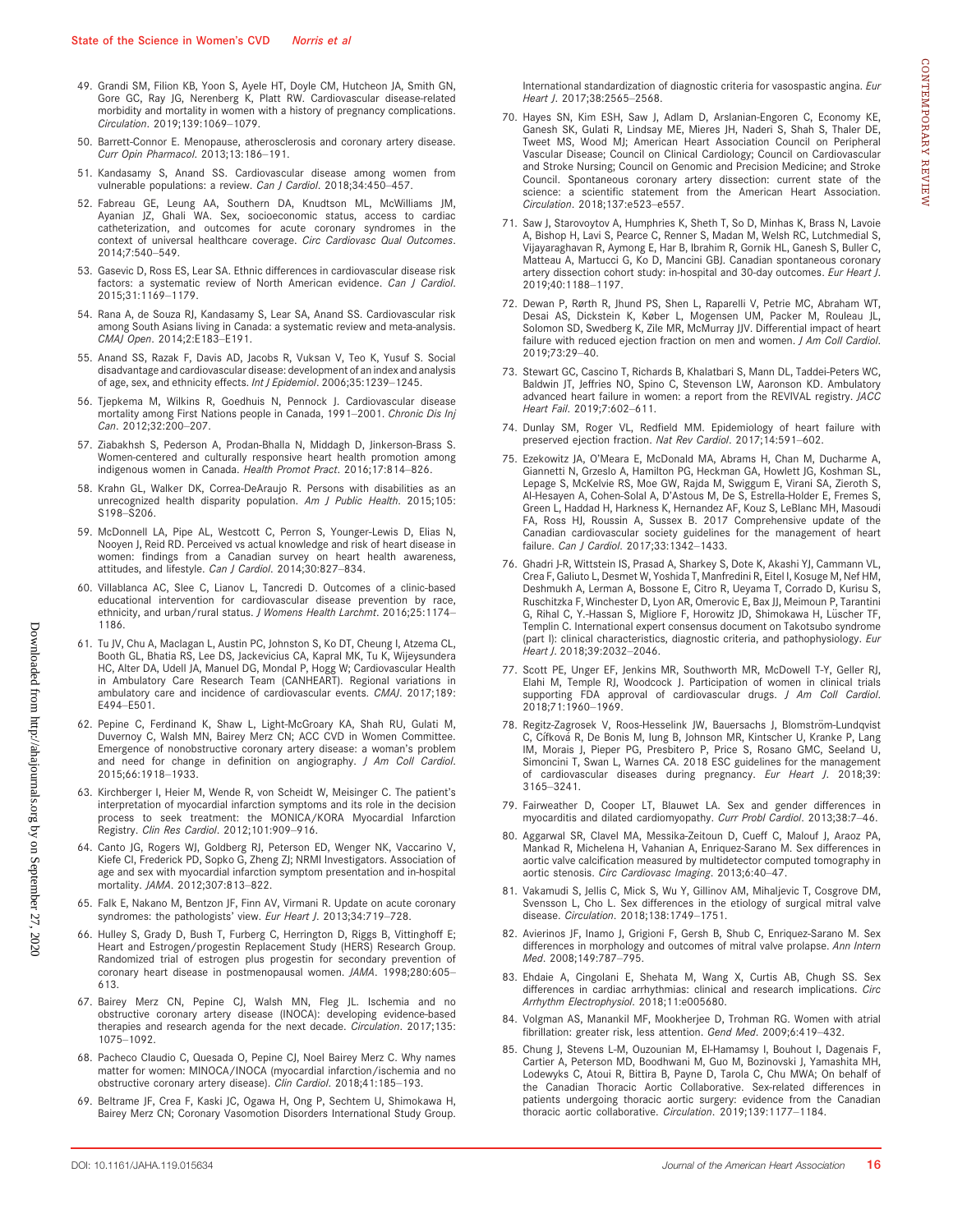- 86. Nienaber CA, Fattori R, Mehta RH, Richartz BM, Evangelista A, Petzsch M, Cooper JV, Januzzi JL, Ince H, Sechtem U, Bossone E, Fang J, Smith DE, Isselbacher EM, Pape LA, Eagle KA. Gender-related differences in acute aortic dissection. Circulation. 2004;109:3014–3021.
- 87. Lo RC, Bensley RP, Hamdan AD, Wyers M, Adams JE, Schermerhorn ML. Gender differences in abdominal aortic aneurysm presentation, repair, and mortality in the Vascular Study Group of New England. J Vasc Surg. 2013;57:1261–1268.e5.
- 88. Ray JG, Vermeulen MJ, Schull MJ, Redelmeier DA. Cardiovascular health after maternal placental syndromes (CHAMPS): population-based retrospective cohort study. Lancet. 2005;366:1797–1803.
- 89. Ortmann J, Nüesch E, Traupe T, Diehm N, Baumgartner I. Gender is an independent risk factor for distribution pattern and lesion morphology in chronic critical limb ischemia. J Vasc Surg. 2012;55:98–104.
- 90. Aboyans V, Criqui MH, McClelland RL, Allison MA, McDermott MM, Goff DC, Manolio TA. Intrinsic contribution of gender and ethnicity to normal anklebrachial index values: the multi-ethnic study of atherosclerosis (MESA). J Vasc Surg. 2007;45:319–327.
- 91. Bushnell CD, Reeves MJ, Zhao X, Pan W, Prvu-Bettger J, Zimmer L, Olson D, Peterson E. Sex differences in quality of life after ischemic stroke. Neurology. 2014;82:922–931.
- 92. Gall SL, Tran PL, Martin K, Blizzard L, Srikanth V. Sex differences in long-term outcomes after stroke: functional outcomes, handicap, and quality of life. Stroke. 2012;43:1982–1987.
- 93. Emdin CA, Wong CX, Hsiao AJ, Altman DG, Peters SA, Woodward M, Odutayo AA. Atrial fibrillation as risk factor for cardiovascular disease and death in women compared with men: systematic review and meta-analysis of cohort studies. BMJ. 2016;532:h7013.
- 94. Pelletier R, Humphries KH, Shimony A, Bacon SL, Lavoie KL, Rabi D, Karp I, Tsadok MA, Pilote L; GENESIS-PRAXY Investigators. Sex-related differences in access to care among patients with premature acute coronary syndrome. CMAJ. 2014;186:497–504.
- 95. Roger VL, Farkouh ME, Weston SA, Reeder GS, Jacobsen SJ, Zinsmeister AR, Yawn BP, Kopecky SL, Gabriel SE. Sex differences in evaluation and outcome of unstable angina. JAMA. 2000;283:646–652.
- 96. Gan SC, Beaver SK, Houck PM, MacLehose RF, Lawson HW, Chan L. Treatment of acute myocardial infarction and 30-day mortality among women and men. N Engl J Med. 2000;343:8-15.
- 97. Anand SS, Xie CC, Mehta S, Franzosi MG, Joyner C, Chrolavicius S, Fox KA, Yusuf S, Investigators C. Differences in the management and prognosis of women and men who suffer from acute coronary syndromes. J Am Coll Cardiol. 2005;46:1845–1851.
- 98. Kohli P, Gulati M. Exercise stress testing in women: going back to the basics. Circulation. 2010;122:2570–2580.
- 99. Mieres JH, Gulati M, Bairey Merz N, Berman DS, Gerber TC, Hayes SN, Kramer CM, Min JK, Newby LK, Nixon JVI, Srichai MB, Pellikka PA, Redberg RF, Wenger NK, Shaw LJ; American Heart Association Cardiac Imaging Committee of the Council on Clinical Cardiology, Cardiovascular Imaging and Intervention Committee of the Council on Cardiovascular Radiology and Intervention. Role of noninvasive testing in the clinical evaluation of women with suspected ischemic heart disease: a consensus statement from the American Heart Association. Circulation. 2014;130:350–379.
- 100. Thomson LE, Wei J, Agarwal M, Haft-Baradaran A, Shufelt C, Mehta PK, Gill EB, Johnson BD, Kenkre T, Handberg EM, Li D, Sharif B, Berman DS, Petersen JW, Pepine CJ, Bairey Merz CN. Cardiac magnetic resonance myocardial perfusion reserve index is reduced in women with coronary microvascular dysfunction: a National Heart, Lung, and Blood Institute-sponsored study from the Women's Ischemia Syndrome Evaluation. Circ Cardiovasc Imaging. 2015;8:e002481.
- 101. McDermott BJ, Gray GA. Biological sex themed section: incorporating the female dimension into cardiovascular pharmacology. Br J Pharmacol. 2014;171:537–540.
- 102. O'Gara PT, Kushner FG, Ascheim DD, Casey DE, Chung MK, de Lemos JA, Ettinger SM, Fang JC, Fesmire FM, Franklin BA, Granger CB, Krumholz HM, Linderbaum JA, Morrow DA, Newby LK, Ornato JP, Ou N, Radford MJ, Tamis-Holland JE, Tommaso CL, Tracy CM, Woo YJ, Zhao DX, Anderson JL, Jacobs AK, Halperin JL, Albert NM, Brindis RG, Creager MA, DeMets D, Guyton RA, Hochman JS, Kovacs RJ, Kushner FG, Ohman EM, Stevenson WG, Yancy CW; American College of Cardiology Foundation/American Heart Association Task Force on Practice Guidelines. 2013 ACCF/AHA guideline for the management of ST-elevation myocardial infarction: a report of the American College of Cardiology Foundation/American Heart Association Task Force on Practice Guidelines. Circulation. 2013;127:e362–e425.
- 103. Amsterdam EA, Wenger NK, Brindis RG, Casey DE Jr, Ganiats TG, Holmes DR Jr, Jaffe AS, Jneid H, Kelly RF, Kontos MC, Levine GN, Liebson PR, Mukherjee

D, Peterson ED, Sabatine MS, Smalling RW, Zieman SJ. 2014 AHA/ACC guideline for the management of patients with non-ST-elevation acute coronary syndromes: a report of the American College of Cardiology/ American Heart Association task force on practice guidelines. J Am Coll Cardiol. 2014;64:e139–e228.

- 104. Lansky AJ, Hochman JS, Ward PA, Mintz GS, Fabunmi R, Berger PB, New G, Grines CL, Pietras CG, Kern MJ, Ferrell M, Leon MB, Mehran R, White C, Mieres JH, Moses JW, Stone GW, Jacobs AK; American College of Cardiology Foundation, American Heart Association. Percutaneous coronary intervention and adjunctive pharmacotherapy in women: a statement for healthcare professionals from the American Heart Association. Circulation. 2005;111:940–953.
- 105. Mahmoudpour SH, Baranova EV, Souverein PC, Asselbergs FW, de Boer A, Maitland-van der Zee AH; PREDICTION-ADR consortium. Determinants of angiotensin-converting enzyme inhibitor (ACEI) intolerance and angioedema in the UK Clinical Practice Research Datalink. Br J Clin Pharmacol. 2016;82:1647–1659.
- 106. Israili ZH. Clinical pharmacokinetics of angiotensin II (AT1) receptor blockers in hypertension. *J Hum Hypertens*. 2000;14(suppl 1):S73-S86.
- 107. Cadeddu C, Franconi F, Cassisa L, Campesi I, Pepe A, Cugusi L, Maffei S, Gallina S, Sciomer S, Mercuro G; Working Group of Gender Medicine of Italian Society of Cardiology. Arterial hypertension in the female world: pathophysiology and therapy. J Cardiovasc Med. 2016;17:229-236.
- 108. Würtz M. Aspirin in coronary artery disease: an appraisal of functions and limitations. Dan Med J. 2015;62:B5011.
- 109. Henderson J, Witlock E, Rowland M. Low-dose aspirin for prevention of morbidity and mortality from preeclampsia: a systematic evidence review for the U.S. preventive services task force. Ann Intern Med. 2014; 160:695–703.
- 110. Ogrodowczyk M, Dettlaff K, Jelinska A. Beta-blockers: current state of knowledge and perspectives. Mini Rev Med Chem. 2016;16:40-54.
- 111. Cooney MT, Kotseva K, Dudina A, De Backer G, Wood D, Graham I. Determinants of risk factor control in subjects with coronary heart disease: a report from the EUROASPIRE III investigators. Eur J Prev Cardiol. 2013;20:686–691.
- 112. Hambraeus K, Tydén P, Lindahl B. Time trends and gender differences in prevention guideline adherence and outcome after myocardial infarction: data from the SWEDEHEART registry. Eur J Prev Cardiol. 2016;23:340–348.
- 113. Butalia S. Hypertension Canada's 2018 guidelines for the management of hypertension in pregnancy. Can J Cardiol. 2018;34:526–531.
- 114. Cangemi R, Romiti GF, Campolongo G, Ruscio E, Sciomer S, Gianfrilli D, Raparelli V. Gender related differences in treatment and response to statins in primary and secondary cardiovascular prevention: the never-ending debate. Pharmacol Res. 2017;117:148–155.
- 115. Ridker PM, Danielson E, Fonseca FAH, Genest J, Gotto AM, Kastelein JJP, Koenig W, Libby P, Lorenzatti AJ, MacFadyen JG, Nordestgaard BG, Shepherd J, Willerson JT, Glynn RJ; JUPITER Study Group. Rosuvastatin to prevent vascular events in men and women with elevated C-reactive protein. N Engl J Med. 2008;359:2195–2207.
- 116. Botha TC, Pilcher GJ, Wolmarans K, Blom DJ, Raal FJ. Statins and other lipidlowering therapy and pregnancy outcomes in homozygous familial hypercholesterolaemia: a retrospective review of 39 pregnancies. Atherosclerosis. 2018;277:502–507.
- 117. Stehli J, Martin C, Brennan A, Dinh DT, Lefkovits J, Zaman S. Sex differences persist in time to presentation, revascularization, and mortality in myocardial infarction treated with percutaneous coronary intervention. J Am Heart Assoc. 2019;8:e012161. DOI: [10.1161/JAHA.119.012161.](https://doi.org/10.1161/JAHA.119.012161)
- 118. Huded CP, Johnson M, Kravitz K, Menon V, Abdallah M, Gullett TC, Hantz S, Ellis SG, Podolsky SR, Meldon SW, Kralovic DM, Brosovich D, Smith E, Kapadia SR, Khot UN. 4-Step protocol for disparities in STEMI care and outcomes in women. J Am Coll Cardiol. 2018;71:2122–2132.
- 119. Udell JA, Koh M, Qiu F, Austin PC, Wijeysundera HC, Bagai A, Yan AT, Goodman SG, Tu JV, Ko DT. Outcomes of women and men with acute coronary syndrome treated with and without percutaneous coronary revascularization. J Am Heart Assoc. 2017;6:e004319. DOI: [10.1161/](https://doi.org/10.1161/JAHA.116.004319) [JAHA.116.004319.](https://doi.org/10.1161/JAHA.116.004319)
- 120. Bjerking LH, Hansen KW, Sorensen R, Prescott E, Biering-Sorensen T, Jeger R, Kaiser C, Pfisterer M, Galatius S. Drug-eluting stents in large coronary vessels improve both safety and efficacy compared with bare-metal stents in women: a pooled analysis of the BASKET-PROVE I and II trials. Open Heart. 2019;6:e000986.
- 121. Teo KK, Cohen E, Buller C, Hassan A, Carere R, Cox JL, Ly H, Fedak PW, Chan K, Legare JF, Connelly K, Tanguay JF, Ye J, Gupta M, John Mancini GB, Dagenais G, Williams R, Teoh K, Latter DA, Townley R, Meyer SR. Canadian Cardiovascular Society/Canadian Association of Interventional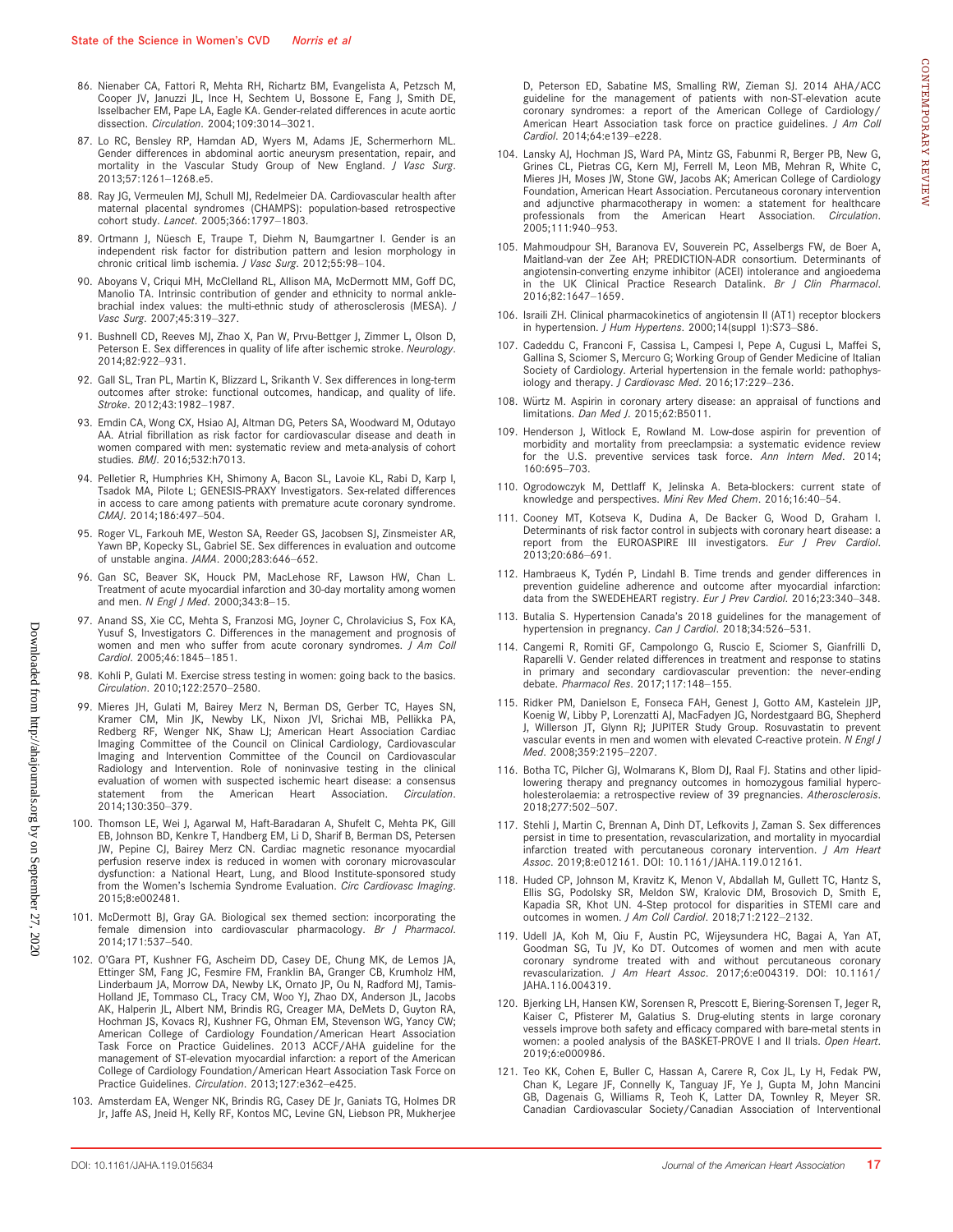Cardiology/Canadian Society of Cardiac Surgery position statement on revascularization—multivessel coronary artery disease. Can J Cardiol. 2014;30:1482–1491.

- 122. Jabagi H, Tran DT, Hessian R, Glineur D, Rubens FD. Impact of gender on arterial revascularization strategies for coronary artery bypass grafting. Ann Thorac Surg. 2018;105:62–68.
- 123. Vaccarino V, Abramson JL, Veledar E, Weintraub WS. Sex differences in hospital mortality after coronary artery bypass surgery: evidence for a higher mortality in younger women. Circulation. 2002;105:1176–1181.
- 124. Hassan A, Chiasson M, Buth K, Hirsch GM. Women have worse long-term outcomes after coronary artery bypass grafting than men. Can J Cardiol. 2005;21:757–762.
- 125. Tam DY, Fang J, Tran A, Tu JV, Ko DT, Deb S, Fremes SE. A clinical risk scoring tool to predict readmission after cardiac surgery: an Ontario administrative and clinical population database study. Can J Cardiol. 2018;34:1655-1664.
- 126. Nowak B, Misselwitz B; on behalf of the expert committee "Pacemaker," Institute of Quality Assurance Hessen, Erdogan A, Funck R, Irnich W, Israel CW, Olbrich H-G, Schmidt H, Sperzel J, Zegelman M. Do gender differences exist in pacemaker implantation?—Results of an obligatory external quality control program. Europace. 2010;12:210–215.
- 127. Hernandez AF, Fonarow GC, Liang L, Al-Khatib SM, Curtis LH, LaBresh KA, Yancy CW, Albert NM, Peterson ED. Sex and racial differences in the use of implantable cardioverter-defibrillators among patients hospitalized with heart failure. JAMA. 2007;298:1525–1532.
- 128. Brunner M, Olschewski M, Geibel A, Bode C, Zehender M. Long-term survival after pacemaker implantation: prognostic importance of gender and baseline patient characteristics. Eur Heart J. 2004;25:88-95.
- 129. Epstein AE, DiMarco JP, Ellenbogen KA, Estes NAM, Freedman RA, Gettes LS, Gillinov AM, Gregoratos G, Hammill SC, Hayes DL, Hlatky MA, Newby LK, Page RL, Schoenfeld MH, Silka MJ, Stevenson LW, Sweeney MO, Tracy CM, Epstein AE, Darbar D, DiMarco JP, Dunbar SB, Estes NAM, Ferguson TB, Hammill SC, Karasik PE, Link MS, Marine JE, Schoenfeld MH, Shanker AJ, Silka MJ, Stevenson LW, Stevenson WG, Varosy PD; American College of Cardiology Foundation, American Heart Association Task Force on Practice Guidelines, Heart Rhythm Society. 2012 ACCF/AHA/HRS focused update incorporated into the ACCF/AHA/HRS 2008 guidelines for device-based therapy of cardiac rhythm abnormalities: a report of the American College of Cardiology Foundation/American Heart Association Task Force on Practice Guidelines and the Heart Rhythm Society. J Am Coll Cardiol. 2013;61:e6-e75.
- 130. Barra S, Providência R, Boveda S, Narayanan K, Virdee M, Marijon E, Agarwal S. Do women benefit equally as men from the primary prevention implantable cardioverter-defibrillator? Europace. 2018;20:897-901.
- 131. Curtis LH, Al-Khatib SM, Shea AM, Hammill BG, Hernandez AF, Schulman KA. Sex differences in the use of implantable cardioverter-defibrillators for primary and secondary prevention of sudden cardiac death. JAMA. 2007;298:1517–1524.
- 132. Linde C, Bongiorni MG, Birgersdotter-Green U, Curtis AB, Deisenhofer I, Furokawa T, Gillis AM, Haugaa KH, Lip GYH, Van Gelder I, Malik M, Poole J, Potpara T, Savelieva I, Sarkozy A; ESC Scientific Document Group. Sex differences in cardiac arrhythmia: a consensus document of the European Heart Rhythm Association, endorsed by the Heart Rhythm Society and Asia Pacific Heart Rhythm Society. Europace. 2018;20:1565-1565ao.
- 133. Zareba W, Klein H, Cygankiewicz I, Hall WJ, McNitt S, Brown M, Cannom D, Daubert JP, Eldar M, Gold MR, Goldberger JJ, Goldenberg I, Lichstein E, Pitschner H, Rashtian M, Solomon S, Viskin S, Wang P, Moss AJ; MADIT-CRT Investigators. Effectiveness of cardiac resynchronization therapy by QRS morphology in the multicenter automatic defibrillator implantation trialcardiac resynchronization therapy (MADIT-CRT). Circulation. 2011; 123:1061–1072.
- 134. Zusterzeel R, Spatz ES, Curtis JP, Sanders WE, Selzman KA, Piña IL, Bao H,<br>Ponirakis A, Varosy PD, Masoudi FA, Caños DA, Strauss DG. Cardiac resynchronization therapy in women versus men: observational comparative effectiveness study from the National Cardiovascular Data Registry. Circ Cardiovasc Qual Outcomes. 2015;8:S4–S11.
- 135. Arshad A, Moss AJ, Foster E, Padeletti L, Barsheshet A, Goldenberg I, Greenberg H, Hall WJ, McNitt S, Zareba W, Solomon S, Steinberg JS; MADIT-CRT Executive Committee. Cardiac resynchronization therapy is more effective in women than in men: the MADIT-CRT (Multicenter Automatic Defibrillator Implantation Trial with Cardiac Resynchronization Therapy) trial. J Am Coll Cardiol. 2011;57:813–820.
- 136. Bertaglia E, Migliore F, Baritussio A, De Simone A, Reggiani A, Pecora D, D'Onofrio A, Rapacciuolo A, Savarese G, Pierantozzi A, Marenna B, Ruffa F, Campari M, Malacrida M, Stabile G. Stricter criteria for left bundle branch block diagnosis do not improve response to CRT. Pacing Clin Electrophysiol. 2017;40:850–856.
- 137. Hachicha Z, Dumesnil JG, Bogaty P, Pibarot P. Paradoxical low flow, low gradient severe aortic stenosis despite preserved ejection fraction is associated with higher afterload and reduced survival. Circulation. 2007;115:2856–2864.
- 138. Clavel MA, Messika-Zeitoun D, Pibarot P, Aggarwal S, Malouf J, Araoz P, Michelena H, Cueff C, Larose E, Capoulade R, Vahanian A, Enriquez-Sarano M. The complex nature of discordant severe calcified aortic valve disease grading: new insights from combined Doppler-echocardiographic and computed tomographic study. J Am Coll Cardiol. 2013;62:2329–2338.
- 139. Herrmann HC, Pibarot P, Hueter I, Gertz ZM, Stewart WJ, Kapadia S, Tuczu EM, Babaliaros V, Thourani V, Szeto WY, Bavaria JE, Kodali S, Hahn RT, Williams M, Miller DC, Douglas PS, Leon MB. Predictors of mortality and outcomes of therapy in low flow severe aortic stenosis: a PARTNER trial analysis. Circulation. 2013;127:2316–2326.
- 140. Clavel MA, Webb JG, Pibarot P, Altwegg L, Dumont E, Thompson C, De Larochellière R, Doyle D, Masson JB, Bergeron S, Bertrand OF, Rodés-Cabau J. Comparison of the hemodynamic performance of percutaneous and surgical bioprostheses for the treatment of severe aortic stenosis. J Am Coll Cardiol. 2009;53:1883–1891.
- 141. Chieffo A, Petronio AS, Mehilli J, Chandrasekhar J, Sartori S, Lefèvre T, Presbitero P, Capranzano P, Tchetche D, Iadanza A, Sardella G, Van Mieghem NM, Meliga E, Dumonteil N, Fraccaro C, Trabattoni D, Mikhail GW, Sharma S, Ferrer MC, Naber C, Kievit P, Faggioni M, Snyder C, Morice MC, Mehran R. Acute and 30-day outcomes in women after TAVR: results from the WIN-TAVI (Women's INternational Transcatheter Aortic Valve Implantation) Real-World Regististry. JACC Cardiovasc Interv. 2016;9:1589–1600.
- 142. Smith CR, Leon MB, Mack MJ, Miller DC, Moses JW, Svensson LG, Tuzcu EM, Webb JG, Fontana GP, Makkar RR, Williams M, Dewey T, Kapadia S, Babaliaros V, Thourani VH, Corso P, Pichard AD, Bavaria JE, Herrmann HC, Akin JJ, Anderson WN, Wang D, Pocock SJ. Transcatheter versus surgical aortic-valve replacement in high-risk patients. N Engl J Med. 2011;364:2187-2198.
- 143. Colbert JD, Martin B-J, Haykowsky MJ, Hauer TL, Austford LD, Arena RA, Knudtson ML, Meldrum DA, Aggarwal SG, Stone JA. Cardiac rehabilitation referral, attendance and mortality in women. Eur J Prev Cardiol. 2015;22:979–986.
- 144. Colella TJF, Gravely S, Marzolini S, Grace SL, Francis JA, Oh P, Scott LB. Sex bias in referral of women to outpatient cardiac rehabilitation? A metaanalysis. Eur J Prev Cardiol. 2015;22:423-441.
- 145. Grace SL, Turk-Adawi K, Santiago de Araújo Pio C, Alter DA. Ensuring cardiac rehabilitation access for the majority of those in need: a call to action for Canada. Can J Cardiol. 2016;32:S358-S364.
- 146. Beckie TM, Beckstead JW. Predicting cardiac rehabilitation attendance in a gender-tailored randomized clinical trial. J Cardiopulm Rehabil Prev. 2010;30:147–156.
- 147. Supervía M, Medina-Inojosa JR, Yeung C, Lopez-Jimenez F, Squires RW, Pérez-Terzic CM, Brewer LC, Leth SE, Thomas RJ. Cardiac rehabilitation for women: a systematic review of barriers and solutions. Mayo Clin Proc. 2017; Mar 13. pii: S0025-6196(17)30026-5.

Key Words: cardiovascular disease • women • risk factors • treatment • sex • gender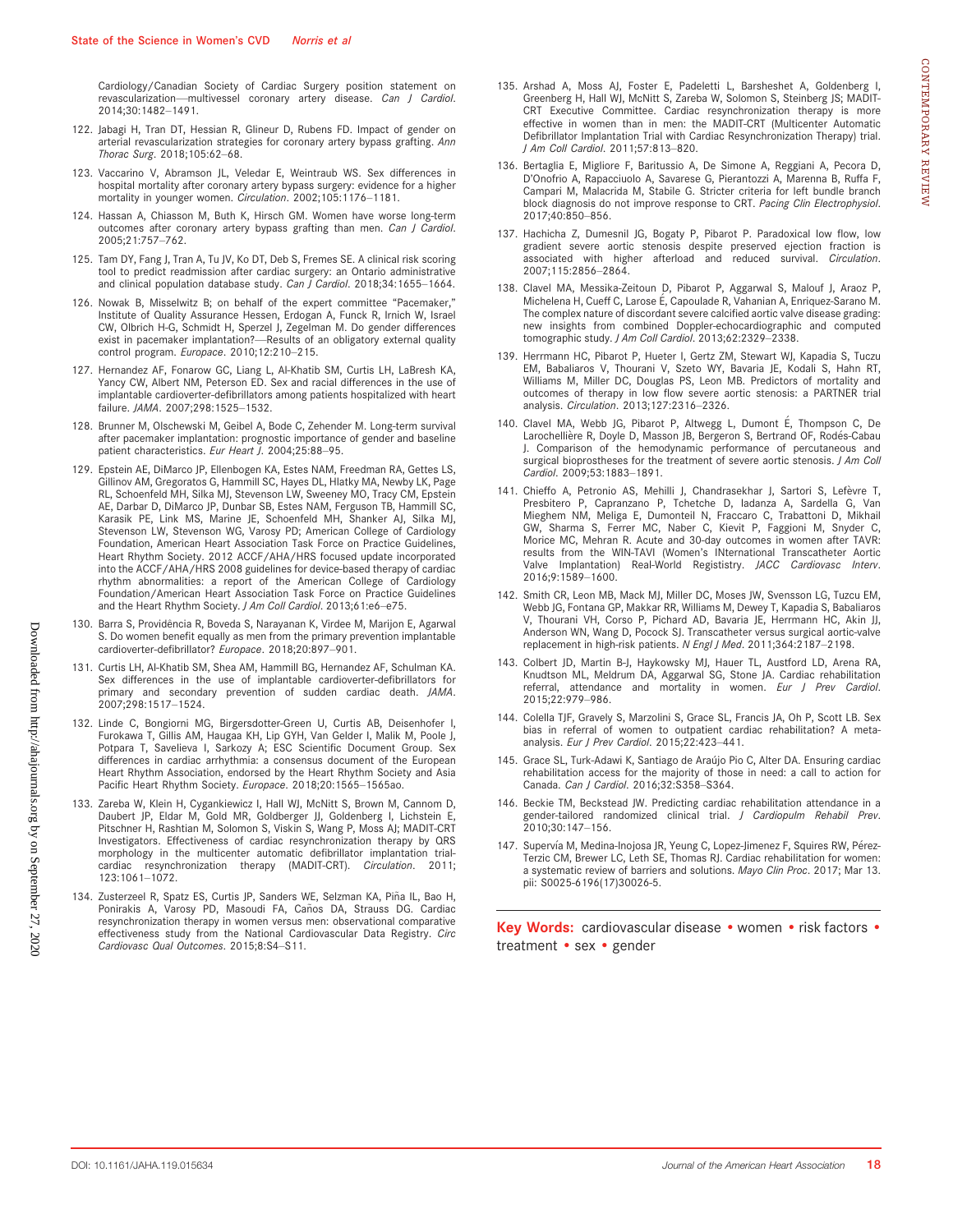# **Supplemental Material**

| Data S1                                        | Page 2 |
|------------------------------------------------|--------|
| Table S1                                       | Page 3 |
| Table S2                                       | Page 5 |
| Literature Review Search Strategy and Table S3 | Page 6 |
| Table S4                                       | Page 9 |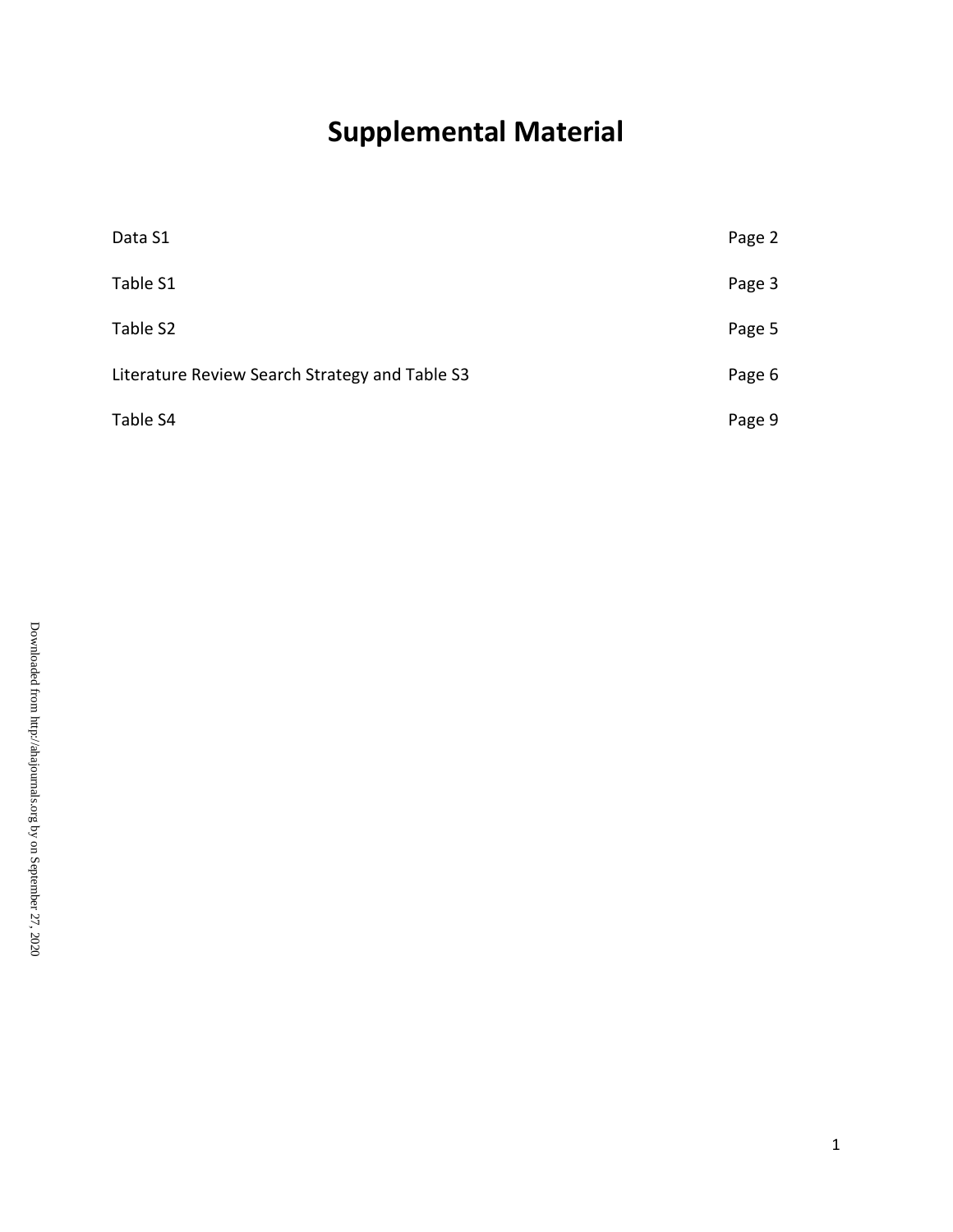## **Data S1**

CVD refers to diseases, disorders, syndromes and conditions that affect the heart and blood vessels. Vital statistics data from Statistics Canada data were extracted using the International Classification of Diseases, 10<sup>th</sup> revision codes (Supplemental Table 1). These data were then used to calculate the number of CVD deaths and the proportion of women in Canada with CVD deaths between 2000 and 2016.

Administrative hospitalization data from April 1 2016 to March 31 2017 were obtained from the Canadian Institute for Health Information Discharge Abstract Database and National Ambulatory Care Reporting System. Hospitalizations for all individuals 0 to 105 years of age were included in this retrospective population-level cohort study. The type of hospitalization was identified using the International Classification of Diseases, 10th revision (ICD-10-CA) diagnostic coding standards (Supplemental Table 2) for the "most responsible diagnosis".

Population data for the year 2016 were obtained from Statistics Canada, Census of Population, 1851 to 2016. Statistics Canada, Population Projections for Canada (2013 to 2063). These data were used in Supplemental Table 4 for comparison of prevalence of CVD by provinces and territories.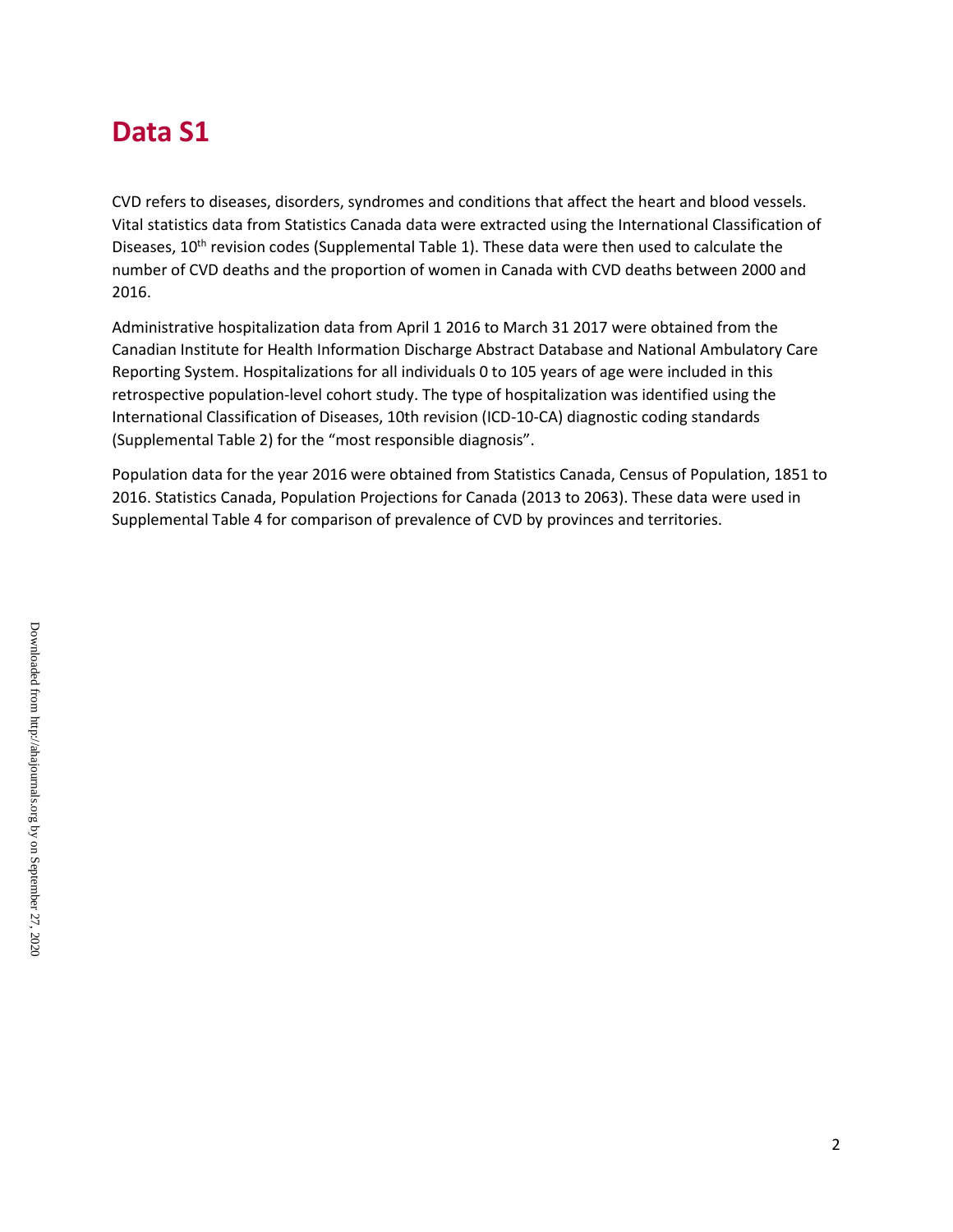# **Supplemental Tables**

Table S1. International Classification of Diseases, 10<sup>th</sup> Revision, (ICD-10-CA): Codes used to extract mortality data from Statistics Canada vital statistics.

| <b>Description</b>                                            | ICD-10-CA diagnosis<br>codes |  |  |  |
|---------------------------------------------------------------|------------------------------|--|--|--|
| <b>Heart failure</b>                                          | 150                          |  |  |  |
| Atrioventricular and left-bundle branch block                 | 44                           |  |  |  |
| Other conduction disorders                                    | 145                          |  |  |  |
| Cardiac arrest                                                | 146                          |  |  |  |
| Paroxysmal tachycardia                                        | 147                          |  |  |  |
| <b>Atrial fibrillation</b>                                    | 148                          |  |  |  |
| Other cardiac arrhythmias                                     | 149                          |  |  |  |
| Angina pectoris                                               | 120                          |  |  |  |
| Acute myocardial infarction                                   | 121                          |  |  |  |
| Subsequent myocardial infarction                              | 122                          |  |  |  |
| Other acute ischemic heart disease                            | 124                          |  |  |  |
| Chronic ischemic heart disease                                | 125                          |  |  |  |
| Abnormal result of cardiovascular function study, unspecified | R94.30                       |  |  |  |
| Abnormal electrocardiogram [ECG] [EKG]                        | R94.31                       |  |  |  |
| Atherosclerosis                                               | 170                          |  |  |  |
| Aortic aneurysm and dissections                               | 171                          |  |  |  |
| Other aneurysm                                                | 172                          |  |  |  |
| Other peripheral vascular disease                             | 173                          |  |  |  |
| Arterial embolism and thrombosis                              | 174                          |  |  |  |
| Other disorders of arteries and arterioles                    | 177                          |  |  |  |
| Diseases of capillaries                                       | 178                          |  |  |  |
| Rheumatic mitral valve disease                                | 105                          |  |  |  |
| Rheumatic aortic valve disease                                | 106                          |  |  |  |
| Rheumatic tricuspid valve disease                             | 107                          |  |  |  |
| Multiple valve disease                                        | 108                          |  |  |  |
| Non-rheumatic mitral valve disorders                          | 134                          |  |  |  |
| Non-rheumatic aortic valve disorder                           | 135                          |  |  |  |
| Non-rheumatic tricuspid valve disorders                       | 136                          |  |  |  |
| Pulmonary valve disorders                                     | 137                          |  |  |  |
| Congenital malformation of cardiac chambers and connections   | Q <sub>20</sub>              |  |  |  |
| Congenital malformations of cardiac septa                     | Q21                          |  |  |  |
| Congenital malformations of pulmonary and tricuspid valves    | Q <sub>22</sub>              |  |  |  |
| Congenital malformations of aortic and mitral valves          | Q <sub>23</sub>              |  |  |  |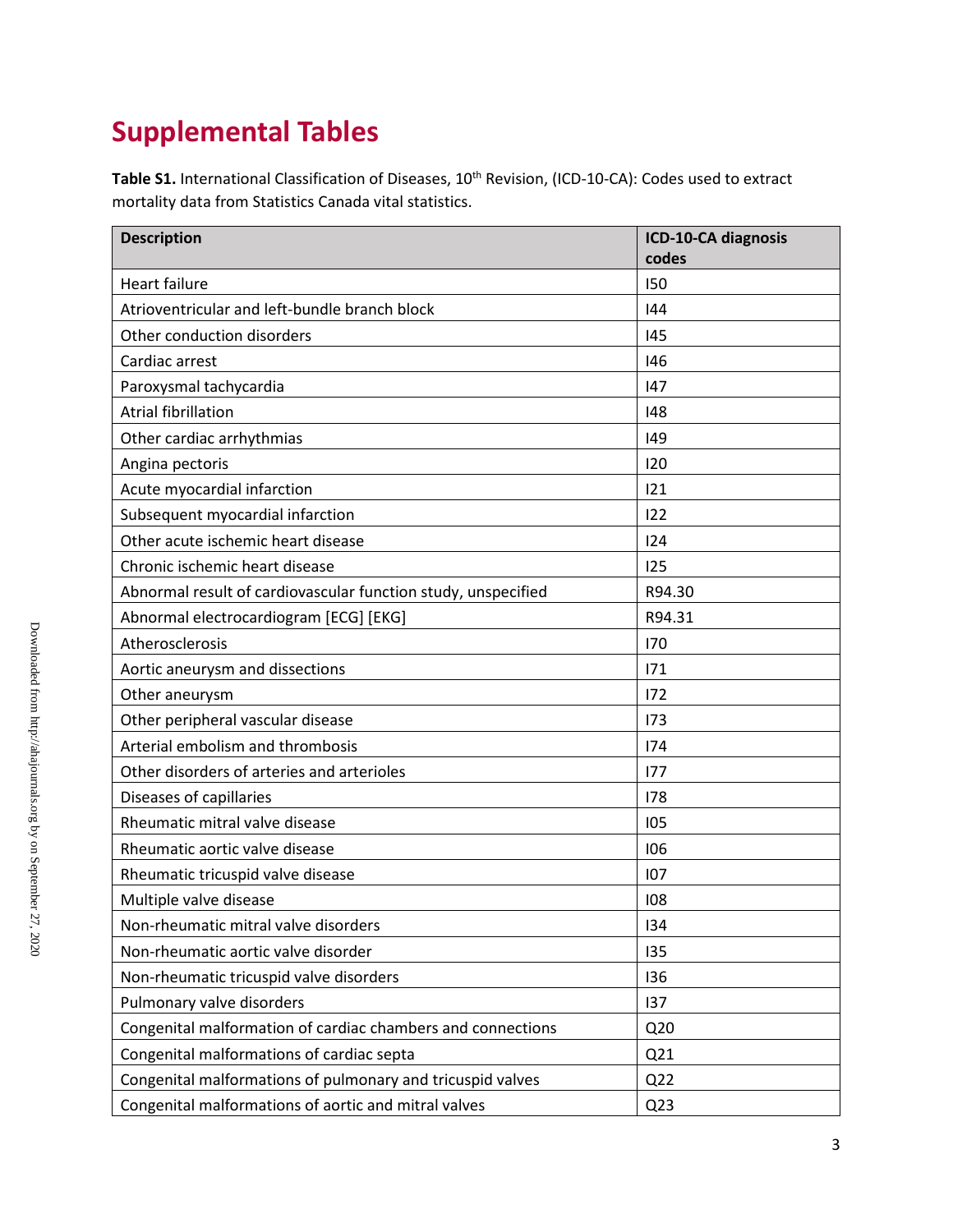| Other congenital malformations of heart                             | Q24                  |  |  |  |
|---------------------------------------------------------------------|----------------------|--|--|--|
| Congenital malformations of great arteries                          | Q <sub>25</sub>      |  |  |  |
| Congenital malformations of great veins                             | Q26                  |  |  |  |
| Other congenital malformations of peripheral vascular system        | Q27                  |  |  |  |
| Other congenital malformations of circulatory system                | Q <sub>28</sub>      |  |  |  |
| Marfan's syndrome                                                   | Q87.4                |  |  |  |
| <b>Essential hypertension</b>                                       | 110                  |  |  |  |
| Hypertensive heart disease without heart failure                    | 111.9                |  |  |  |
| Hypertensive renal disease                                          | 112                  |  |  |  |
| Hypertensive heart and renal disease                                | 113.1, 113.9         |  |  |  |
| Secondary hypertension                                              | 115                  |  |  |  |
| Rheumatic fever with heart involvement                              | 101                  |  |  |  |
| Other rheumatic heart diseases                                      | 109                  |  |  |  |
| Hypertension heart disease with heart failure                       | 111                  |  |  |  |
| Hypertensive heart and renal disease with heart failure             | 113.0, 113.2         |  |  |  |
| Cardiomyopathy                                                      | 142                  |  |  |  |
| Complications and ill-defined description of heart disease          | 151                  |  |  |  |
| Subarachnoid hemorrhage                                             | 160                  |  |  |  |
| Intracerebral hemorrhage                                            | 161                  |  |  |  |
| Cerebral infarction (ischemic stroke)                               | 163                  |  |  |  |
| Stroke, not specified as hemorrhage or infarction                   | 164                  |  |  |  |
| Central retinal artery occlusions (ischemic stroke)                 | H34                  |  |  |  |
| Transient cerebral ischemic attacks and related syndromes (ischemic | G45.0, G45.1, G45.2, |  |  |  |
| stroke                                                              | G45.3, G45.9         |  |  |  |
| Transient retinal artery occlusions (ischemic stroke)               | H34.2                |  |  |  |
| Cerebral infarction due to cerebral venous thrombosis, nonpyogenic  | 163.6                |  |  |  |
| Nonpyogenic thrombosis of intracranial venous system                | 167.6                |  |  |  |
| Intracranial phlebitis and thrombophlebitis                         | G08                  |  |  |  |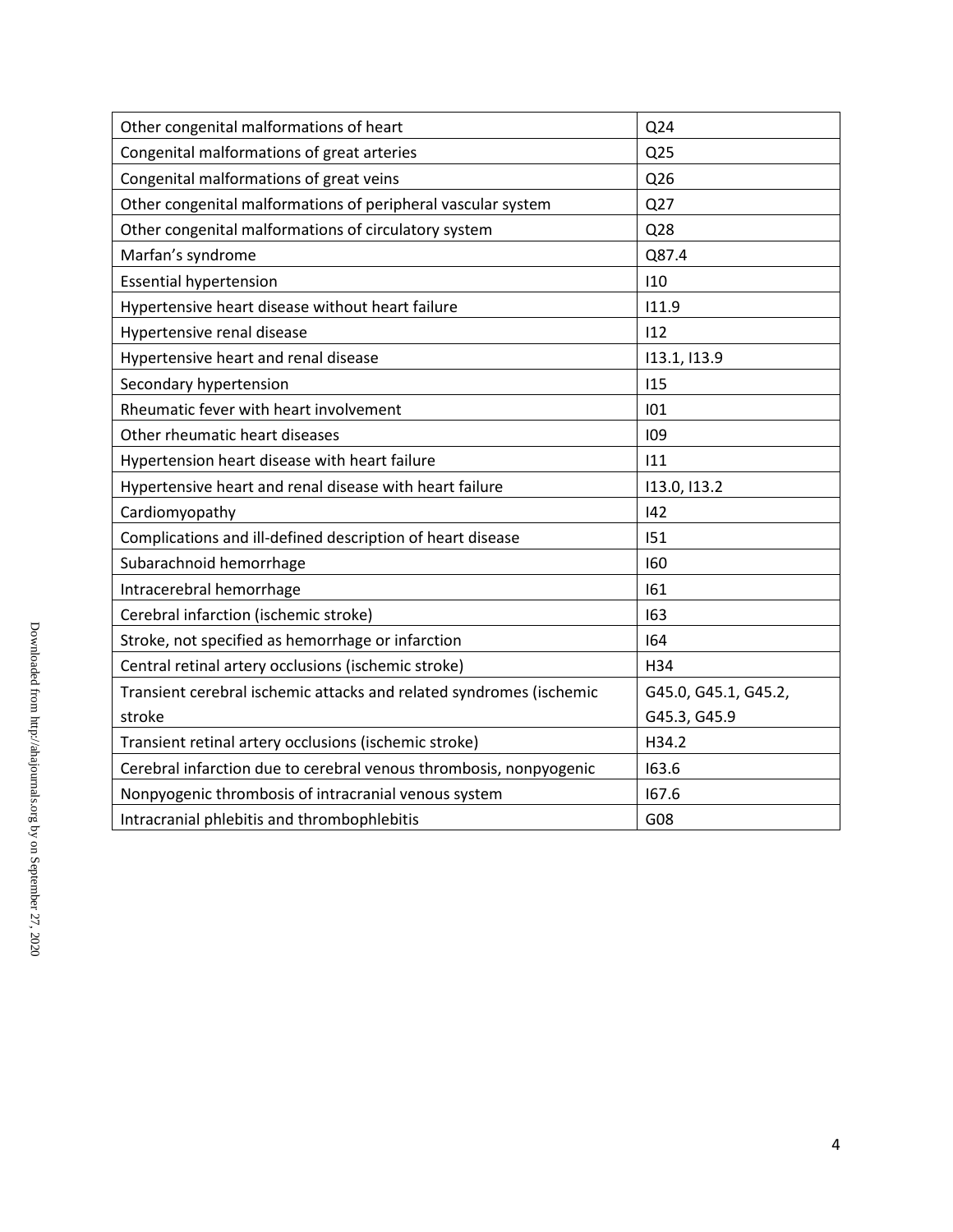Table S2. International Classification of Diseases, 10<sup>th</sup> Revision: Codes used to extract hospital administrative data from Canadian Institute for Health Information National Ambulatory Care Reporting System, 2016 – 2017 and Discharge Abstract Database 2016 – 2017.

| <b>Description</b>                          | ICD-10-CA diagnosis codes                                  |
|---------------------------------------------|------------------------------------------------------------|
| <b>Heart failure</b>                        | 150                                                        |
| Arrhythmia                                  | 144.1-3; 145.6, 145.9, 147, 149                            |
| <b>Atrial fibrillation</b>                  | 148                                                        |
| Peripheral artery disease                   | 173                                                        |
| Coronary artery and vascular disease        | 121; 122; 120; 124; 125; 170; 171; 172; 173; 174; 177; 178 |
| Myocardial infarction                       | 121; 122                                                   |
| Valvular heart disease                      | 134; 105; 106; 135; 107; 136; 137; 108                     |
| Congenital heart disease                    | Q20; Q21; Q22; Q23; Q24; Q25; Q26; Q27; Q28;               |
|                                             | Q87.4                                                      |
| <b>Stroke</b>                               | 160, 161, 163, 164, H34.1, G45 (excl. G45.4), 167.6, G08   |
| Spontaneous coronary artery dissection      | 125.4                                                      |
| Transient ischemic attack (TIA) / stroke in | Stroke as MRDX (160; 161; 162; 163; 164; H34.1; G45        |
| women with cardiovascular disease (CVD)     | (excl. G45.4); I67.6; G08); Any of the 6 main              |
|                                             | conditions in any other diagnosis position                 |
| Comorbid hypertension                       | I10; I11; I11.9; I12; I13 (excl. I13.0 and I13.2); I15     |
| Comorbid diabetes mellitus                  | E10; E11; E12; E13; E14                                    |
| History/presence of autoimmune disease      | M05; M06.0; M06.1; M06.4; M06.8; M06.9; or                 |
|                                             | Z82.61 as diagnosis type 3                                 |
| History of breast cancer                    | Z85.3 as diagnosis type 3                                  |
| Metabolic syndrome                          | E88.81; Z86.3 as diagnosis type 3                          |
| Polycystic ovary syndrome                   | E28.2                                                      |
| Hypertension/diabetes in pregnancy          | 011; 013; 014; 016.0; 024                                  |

CVD = cardiovascular disease; TIA = transient ischemic attack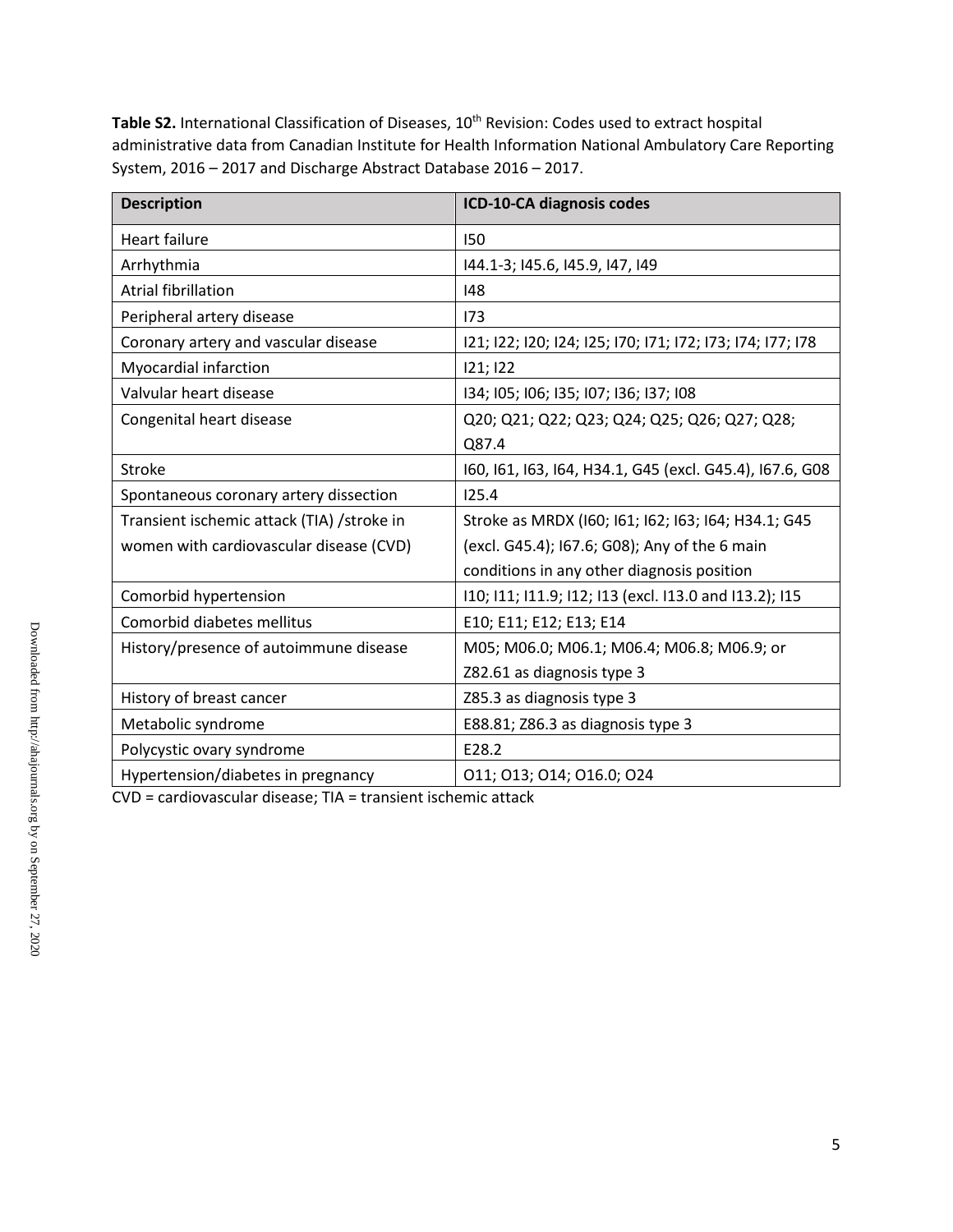## **Literature Review Search Strategy**

The following key sources were searched:

CINAHL, American Heart Association (Guidelines), Biomed Central, Canadian Cardiovascular Society (Guidelines), Cochrane Database of Systematic Reviews, Elsevier, ERIC, European Guidelines for Cardiovascular Prevention, Google Scholar, Ovid MEDLINE, PubMed, Society of Obstetrics and Gynaecology of Canada (Guidelines), Statistics Canada

| The following sex- and<br>gender-specific search<br>terms were used:                  | In combination with the<br>following CVD specific<br>search terms:                                                                               | In combination with the following section specific<br>terms:                                                                                                                                                                                                                                                                                                                                                                                                                                                                                                                                                                                                                                                                                                                                                                       |
|---------------------------------------------------------------------------------------|--------------------------------------------------------------------------------------------------------------------------------------------------|------------------------------------------------------------------------------------------------------------------------------------------------------------------------------------------------------------------------------------------------------------------------------------------------------------------------------------------------------------------------------------------------------------------------------------------------------------------------------------------------------------------------------------------------------------------------------------------------------------------------------------------------------------------------------------------------------------------------------------------------------------------------------------------------------------------------------------|
| ("female" OR "gender<br>"OR "sex" OR "sex bias"<br>OR "sex difference" OR<br>"women") | ("cardiovascular" OR<br>"cardiovascular<br>disease" OR "cardiac"<br>OR "CVD" OR "heart"<br>OR "heart disease" OR<br>"ischemic heart<br>disease") | Scope of the problem:<br>("access" OR "blood pressure" OR "Canada" OR<br>"morbidity" OR "mortality" OR "province" OR<br>"region" OR "territory" OR "disparities" OR<br>"awareness" OR "knowledge")<br>Co-morbidity:                                                                                                                                                                                                                                                                                                                                                                                                                                                                                                                                                                                                                |
| (AND)                                                                                 | (AND)                                                                                                                                            | ("ankylosing spondylitis" OR "autoimmune" OR<br>"arthritis" OR "chronic kidney disease" OR<br>"depression" OR "diabetes" OR "diabetes mellitus"<br>OR "hypercholesterolemia" OR "hyperlipidemia" OR<br>"hypertension" OR "inflammatory rheumatic<br>disease" OR "mental health" OR "metabolic<br>syndrome" OR "mood" OR "PCOS" OR "polycystic<br>ovarian syndrome" OR "psoriatic arthritis" OR<br>"rheumatoid" OR "syndrome x")                                                                                                                                                                                                                                                                                                                                                                                                    |
|                                                                                       |                                                                                                                                                  | Risk factors:<br>("anthracyclines" OR "breast cancer" OR<br>"cardiotoxicity" OR "cholesterol" OR "contraception"<br>OR "culture" OR "depression" OR "diabetes" OR<br>"diagnosis" OR "diet" OR "disability" OR "disabled"<br>OR "disadvantage" OR "disparities" OR "ethnic" OR<br>"ethnicity" OR "First Nations" OR "genes" OR<br>"genetics" OR "health region" OR "healthy food" OR<br>"hormone replacement therapy" OR "hormone<br>therapy" OR "hypertension" OR "income" OR<br>"Indigenous" OR "inflammation" OR "Inuit" OR<br>"kidney" OR "knowledge" OR "lifestyle" OR "lp(a)"<br>OR "maternal health" OR "menarche" OR<br>"menopause" OR "menstruation" OR "Metis" OR<br>"morbidity" OR "northern" OR "obesity" OR<br>"physical activity" OR "physical disability" OR<br>"physical inactivity" OR "physician access" OR "post |

**Table S3.** Key terms and algorithms used.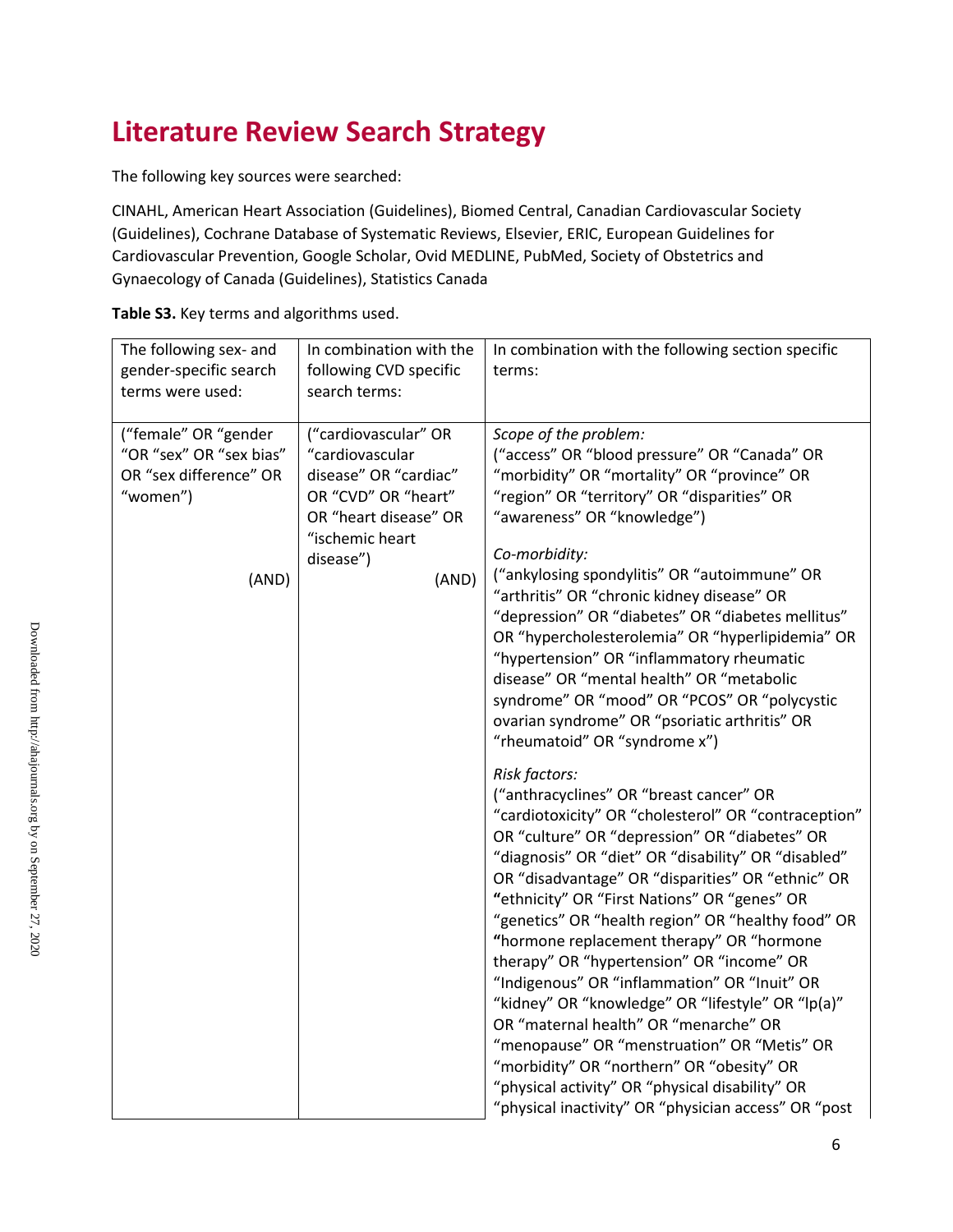natal" OR "post partum" OR "poverty" OR "predictors" OR "preeclampsia" OR "pregnancy" OR "pregnancy complications" OR "prevalence" OR "psychosocial" OR "quality of life" OR "race" OR "radiation" OR "recommendation" OR "remote" OR "renal" OR "renovascular disease" OR "risk" OR "risk factors" OR "risk markers" OR "risk prediction" OR "risk profile" OR "risk score" OR "rural" OR "salary" Or "sex hormone" OR "smoking" OR "social cohesion" OR "social determinants" OR "socioeconomic" OR "stress" OR "surgical menopause" OR "tobacco" OR "trastuzumab")

## *Presentation:*

("ACS" OR "acute coronary syndrome" OR "angina" OR "chest pain" OR "coronary artery disease" OR "heart rate" OR "myocardial infarction" OR "nonobstructive coronary artery disease" OR "symptoms")

## *Pathophysiology*:

("aortic regurgitation" OR "aortic stenosis" OR "arrhythmia" OR "atherosclerosis" OR "atrial fibrillation" OR "cardiomyopathy" OR "cerebral" OR "claudication" OR "cogn\*" OR "coronary microvascular dysfunction" OR "coronary vasospasm" OR "critical limb ischemia" OR "dementia" OR "diastolic" OR "electrophysiology" OR "heart failure" OR "inflammation" OR "INOCA" OR "intermittent claudication" OR "ischemia" OR "lower extremity atherosclerotic disease" OR "MINOCA" OR "mitral regurgitation" OR "myocarditis" OR "non-obstructive coronary artery disease" OR "obstructive CAD" OR "outcomes" OR "pathophysiology" OR "peripheral arterial disease" OR "peripheral vascular disease" OR "reduced ejection fraction" OR "SCAD" OR "spontaneous coronary artery dissection" OR "stress cardiomyopathy" OR "stroke" OR "Takotsubo" OR "transient ischemic attack" OR "tricuspid regurgitation" OR "valve" OR "valvular heart disease" OR "vascular" OR "ventricular arrhythmia")

## *Diagnosis:*

("angiogram" OR "angiography" OR "diagnosis" OR "echocardiography" OR "ECG" OR "computed tomography" OR "magnetic resonance imaging" OR "imaging" OR "cardiac stress testing" OR "treadmill test" OR "SPECT" OR "stress test")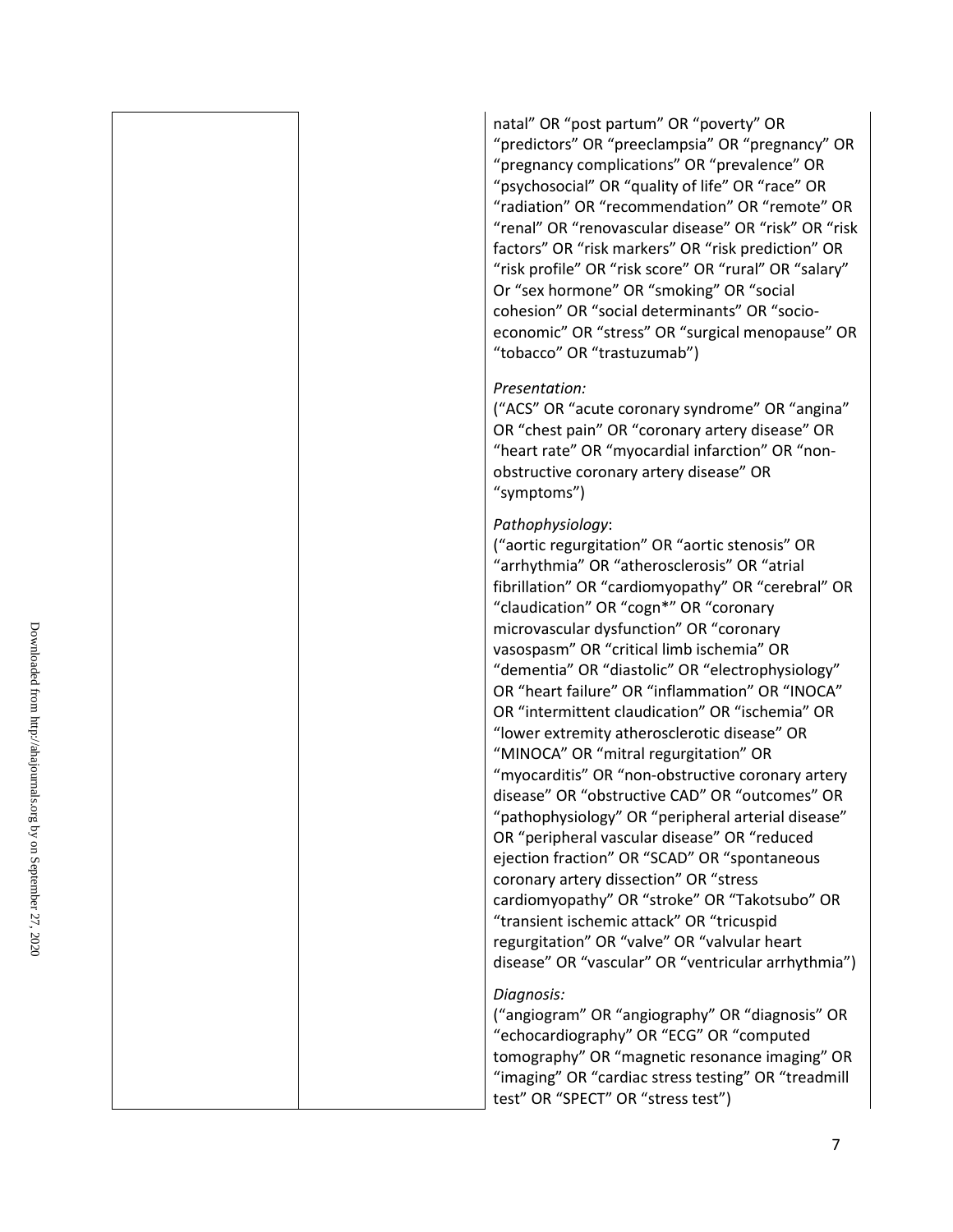| Treatment:<br>("adherence" OR "aorto-coronary bypass graft<br>surgery" OR "barriers" OR "cardiac device" OR<br>"cardiac rehabilitation" OR "cardiac<br>resynchronization therapy" OR "cardiac surgery" OR<br>"chronic disease management" OR "clinical<br>outcomes" OR "coronary artery bypass graft<br>surgery" OR "defibrillator" OR "device" OR "drug"<br>OR "end of life care" OR "enrollment" OR<br>"health promotion" OR "intervention" OR<br>"pacemaker" OR "participation" OR "PCI" OR "peer<br>support" OR "percutaneous coronary intervention"<br>OR "pharmacodynamic" OR "pharmacokinetics" OR<br>"pharmacology" OR "prevention" OR "primary<br>prevention" OR "protocols" OR "secondary<br>prevention" OR "self care" OR "self-management" |
|--------------------------------------------------------------------------------------------------------------------------------------------------------------------------------------------------------------------------------------------------------------------------------------------------------------------------------------------------------------------------------------------------------------------------------------------------------------------------------------------------------------------------------------------------------------------------------------------------------------------------------------------------------------------------------------------------------------------------------------------------------|
| OR "social support" OR "stent" OR "strategies" OR<br>"survival" OR "transplant")                                                                                                                                                                                                                                                                                                                                                                                                                                                                                                                                                                                                                                                                       |
|                                                                                                                                                                                                                                                                                                                                                                                                                                                                                                                                                                                                                                                                                                                                                        |